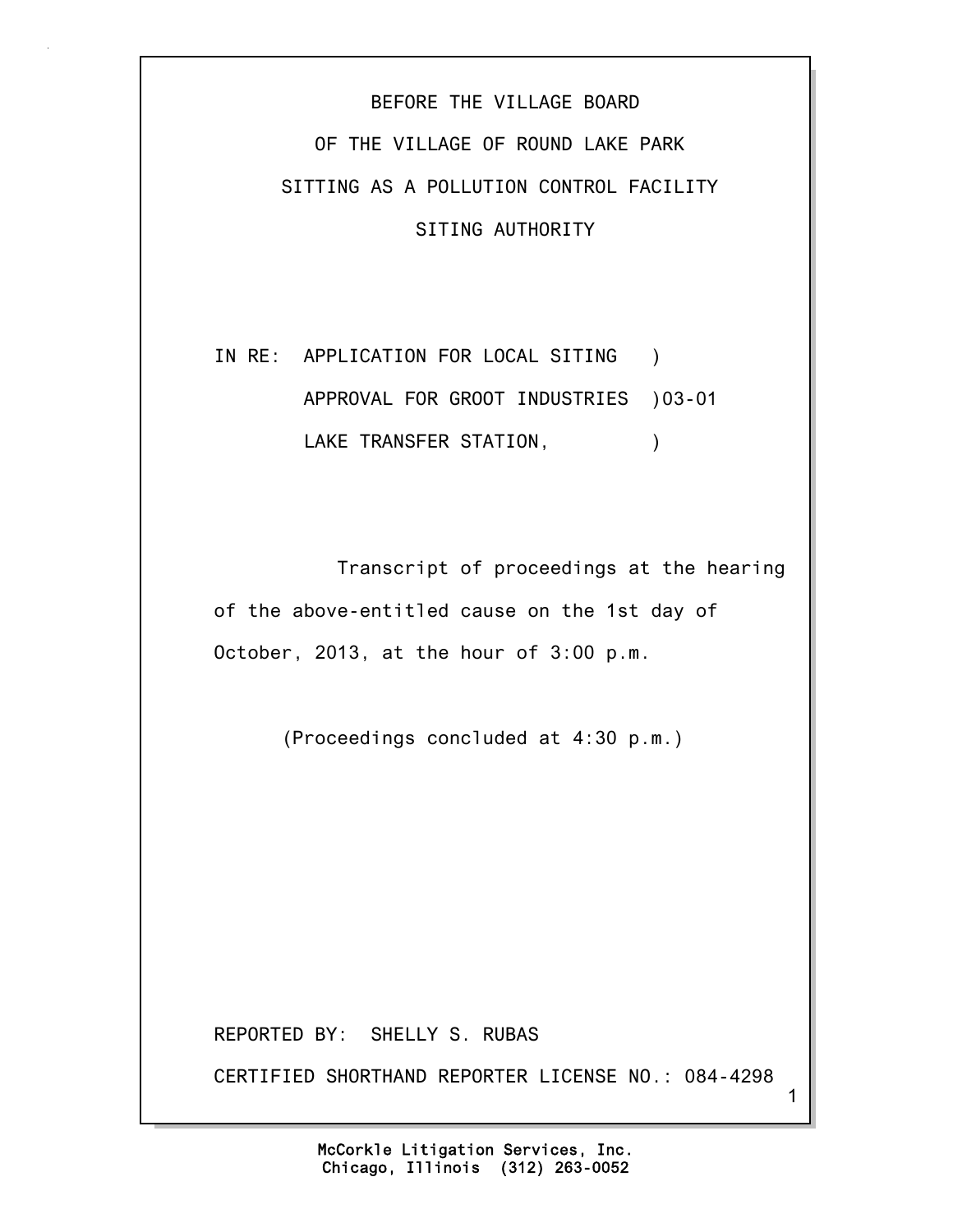2 1 APPEARANCES: 2 3 SCHIROTT, LUETKEHANS & GARNER, LLC MR. PHILLIP A. LUETKEHANS 4 The Hearing Officer; 5 MUELLER, ANDERSON & ASSOCIATES MR. GEORGE MUELLER 6 On behalf of Groot Industries; 7 THE LAW OFFICES OF RUDOLPH F. MAGNA MR. PETER S. KARLOVICS 8 On behalf of Board of Trustees of the Village of Round Lake Park; 9 THE SECHEN LAW GROUP, P.C. 10 MR. GLENN C. SECHEN On behalf of Village of Round Lake Park; 11 TRESSLER, LLP. 12 MR. STEPHEN T. GROSSMARK On behalf of Village of Round Lake; 13 JEEP & BLAZER, L.L.C. 14 MR. MICHAEL S. BLAZER On behalf of Timber Creek Homes, Inc.; 15 MR. LARRY M. CLARK 16 On behalf of The Solid Waste Agency of Lake County, Illinois. 17 18 19 20 21 22 23 24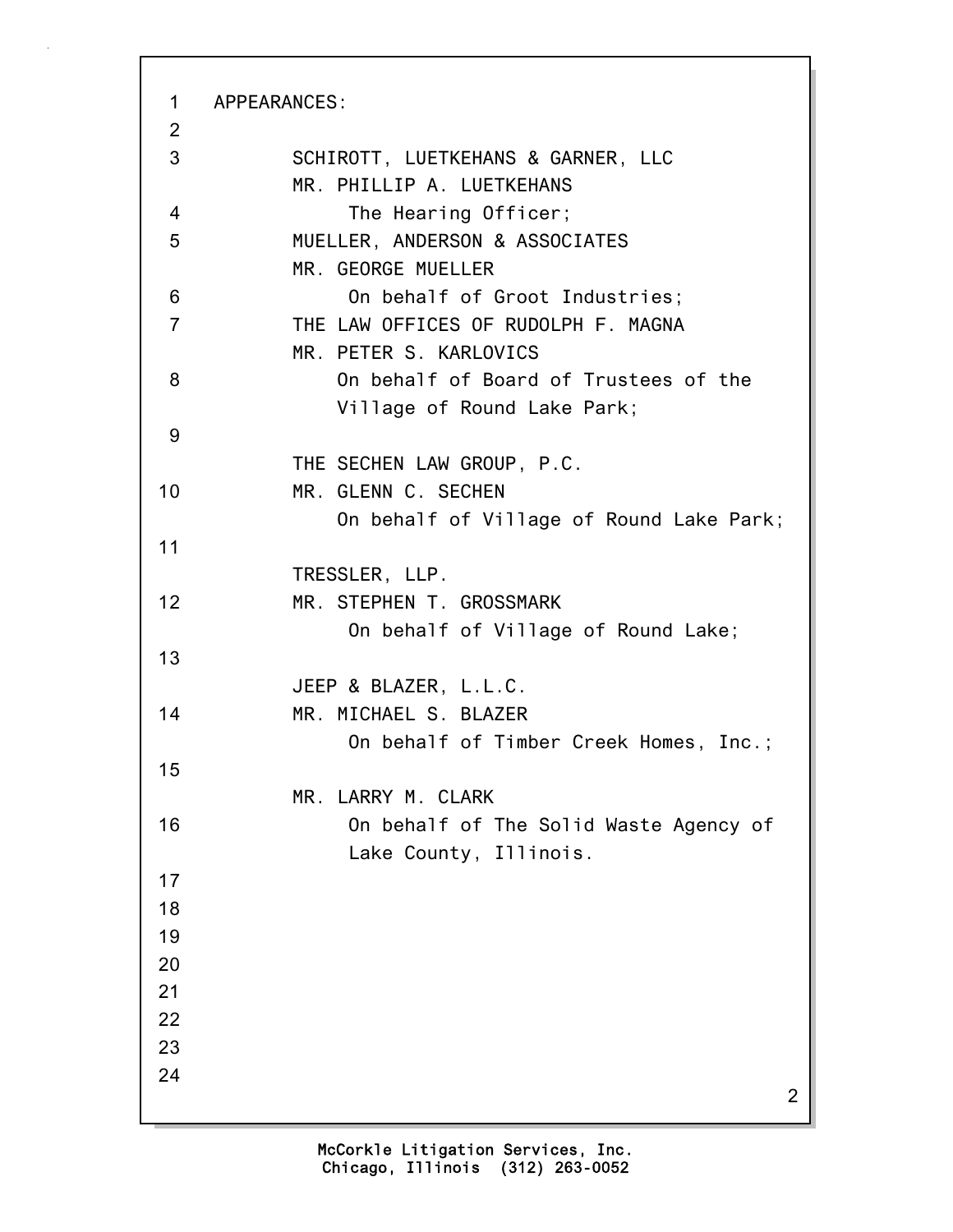1 I N D E X 2 WITNESS EXAMINATION 3 MICHAEL S. MAROUS 4 By Mr. Sechen (Cross) 4 5 By Mr. Blazer (Redirect) 27 6 By Mr. Mueller (Cross) 29 7 8 9 10 11 E X H I B I T S 12 NUMBER IDENTIFICATION 13 Groot Exhibit No. 14 11A 31 15 16 17 (Exhibits not attached - retained by the 18 **Hearing Officer.**) 19 20 21 22 23 24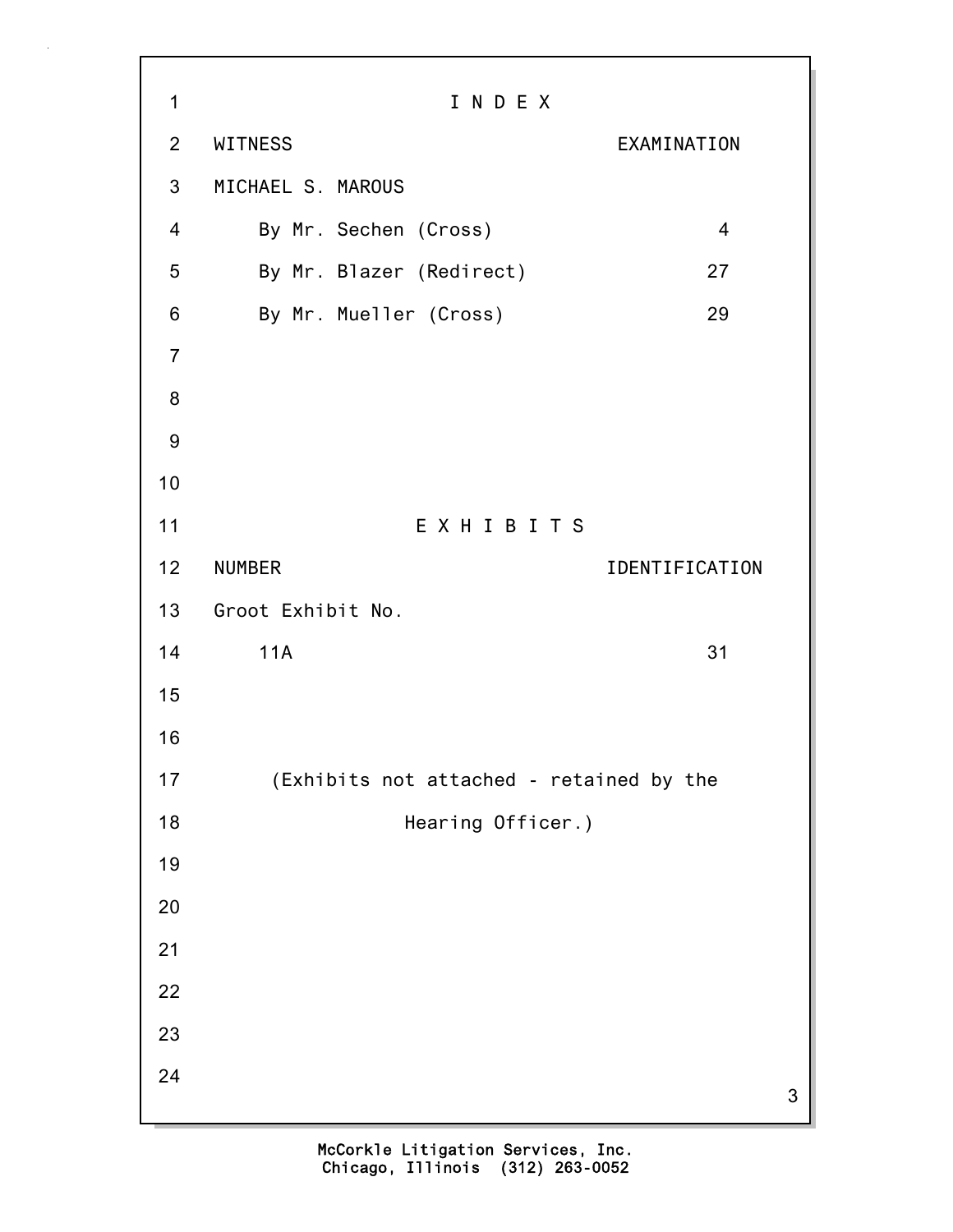4 1 (Whereupon, the witness was 2 duly sworn.) 3 THE HEARING OFFICER: We will reconvene. 4 Mr. Grossmark, do you have 5 cross-examination of this witness? 15:11:10 6 MR. GROSSMARK: No. 7 THE HEARING OFFICER: Mr. Clark? 8 MR. CLARK: No. 9 THE HEARING OFFICER: Mr. Sechen? 10 MR. SECHEN: Yes. 15:11:18 11 THE HEARING OFFICER: Please proceed. 12 MICHAEL S. MAROUS, 13 called as a witness herein, having been previously 14 duly sworn, was examined and testified as follows: 15 CROSS-EXAMINATION 16 BY MR. SECHEN: 17 Q. Mr. MaRous, you keep mentioning or you 18 have mentioned several times smell; is that 19 correct? 20 A. Yes. 15:11:26 21 Q. And I assume we consider that to be the 22 same thing as odor? 23 A. Correct. 24 Q. Now, you know that Mr. Blazer produced the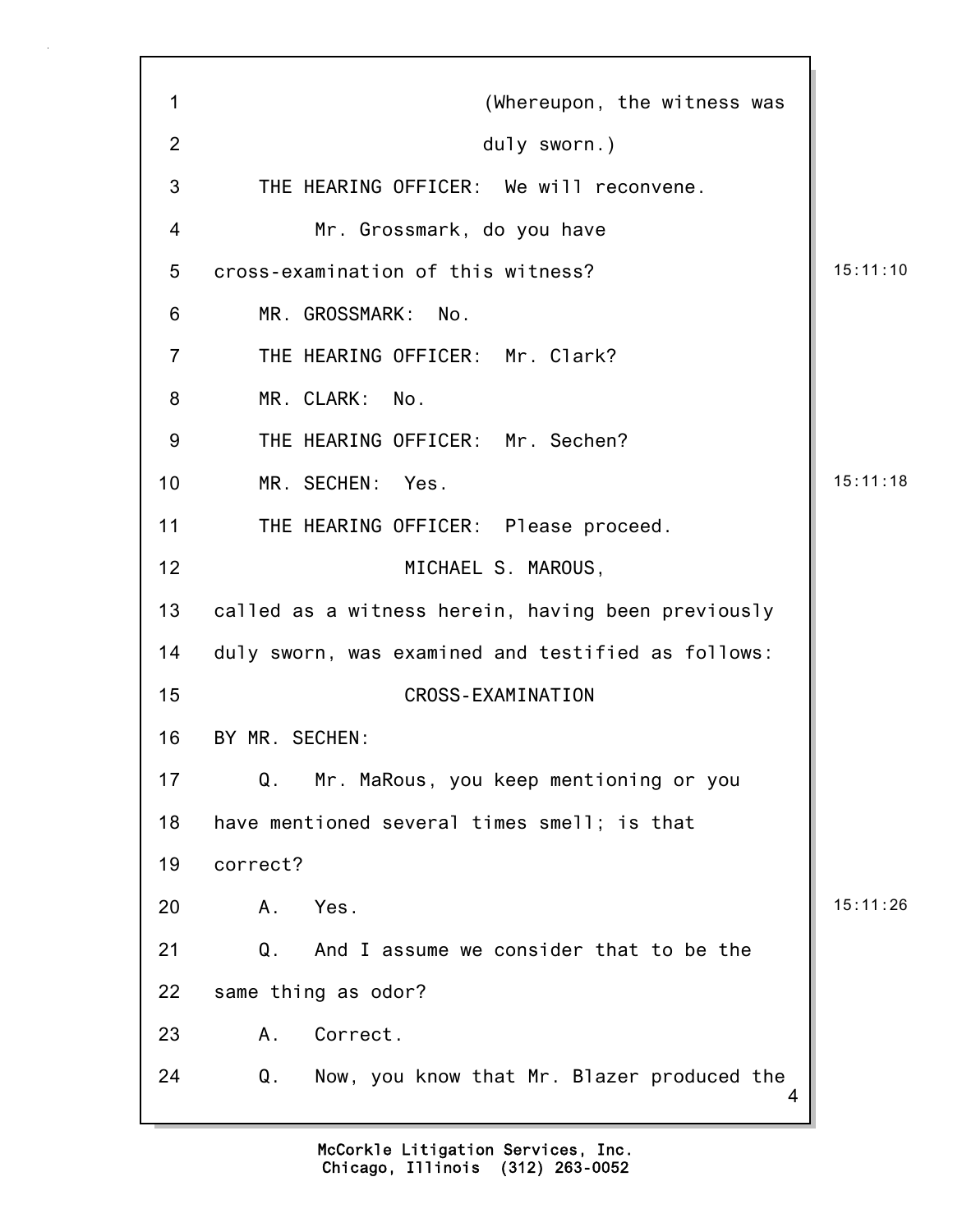| $\mathbf 1$     | so-called odor witness expert by the name of    |          |
|-----------------|-------------------------------------------------|----------|
| $\overline{2}$  | Mr. McGinley?                                   |          |
| 3               | MR. BLAZE: Object to the form of the question,  |          |
| $\overline{4}$  | mischaracterization.                            |          |
| 5               | THE HEARING OFFICER: We will strike the word    | 15:11:54 |
| 6               | "so-called," but you may proceed.               |          |
| $\overline{7}$  | MR. BLAZER: Counsel is --                       |          |
| 8               | THE HEARING OFFICER: You may proceed with the   |          |
| 9               | answer, Mr. MaRous.                             |          |
| 10 <sup>°</sup> | MR. SECHEN: I am not making any determination.  | 15:11:59 |
| 11              | MR. BLAZER: No. Your client is. It's            |          |
| 12 <sub>2</sub> | obvious.                                        |          |
| 13              | THE WITNESS: I'm aware that he had an expert    |          |
| 14              | in regard to odor, yes.                         |          |
| 15              | BY MR. SECHEN:                                  |          |
| 16              | Are you aware that Mr. McGinley testified<br>Q. |          |
| 17              | that he could not say that there will be any    |          |
| 18              | perceptible odor at the Timber Creek facility?  |          |
| 19              | MR. BLAZER: Objection, assumes facts not in     |          |
| 20              | evidence.                                       | 15:12:27 |
| 21              | MR. SECHEN: He said that.                       |          |
| 22              | THE HEARING OFFICER: He asked if he was aware,  |          |
| 23              | so you may answer. Objection overruled.         |          |
| 24              | THE WITNESS: I am not aware of any of his<br>5  |          |

Г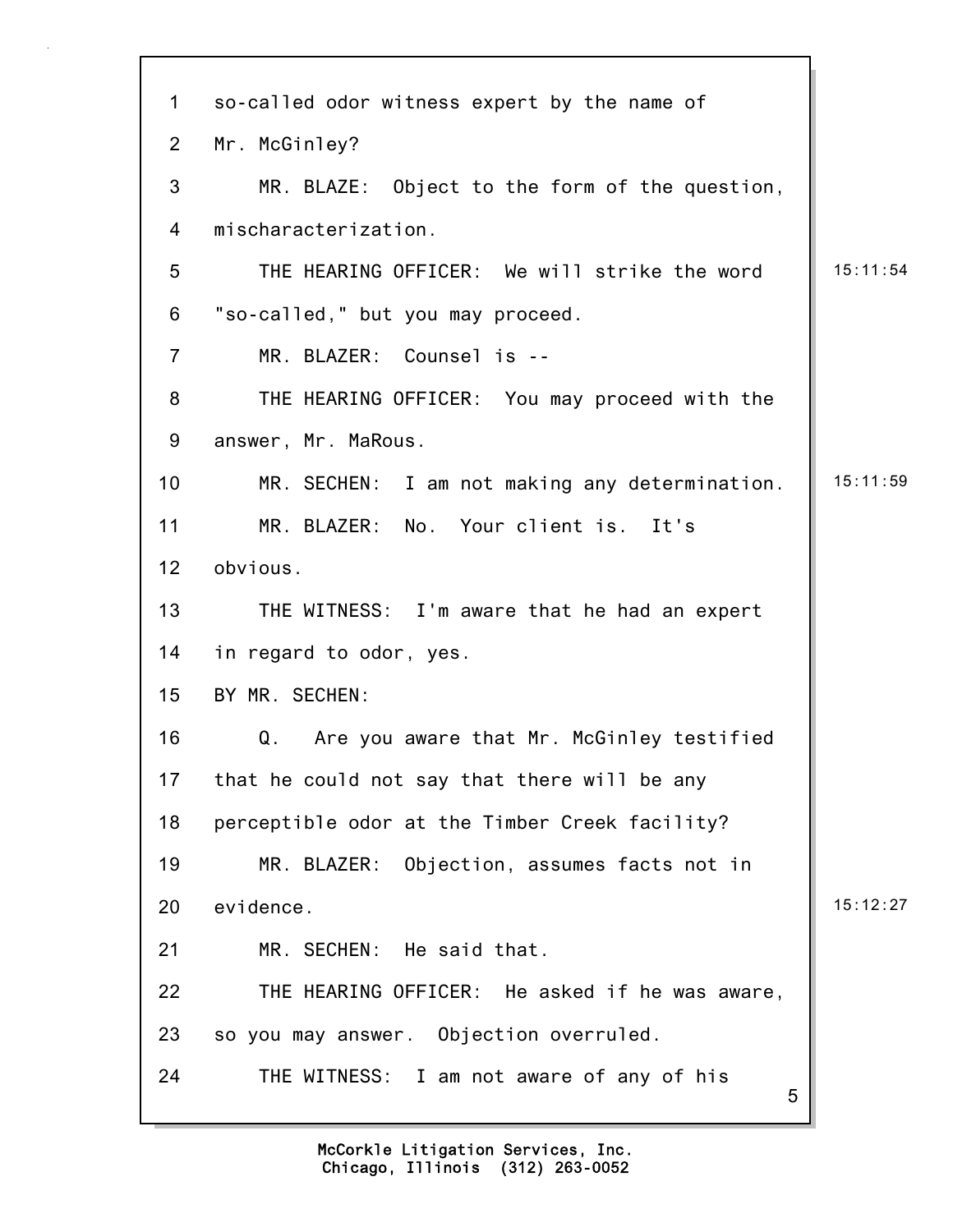| 1               | testimony.                                            |          |
|-----------------|-------------------------------------------------------|----------|
| $\overline{2}$  | BY MR. SECHEN:                                        |          |
| 3               | Does that change your view if he did say<br>Q.        |          |
| 4               | that?                                                 |          |
| 5               | MR. BLAZER: Objection, speculation, improper          | 15:12:38 |
| 6               | hypothetical.                                         |          |
| $\overline{7}$  | THE HEARING OFFICER: Objection overruled.             |          |
| 8               | THE WITNESS: If there were no potential odor          |          |
| 9               | issue, that would be of benefit, yes.                 |          |
| 10 <sub>1</sub> | BY MR. SECHEN:                                        | 15:12:54 |
| 11              | Are you aware that Mr. McGinley also said<br>Q.       |          |
| 12              | he could not say that there would be any              |          |
| 13              | perceptible odor at the industrial property between   |          |
| 14              | the transfer station site and the nearest point in    |          |
| 15              | Timber Creek either?                                  | 15:13:07 |
| 16              | MR. BLAZER: Objection. He has already                 |          |
| 17              | testified he is not aware of what Mr. McGinley        |          |
| 18              | testified to.                                         |          |
| 19              | THE HEARING OFFICER: Objection sustained.             |          |
| 20              | BY MR. SECHEN:                                        |          |
| 21              | Q.<br>Well, if you were to learn that there were      |          |
| 22              | no perceptible odors at the industrial property       |          |
| 23              | between the transfer station facility and the         |          |
| 24              | nearest point in Timber Creek, would that affect<br>6 |          |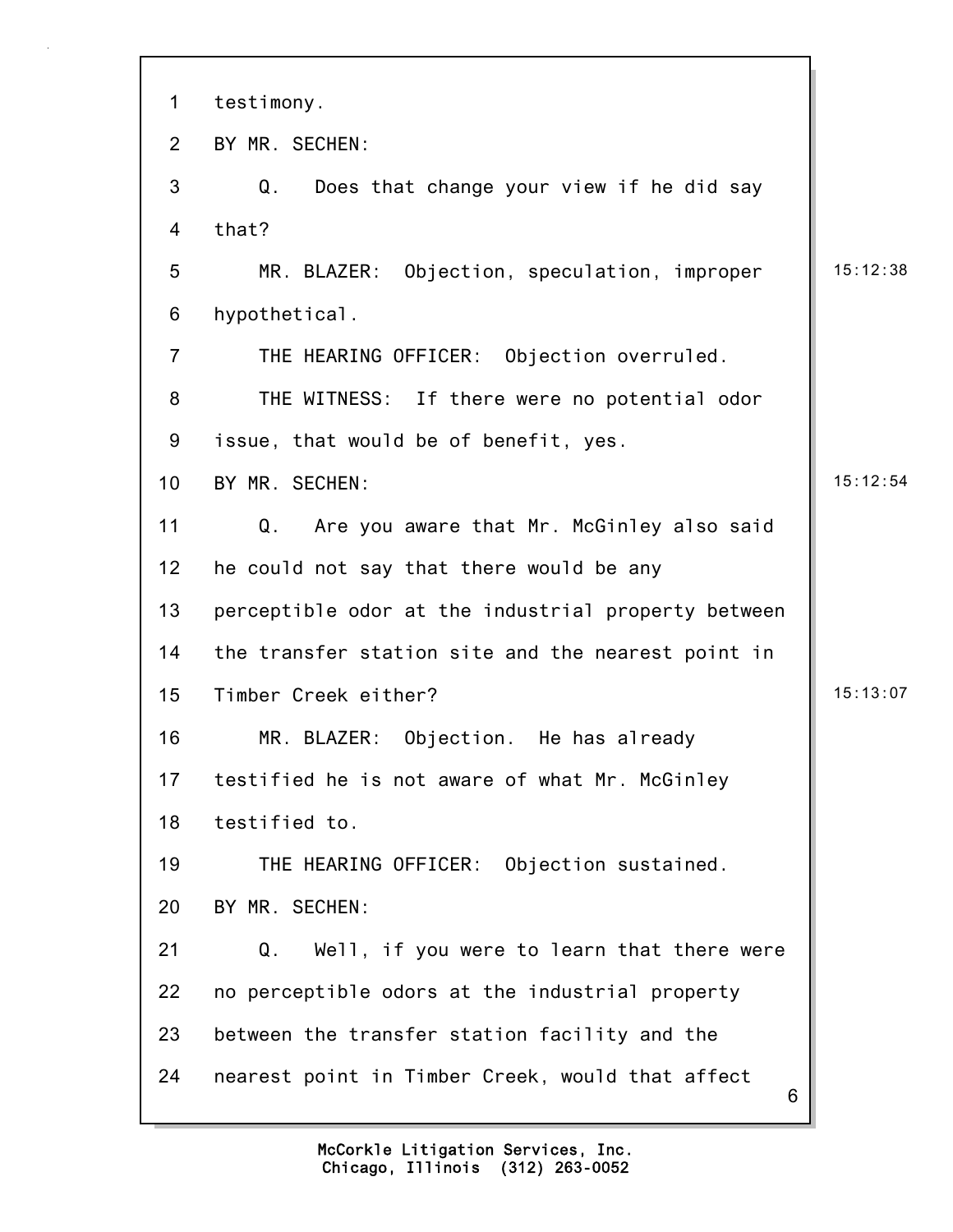| 1              | your opinion?                                             |          |
|----------------|-----------------------------------------------------------|----------|
| $\overline{2}$ | It would be a positive, yes.<br>Α.                        |          |
| 3              | Q <sub>1</sub><br>Well, is it accurate, Mr. MaRous -- and |          |
| 4              | you'll have to excuse me if I stand up. I still           |          |
| 5              | have a hard time sitting while I'm asking                 | 15:13:46 |
| 6              | questions.                                                |          |
| $\overline{7}$ | Α.<br>Not a problem.                                      |          |
| 8              | It's for convenience.<br>Q <sub>1</sub>                   |          |
| 9              | Are you aware, Mr. MaRous, that in the                    |          |
| 10             | 1,038 feet between the Groot transfer station site        | 15:14:00 |
| 11             | and the nearest point at Timber Creek, there is to        |          |
| 12             | be built a construction and demolition debris             |          |
| 13             | recycling facility sometimes referred to an eco           |          |
| 14             | park or eco campus?                                       |          |
| 15             | I'm aware that's planned, yes.<br>A.                      | 15:14:21 |
| 16             | Does that impact your views in any way?<br>Q.             |          |
| 17             | I considered it as consistent with these<br>A.            |          |
| 18             | other industrial uses and I was somewhat neutral on       |          |
| 19             | that proposed development.                                |          |
| 20             | Q.<br>Well, do you have any idea what kind of             | 15:14:45 |
| 21             | trucks will be utilized at that facility, the C and       |          |
| 22             | D facility, if I can refer to it as that?                 |          |
| 23             | I have not seen any studies or specifics<br>Α.            |          |
| 24             | on that, no.<br>$\overline{7}$                            |          |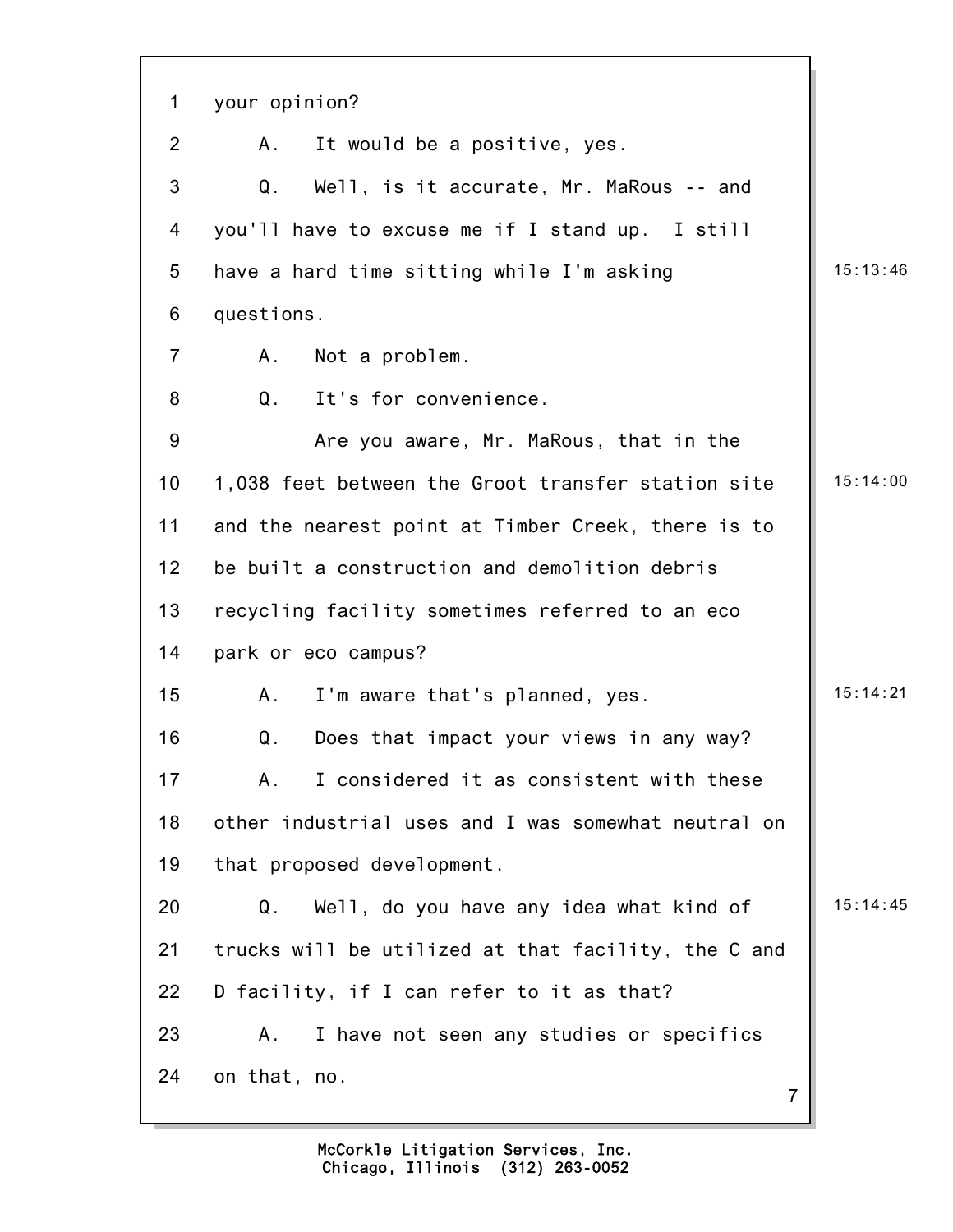| 1              | Q. Are you aware that Mr. Blazer was involved       |          |
|----------------|-----------------------------------------------------|----------|
| 2              | in the hearings on that facility?                   |          |
| 3              | MR. BLAZER: Excuse me? C and D facility? I          |          |
| 4              | wasn't involved in that.                            |          |
| 5              | THE HEARING OFFICER: Okay. Let's -- is there        | 15:15:10 |
| 6              | an objection?                                       |          |
| $\overline{7}$ | MR. BLAZER: No, neither one of us was               |          |
| 8              | involved.                                           |          |
| 9              | THE HEARING OFFICER: Wait a second. Speak to        |          |
| 10             | me only. Speak to me.                               | 15:15:17 |
| 11             | Is there an objection, Mr. Blazer?                  |          |
| 12             | MR. BLAZER: There is. Assumes facts --              |          |
| 13             | MR. SECHEN: I'll withdraw the question.             |          |
| 14             | THE HEARING OFFICER:<br>Okay.                       |          |
| 15             | BY MR. SECHEN:                                      | 15:15:25 |
| 16             | Q.<br>Did you attempt to determine how many         |          |
| 17             | vehicles would be entering and leaving the facility |          |
| 18             | in the course of an hour or in the course of a day  |          |
| 19             | or in the course of any other unit of time?         |          |
| 20             | I did not see any traffic studies that<br>Α.        | 15:15:36 |
| 21             | would reflect that proposed information, no.        |          |
| 22             | Q.<br>And you didn't attempt to find any, did       |          |
| 23             | you?                                                |          |
| 24             | Researched -- general research, but no<br>Α.<br>8   |          |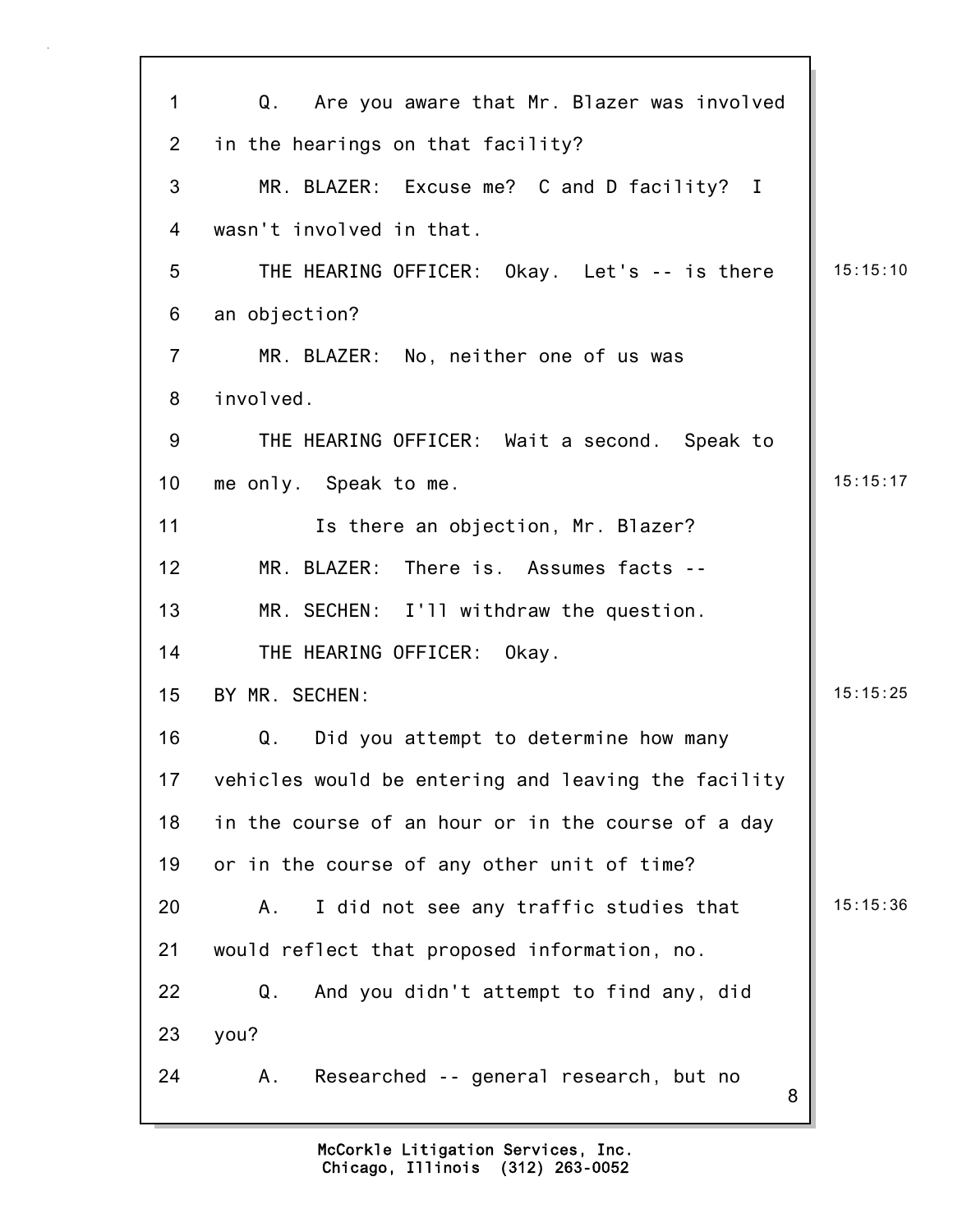9 1 specific, correct. 2 Q. And you didn't make any investigation 3 either into the types of trucks that would be 4 entering and leaving that facility, did you? 5 A. Without a specific plan, I could not do | 15:16:00 6 it, correct. 7 Q. Are you aware that there were hearings on 8 that facility? 9 A. I understand that there was something with 10 hearings and an entitlement process, but I don't | 15:16:12 11 know specifics. 12 Q. And you didn't attempt to access any of 13 the documents or transcripts involved in that 14 hearing or those hearings, did you? 15 A. No. 15:16:22 16 Q. Do you have any idea in your own mind as 17 you stand here today, whether vehicles similar in 18 description to those utilizing the transfer 19 facility would be utilizing the C and D facility? 20 A. Without the scope of the project, that 15:16:47 21 would be pure speculation. There is nothing that I 22 recall that was referred to in either the Lannert 23 or the Poletti reports on that which was really the 24 scope of my investigation was to comment on those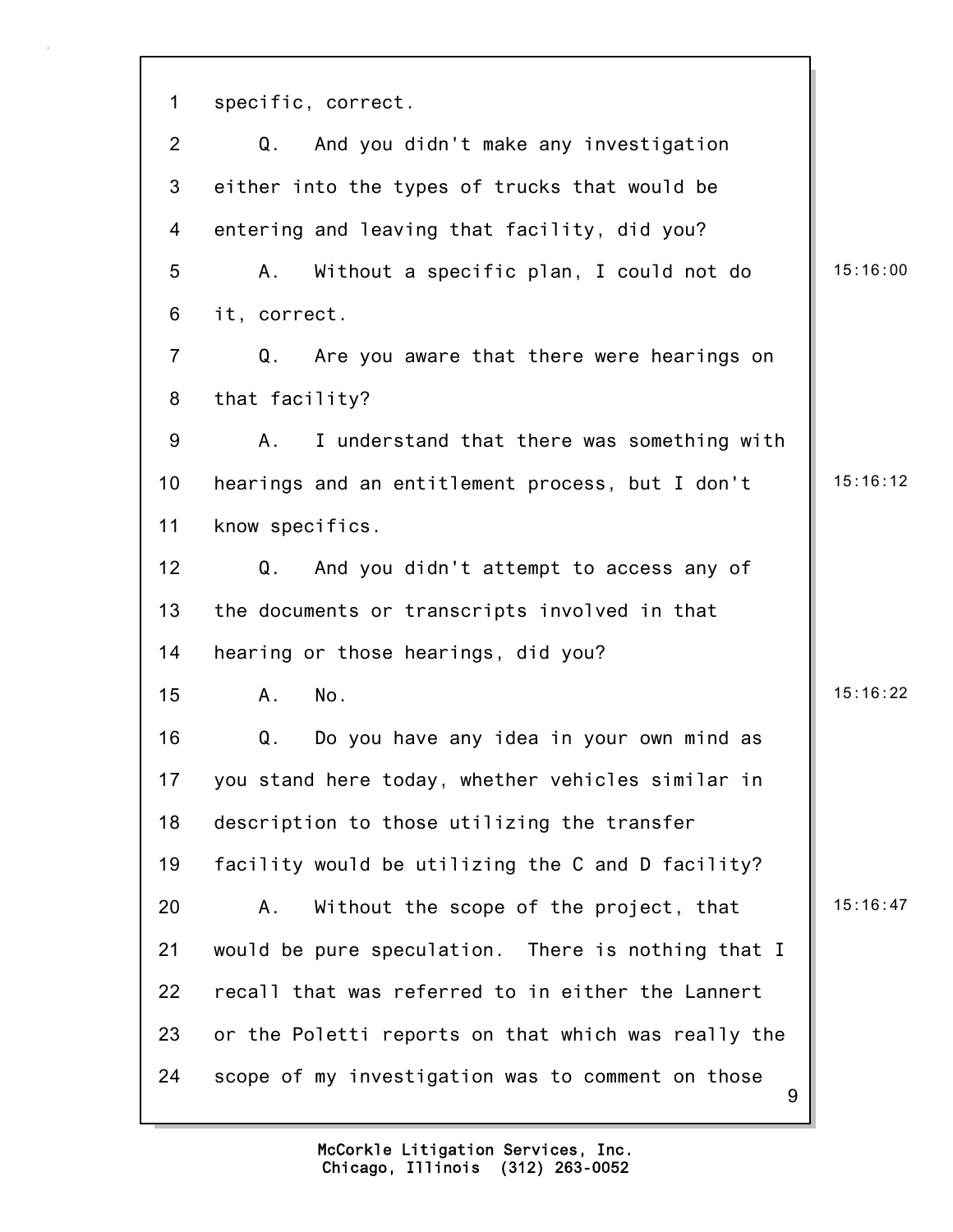| $\mathbf 1$     | reports.                                           |          |
|-----------------|----------------------------------------------------|----------|
| $\overline{2}$  | Q.<br>And you didn't attempt to obtain any data    |          |
| 3               | on that, did you?                                  |          |
| 4               | I'm sorry?                                         |          |
| 5               | Α.<br>I thought I had answered that question       | 15:17:13 |
| 6               | four times, but the answer is the same as I said   |          |
| $\overline{7}$  | before, no, I did not.                             |          |
| 8               | And despite not having made any<br>Q.              |          |
| 9               | investigation on your own, you still stand by your |          |
| 10 <sup>1</sup> | criticism of Lannert and Mr. Poletti's report?     | 15:17:31 |
| 11              | MR. BLAZER: Object to the form of the              |          |
| 12              | question.                                          |          |
| 13              | THE HEARING OFFICER: Objection overruled.          |          |
| 14              | THE WITNESS: The Poletti and Lannert reports       |          |
| 15              | didn't refer to this proposed facility, so that    | 15:17:46 |
| 16              | really doesn't change my opinion.                  |          |
| 17              | BY MR. SECHEN:                                     |          |
| 18              | But it does exist and you know it exists,<br>Q.    |          |
| 19              | right?                                             |          |
| 20              | MR. BLAZER: Object to the form of the              | 15:17:56 |
| 21              | question.                                          |          |
| 22              | THE HEARING OFFICER: Objection sustained.          |          |
| 23              | BY MR. SECHEN:                                     |          |
| 24              | Q.<br>Well, you are aware of that C and D<br>10    |          |
|                 |                                                    |          |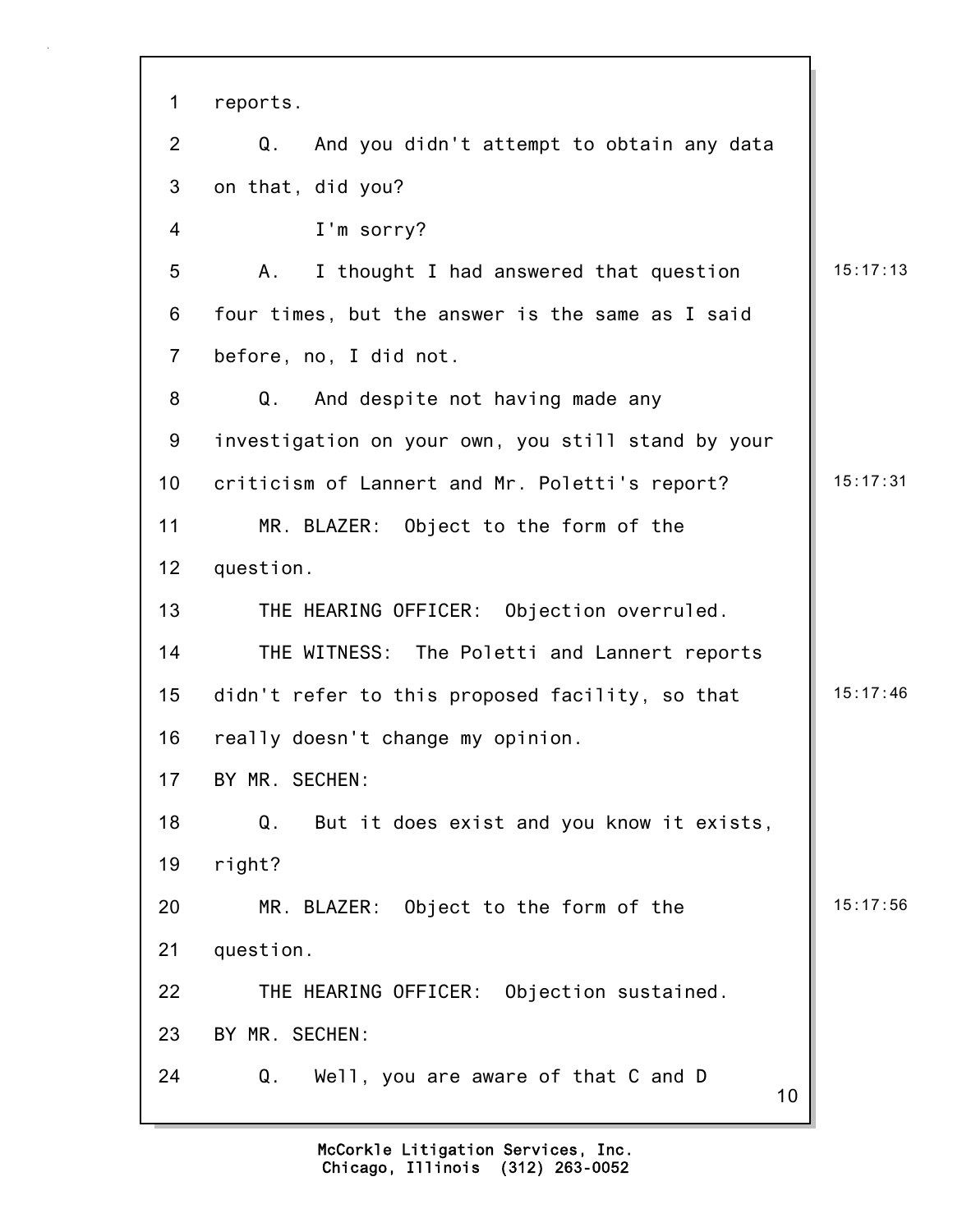| $\mathbf 1$     | facility, aren't you?                            |          |
|-----------------|--------------------------------------------------|----------|
| $\overline{2}$  | MR. BLAZER: Objection, asked and answered.       |          |
| 3               | THE HEARING OFFICER: It's foundation for the     |          |
| 4               | next question. Overruled.                        |          |
| 5               | BY MR. SECHEN:                                   |          |
| 6               | Q.<br>Are you aware of the C and D facility?     |          |
| $\overline{7}$  | I'm aware of the proposed C and D<br>Α.          |          |
| 8               | facility, yes.                                   |          |
| 9               | Q.<br>Now, you mentioned a wall that was         |          |
| 10              | constructed between or near Groot North near the | 15:18:30 |
| 11              | Timber Creek facility?                           |          |
| 12 <sub>2</sub> | Correct.<br>A.                                   |          |
| 13              | Q.<br>You referred to it as the visual wall; is  |          |
| 14              | that correct?                                    |          |
| 15              | I don't recall specifics, but it's a<br>A.       | 15:18:47 |
| 16              | visual and a sound wall, yes.                    |          |
| 17              | Q.<br>Do you have any knowledge, sir, as you     |          |
| 18              | stand here today what impact, if any, that wall  |          |
| 19              | would have on any of the impacts you envision    |          |
| 20              | coming from the transfer station facility?       | 15:19:04 |
| 21              | You mean the existing wall that's up?<br>Α.      |          |
| 22              | Q.<br>Yes, sir.                                  |          |
| 23              | It would help block any noise and visual<br>Α.   |          |
| 24              | aspects of Timber Creek to the proposed --<br>11 |          |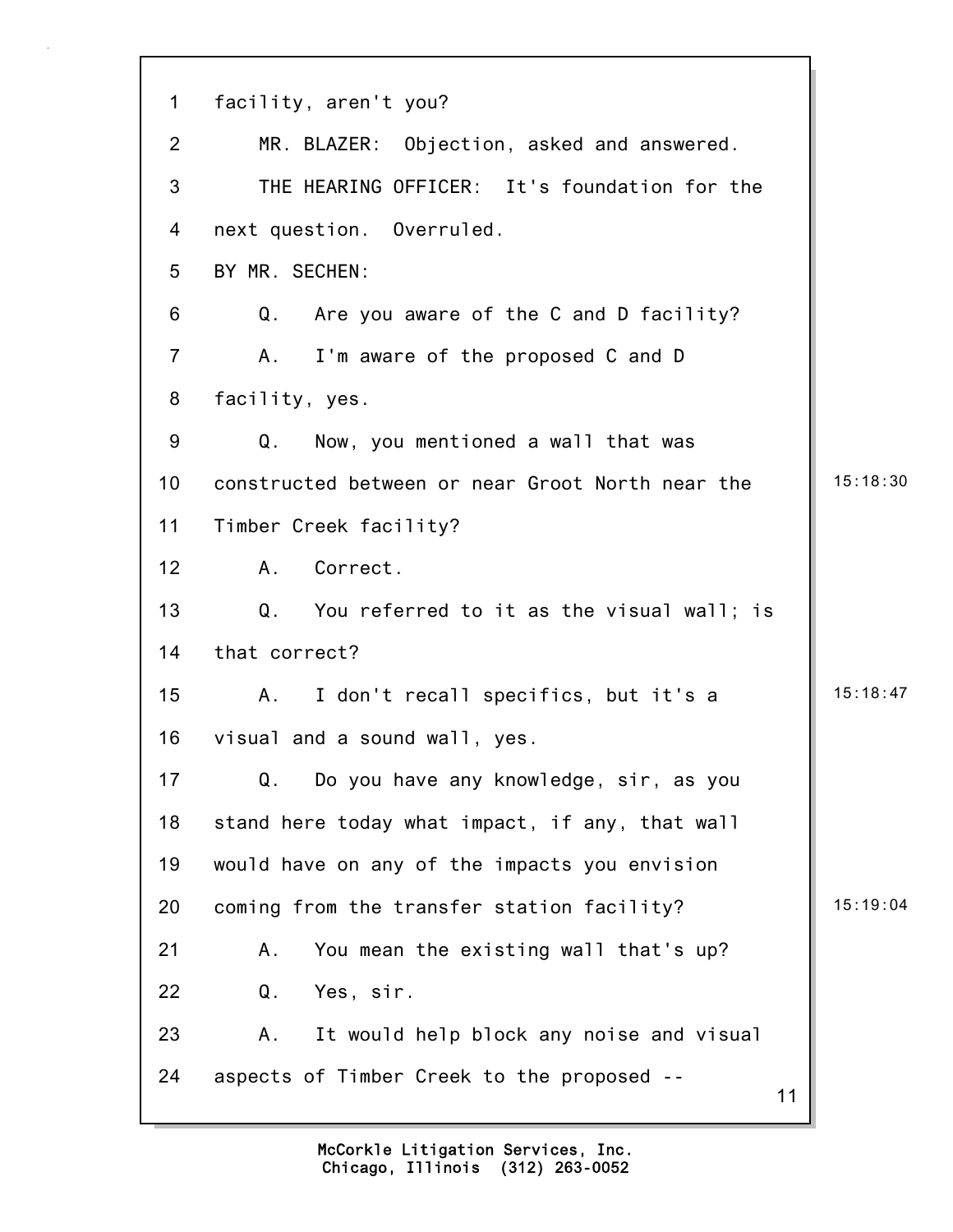| $\mathbf{1}$   | Q.<br>Now, in addition to the trucks utilizing         |          |
|----------------|--------------------------------------------------------|----------|
| $\overline{2}$ | the C and D facility, there are trucks also that       |          |
| 3              | utilize the Groot North facility; is that correct?     |          |
| 4              | $A_{-}$<br>Yes.                                        |          |
| 5              | Q.<br>Do you have any idea, sir, how many trucks       | 15:19:47 |
| 6              | utilize Groot North facility?                          |          |
| $\overline{7}$ | A.<br>I think it depends on the day, but I don't       |          |
| 8              | know the average, but it's a fairly active             |          |
| 9              | facility.                                              |          |
| 10             | Yet it's your view that the trucks<br>Q.               | 15:20:01 |
| 11             | utilizing the transfer facility will have an impact    |          |
| 12             | negatively on Timber Creek and not the trucks from     |          |
| 13             | Groot North?                                           |          |
| 14             | Α.<br>The trucks from Groot North are already          |          |
| 15             | there. It's an approved facility, it's an active       | 15:20:23 |
| 16             | facility. This is a proposed facility of the KLA       |          |
| 17             | plan called for approximately 140 some large trucks    |          |
| 18             | a day.                                                 |          |
| 19             | Q.<br>With respect to the trucks entering the          |          |
| 20             | C and D facility and leaving that facility, those      | 15:20:46 |
| 21             | trucks, sir, do they impact Timber Creek?              |          |
| 22             | Objection, assumes facts not in<br>MR. BLAZER:         |          |
| 23             | evidence specifically that that operation is           |          |
| 24             | currently in existence. And it's also beyond the<br>12 |          |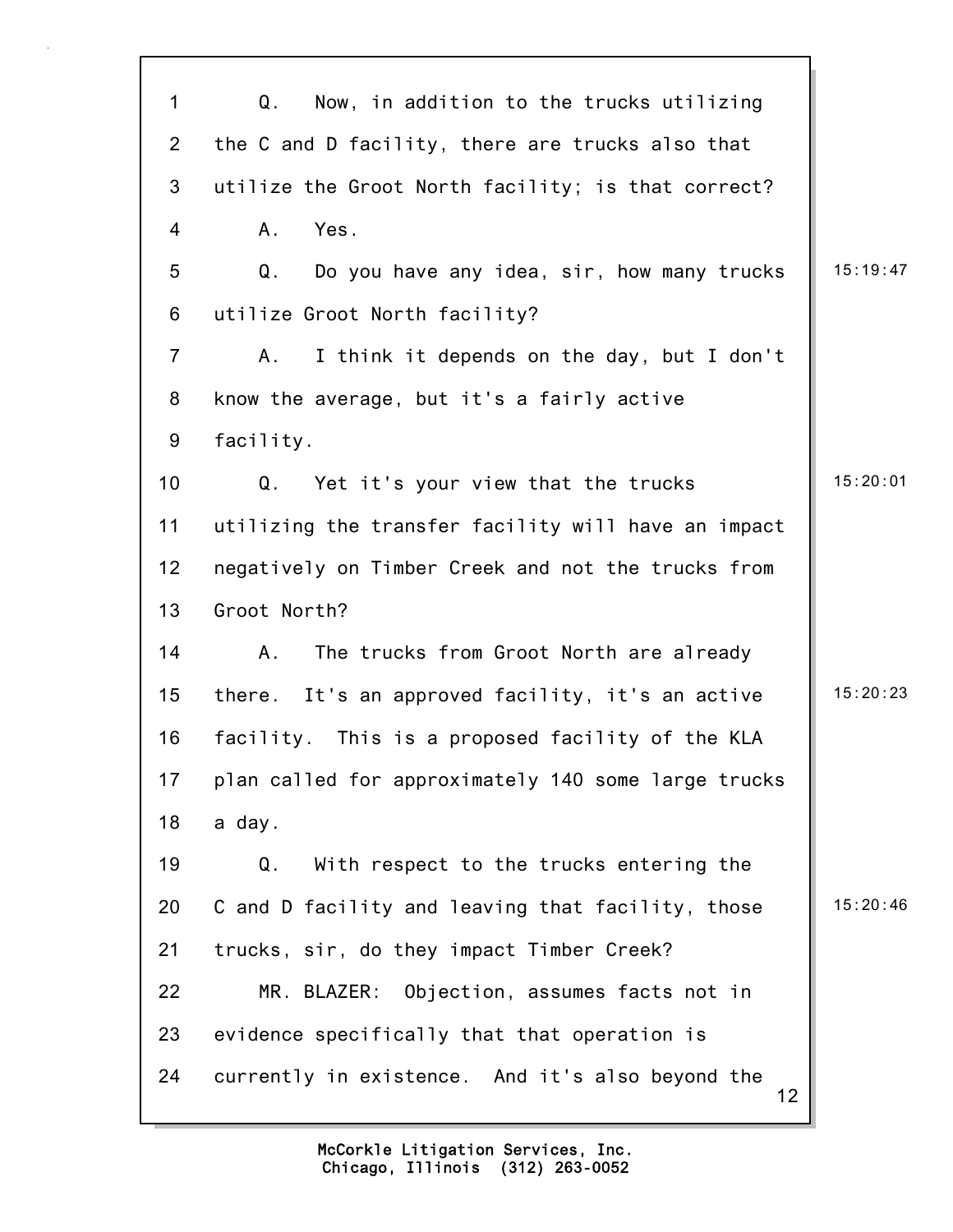| $\mathbf 1$     | scope. He's already made it clear that he doesn't |          |
|-----------------|---------------------------------------------------|----------|
| $\overline{2}$  | know anything about that C and D facility because |          |
| 3               | it wasn't discussed in either of the reports that |          |
| 4               | he's reviewed.                                    |          |
| 5               | MR. SECHEN: He knows it exists. He knows the      | 15:21:12 |
| 6               | use of the vehicles.                              |          |
| $\overline{7}$  | MR. BLAZER: He would be the only one that         |          |
| 8               | knows it exists because it doesn't exist yet.     |          |
| 9               | THE HEARING OFFICER: Objection overruled.         |          |
| 10 <sup>1</sup> | BY MR. SECHEN:                                    |          |
| 11              | Q.<br>Can you answer the question or would you    |          |
| 12              | like me restate it?                               |          |
| 13              | Please restate it.<br>A.                          |          |
| 14              | Q.<br>Are you telling us, sir, that the trucks    |          |
| 15              | utilizing the C and D facility, that will utilize | 15:21:32 |
| 16              | the C and D facility will have no impact on the   |          |
| 17              | Timber Creek facility?                            |          |
| 18              | I haven't done any study, rendered any<br>Α.      |          |
| 19              | opinions in regard to those proposed trucks.      |          |
| 20              | But you say there are impacts from the<br>Q.      | 15:21:50 |
| 21              | other side of Porter Drive from the transfer      |          |
| 22              | facility trucks that will impact Timber Creek;    |          |
| 23              | isn't that correct?                               |          |
| 24              | MR. BLAZER: Objection, asked and answered.<br>13  |          |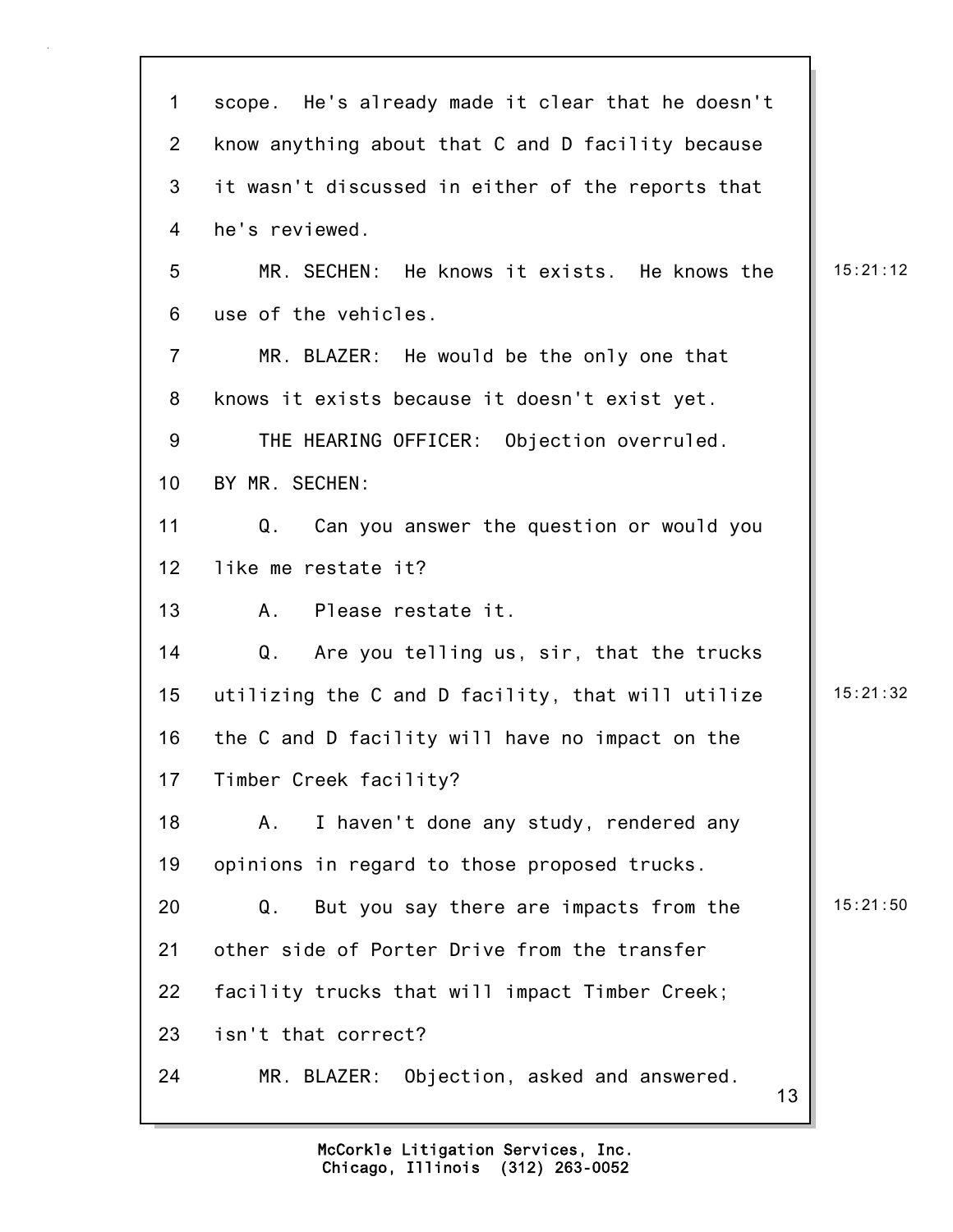| $\mathbf 1$    | THE HEARING OFFICER: Objection overruled.           |          |
|----------------|-----------------------------------------------------|----------|
| $\overline{2}$ | THE WITNESS: As described, it was a                 |          |
| 3              | consideration in my analysis in reviewing the       |          |
| 4              | report.                                             |          |
| 5              | BY MR. SECHEN:                                      |          |
| 6              | Q.<br>Did you look or attempt to find any data      |          |
| $\overline{7}$ | with respect to noise generated by such trucks, any |          |
| 8              | of the trucks?                                      |          |
| 9              | I did not review any sound study, no.<br>А.         |          |
| 10             | Q.<br>And you didn't --                             | 15:22:37 |
| 11             | But $I've -$<br>A.                                  |          |
| 12             | And you didn't look for one either?<br>Q.           |          |
| 13             | MR. BLAZER: I don't think he was done               |          |
| 14             | answering the question, Mr. Hearing Officer.        |          |
| 15             | THE WITNESS: Well, as a matter of course, as a      | 15:22:46 |
| 16             | property owner, as an appraiser in the development  |          |
| 17             | world, I am aware of the noise generated from       |          |
| 18             | trucks, from trucks turning from back up beepers.   |          |
| 19             | It's something that you hear on a fairly regular    |          |
| 20             | basis, but I did not review a study.                | 15:23:04 |
| 21             | BY MR. SECHEN:                                      |          |
| 22             | Q.<br>Well, are you talking about trucks from       |          |
| 23             | back up beepers at the C and D facility in the      |          |
| 24             | future?<br>14                                       |          |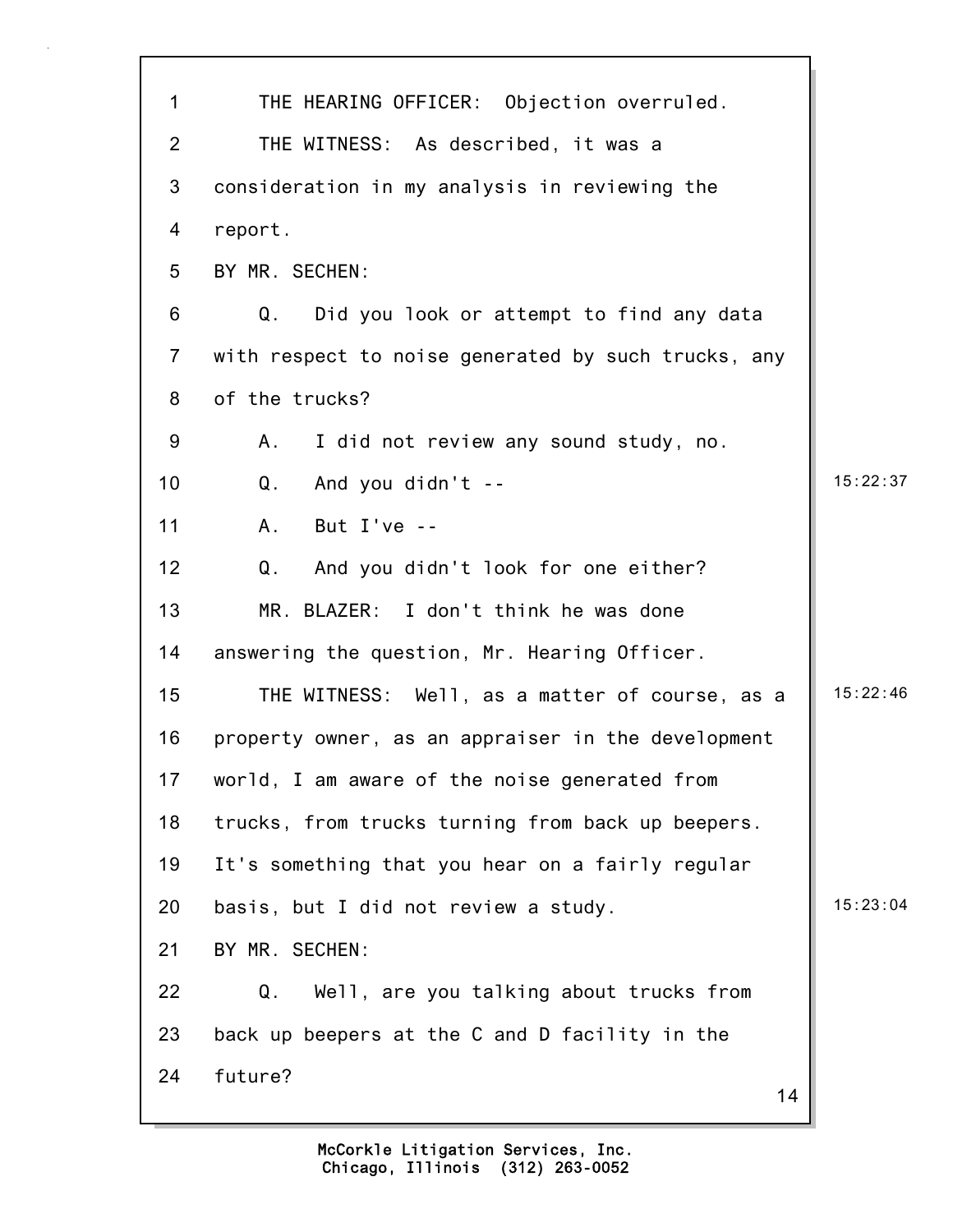| $\mathbf 1$     | MR. BLAZER: Objection.                                    |          |
|-----------------|-----------------------------------------------------------|----------|
| $\overline{2}$  | BY MR. SECHEN:                                            |          |
| 3               | Are you talking about noise from back up<br>Q.            |          |
| 4               | beepers at the Groot North facility?                      |          |
| 5               | MR. BLAZER: Objection.                                    | 15:23:22 |
| 6               | THE WITNESS: Which --                                     |          |
| $\overline{7}$  | THE HEARING OFFICER: Objection sustained.                 |          |
| 8               | BY MR. SECHEN:                                            |          |
| 9               | Q.<br>Well, which trucks are you talking about            |          |
| 10 <sub>1</sub> | utilizing which facility when you referred to back        | 15:23:27 |
| 11              | up beepers?                                               |          |
| 12              | My reference has to do with the proposed<br>A.            |          |
| 13              | facility, 140 some trucks a day.                          |          |
| 14              | Q.<br>There is no way you can separate the                |          |
| 15              | impacts of that, is there?                                | 15:23:43 |
| 16              | MR. BLAZER: Object to the form of the                     |          |
| 17              | question.                                                 |          |
| 18              | THE HEARING OFFICER: Objection sustained.<br>$\mathbf{I}$ |          |
| 19              | don't understand the question.                            |          |
| 20              | BY MR. SECHEN:                                            | 15:23:52 |
| 21              | Can you separate -- are you telling us,<br>Q.             |          |
| 22              | sir, that you can separate impacts from the               |          |
| 23              | vehicles utilizing any of these three facilities?         |          |
| 24              | Again, I am not a sound engineer, but you<br>Α.<br>15     |          |

7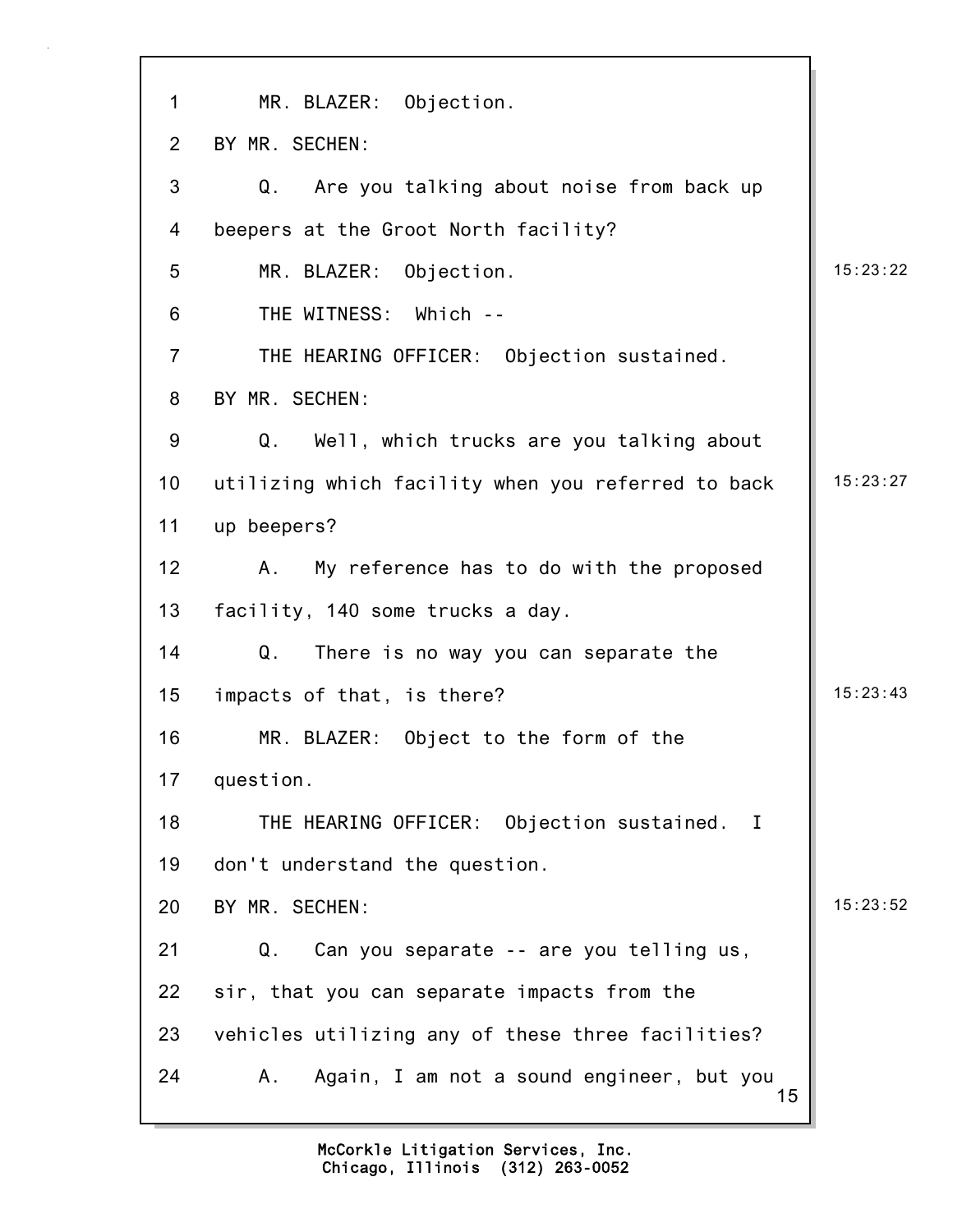| $\mathbf 1$     | are introducing 140 plus large vehicles a day into    |          |
|-----------------|-------------------------------------------------------|----------|
| 2               | this area that were not there before. You are         |          |
| 3               | talking about another proposed facility that hasn't   |          |
| 4               | been built and I haven't seen the specifics about.    |          |
| 5               | Q.<br>Well, the important part is you didn't          | 15:24:29 |
| 6               | look for the specifics, did you?                      |          |
| $\overline{7}$  | MR. BLAZER: Objection, argumentative.                 |          |
| 8               | THE HEARING OFFICER: Sustained.                       |          |
| 9               | BY MR. SECHEN:                                        |          |
| 10 <sup>1</sup> | Q.<br>120 is the truck route; is that correct?        | 15:24:41 |
| 11              | A.<br>Yes.                                            |          |
| 12              | Do the trucks utilizing 120 negatively<br>Q.          |          |
| 13              | impact Timber Creek?                                  |          |
| 14              | They are allowed on the truck route.<br>Α.            |          |
| 15              | That's a fact already in place. It's a state          | 15:25:00 |
| 16              | route.<br>The answer is no.                           |          |
| 17              | Q.<br>The answer is no. Thank you.                    |          |
| 18              | You mentioned comprehensive plans and you             |          |
| 19              | criticized Mr. Lannert for not investigating the      |          |
| 20              | comprehensive plans; is that correct?                 | 15:25:30 |
| 21              | Yes.<br>Α.                                            |          |
| 22              | Have you ever seen property that is<br>Q.             |          |
| 23              | eventually developed in a manner that is not          |          |
| 24              | consistent with the comprehensive plan that had<br>16 |          |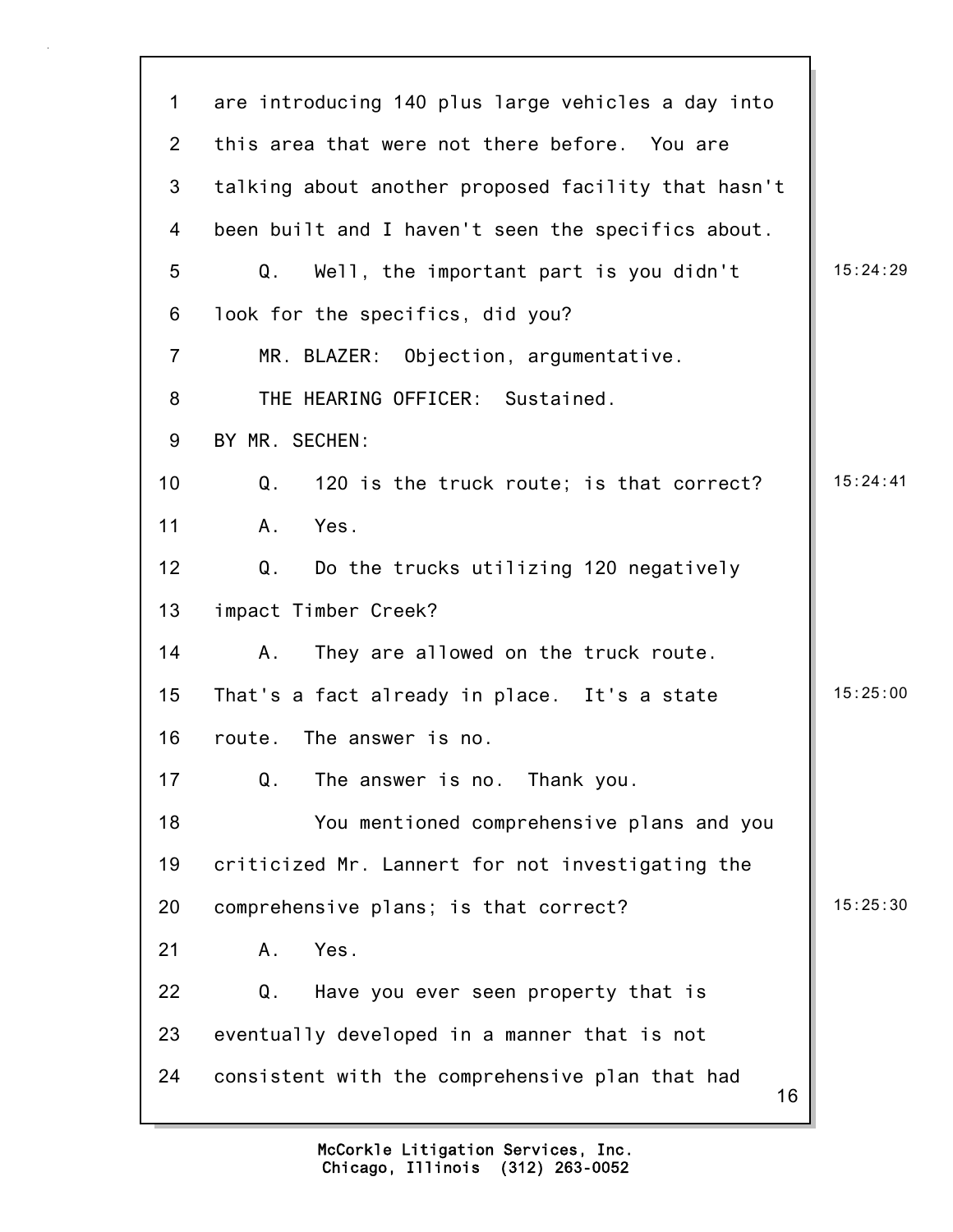| $\mathbf 1$    | governed that property or any of the plans that had |          |
|----------------|-----------------------------------------------------|----------|
| $\overline{2}$ | governed that property?                             |          |
| 3              | MR. BLAZER: Objection to the form of the            |          |
| 4              | question.                                           |          |
| 5              | THE HEARING OFFICER: I will sustain the form        | 15:25:53 |
| 6              | objection.                                          |          |
| $\overline{7}$ | Please reask the question.                          |          |
| 8              | BY MR. SECHEN:                                      |          |
| 9              | Have you ever seen property developed in a<br>Q.    |          |
| 10             | manner that was inconsistent with the comprehensive | 15:25:59 |
| 11             | plan on a property?                                 |          |
| 12             | Yes.<br>A.                                          |          |
| 13             | Q.<br>Happens all the time, doesn't it?             |          |
| 14             | A.<br>I wouldn't characterize all the time, but     |          |
| 15             | it happens. Comprehensive plan is a guide. It's     | 15:26:09 |
| 16             | not a zoning ordinance. Zoning ordinance dictates   |          |
| 17             | development. Comprehensive plan is a guide.         |          |
| 18             | Okay. Well, are you aware that 55 percent<br>Q.     |          |
| 19             | of the property within 1,000 feet of the Groot      |          |
| 20             | facility is zoned for industrial p12urpose?         | 15:26:29 |
| 21             | That sounds about right. I don't know the<br>Α.     |          |
| 22             | exact percentage, but that's possible.              |          |
| 23             | Q.<br>And at a half mile, that percentage is        |          |
| 24             | 34 percent?<br>17                                   |          |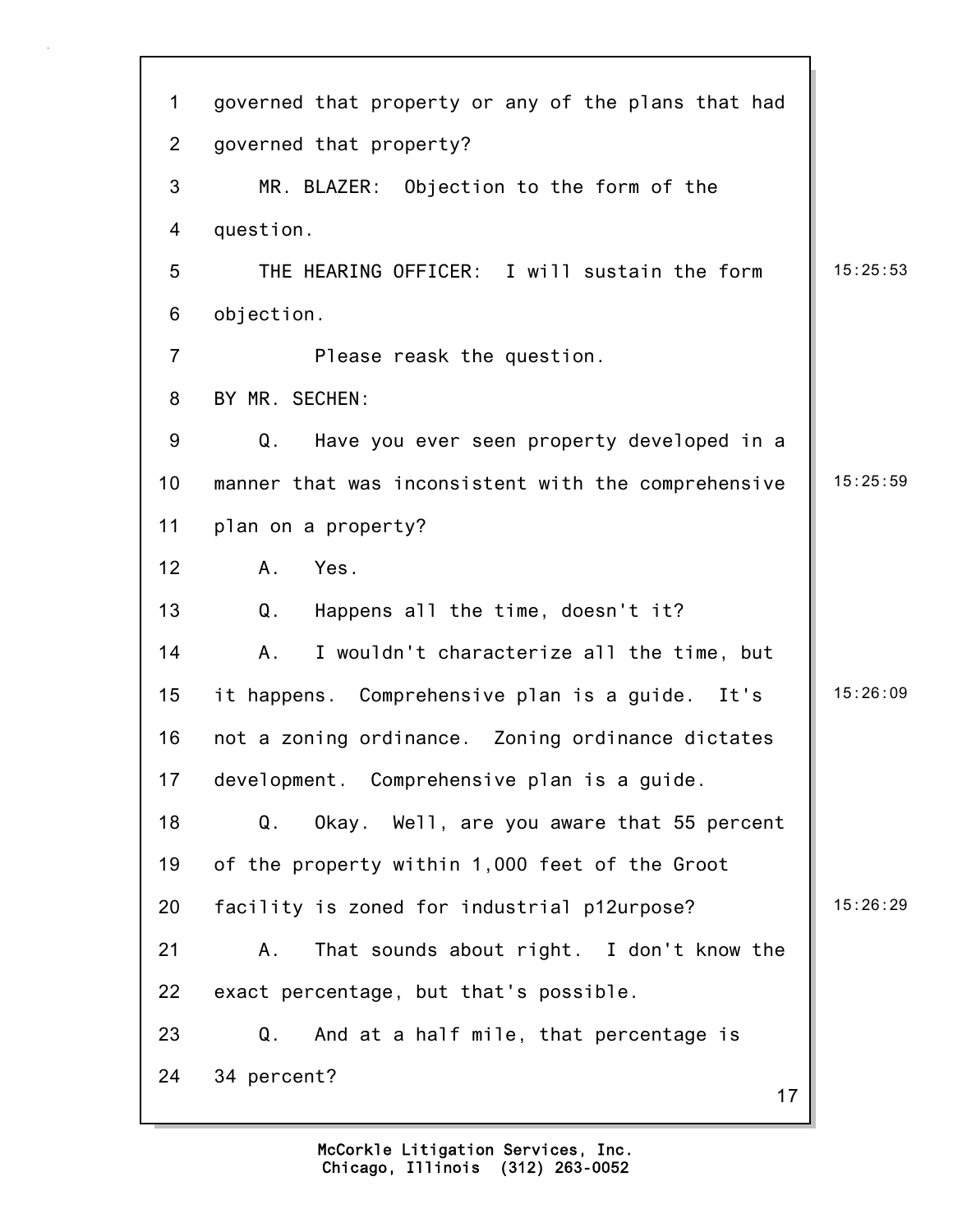| 1              | Α.          | Again, I haven't memorized it, but that's          |    |          |
|----------------|-------------|----------------------------------------------------|----|----------|
| $\overline{2}$ | possible.   |                                                    |    |          |
| 3              | Q.          | And within a mile, it's 12 percent?                |    |          |
| 4              | А.          | I haven't checked the percentages, so I            |    |          |
| 5              |             | can't give you -- I can't give you an answer to    |    | 15:26:58 |
| 6              |             | those kinds of specifics.                          |    |          |
| $\overline{7}$ | Q.          | Did you review Mr. Lannert's transcript?           |    |          |
| 8              | A.          | No.                                                |    |          |
| 9              | Q.          | So you wouldn't know -- strike that.               |    |          |
| 10             |             | Have you heard about anything that                 |    | 15:27:10 |
| 11             |             | Mr. Lannert testified to? Have you been told?      |    |          |
| 12             | А.          | Very generically.                                  |    |          |
| 13             | Q.          | And they didn't tell you, whoever told             |    |          |
| 14             |             | you, no one told you about this in terms of zoning |    |          |
| 15             |             | percentages of industrial?                         |    | 15:27:26 |
| 16             | Α.          | No.                                                |    |          |
| 17             | Q.          | Does it surprise you to learn there's a            |    |          |
| 18             |             | PowerPoint presentation that covers that?          |    |          |
| 19             | Α.          | If I don't know, anything might surprise           |    |          |
| 20             |             | me, so that is just pure speculation. I don't      |    | 15:27:38 |
| 21             | know.       | I wasn't there.                                    |    |          |
| 22             | Q.          | With respect to residential uses, are you          |    |          |
| 23             |             | aware that there are no residential uses within    |    |          |
| 24             | 1,000 feet? |                                                    | 18 |          |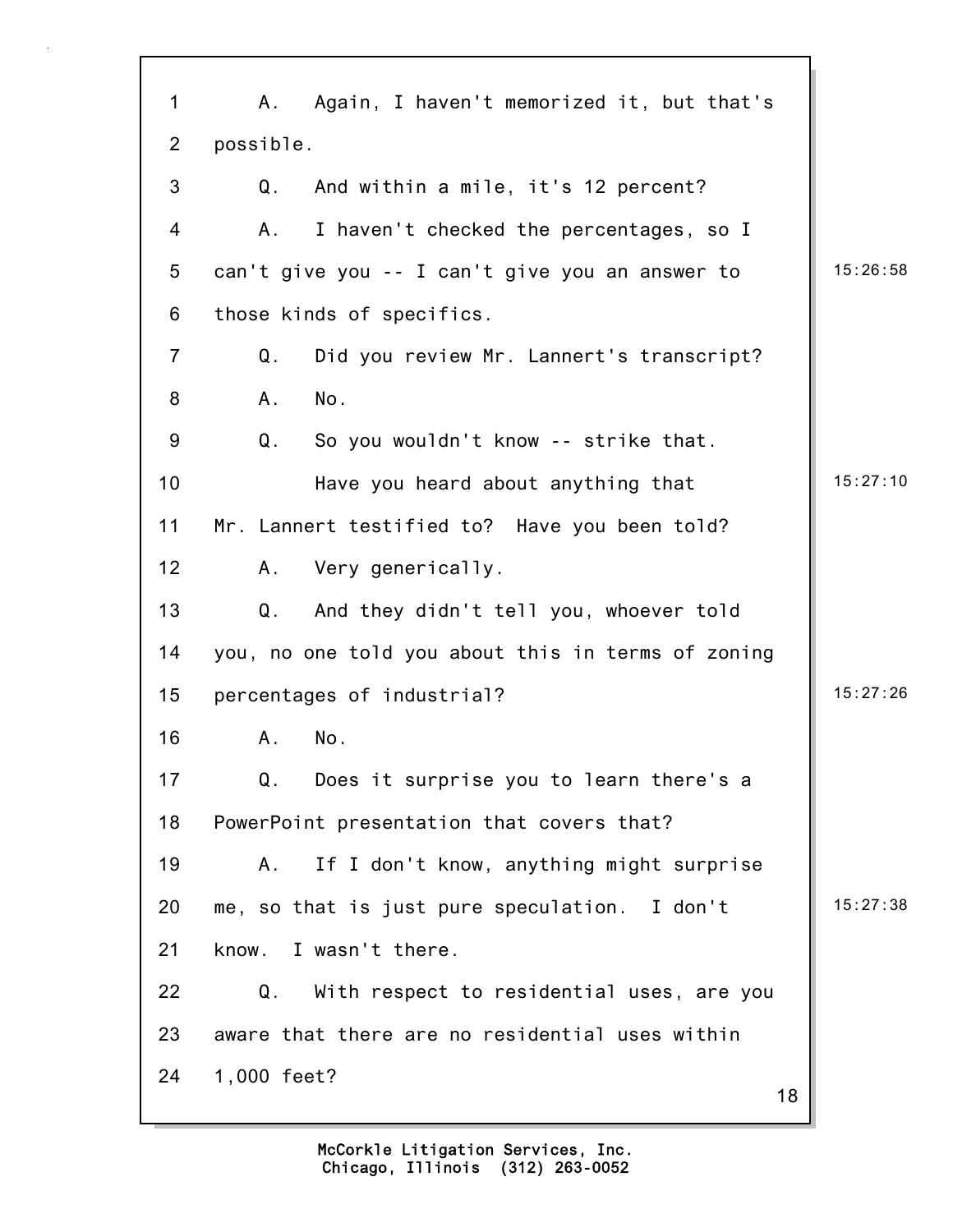| $\mathbf 1$     | $1,038$ or $1,000$ there are none, that is<br>А.    |          |
|-----------------|-----------------------------------------------------|----------|
| $\overline{2}$  | correct.                                            |          |
| 3               | Within a half mile, that is 19 percent?<br>Q.       |          |
| 4               | Very possible.<br>Α.                                |          |
| 5               | Q.<br>And within a mile, it's 37 percent?           | 15:28:14 |
| 6               | Again, you are throwing out percentages<br>Α.       |          |
| $\overline{7}$  | that do not seem to be unreasonable, but I have not |          |
| 8               | -- I can't testify to the validity of those.        |          |
| 9               | So then as you move closer to the<br>Q.             |          |
| 10              | facility, the proposed transfer station facility,   | 15:28:30 |
| 11              | the area becomes more and more industrial, doesn't  |          |
| 12 <sub>2</sub> | it?                                                 |          |
| 13              | If you are referring to a mile on in, I<br>А.       |          |
| 14              | would agree with you.                               |          |
| 15              | Q.<br>Now, with respect to the case studies that    | 15:28:49 |
| 16              | Mr. Lannert -- strike that -- Mr. Poletti           |          |
| 17              | performed, you criticized Mr. Poletti's study of    |          |
| 18              | the DuKane facility, didn't you?                    |          |
| 19              | I commented.<br>Α.                                  |          |
| 20              | MR. BLAZER: Objection, assumes facts not in         | 15:29:21 |
| 21              | evidence.                                           |          |
| 22              | MR. SECHEN:<br>Well --                              |          |
| 23              | THE HEARING OFFICER: Do you want to restate         |          |
| 24              | the question or --<br>19                            |          |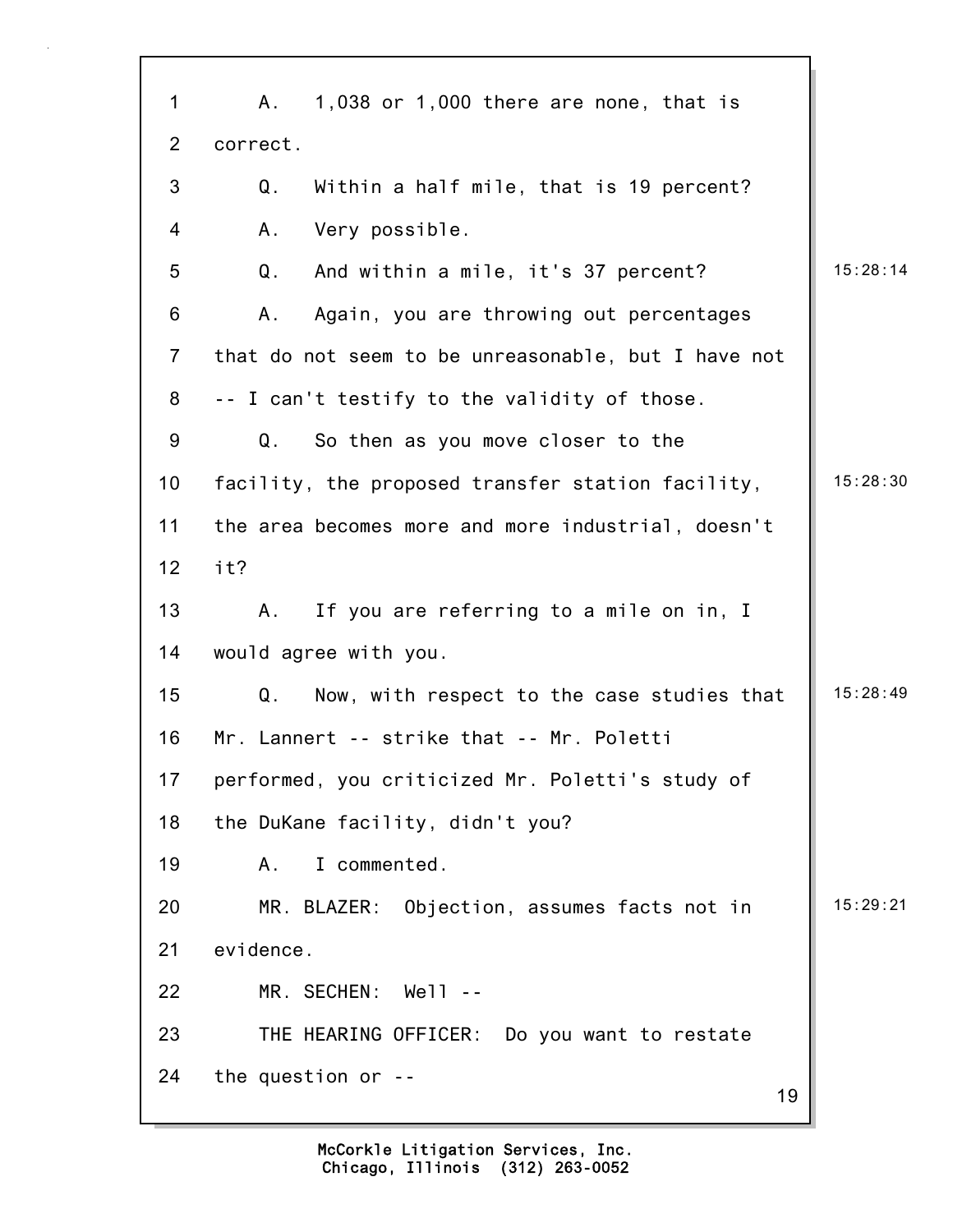| $\mathbf 1$    | MR. SECHEN: I will restate the question.            |          |
|----------------|-----------------------------------------------------|----------|
| $\overline{2}$ | BY MR. SECHEN:                                      |          |
| 3              | Are you aware of Mr. McCann's report<br>Q.          |          |
| 4              | regarding the DuKane facility?                      |          |
| 5              | I am aware that Mr. McCann did a report<br>А.       | 15:29:42 |
| 6              | for that facility many, many years ago.             |          |
| $\overline{7}$ | $\mathsf Q$ .<br>And you criticized the size of the |          |
| 8              | targeted control areas in that report?              |          |
| 9              | In which report?<br>A.                              |          |
| 10             | Q.<br>The McCann report which was referenced in     | 15:30:03 |
| 11             | the Poletti report.                                 |          |
| 12             | MR. BLAZER: Objection, misstates the evidence.      |          |
| 13             | THE WITNESS: I --                                   |          |
| 14             | THE HEARING OFFICER: The objection is               |          |
| 15             | overruled. You may look at the report and he may    | 15:30:31 |
| 16             | respond how he feels is appropriate.                |          |
| 17             | MR. BLAZER: Page 8, middle of the page.             |          |
| 18             | THE WITNESS: I don't see any issues or comment      |          |
| 19             | as to size, so I'm not sure what your question      |          |
| 20             | means.                                              | 15:30:46 |
| 21             | BY MR. SECHEN:                                      |          |
| 22             | Q.<br>Well, do you have any criticism of the        |          |
| 23             | targeted control areas in that report?              |          |
| 24             | MR. BLAZER: Objection, foundation.<br>20            |          |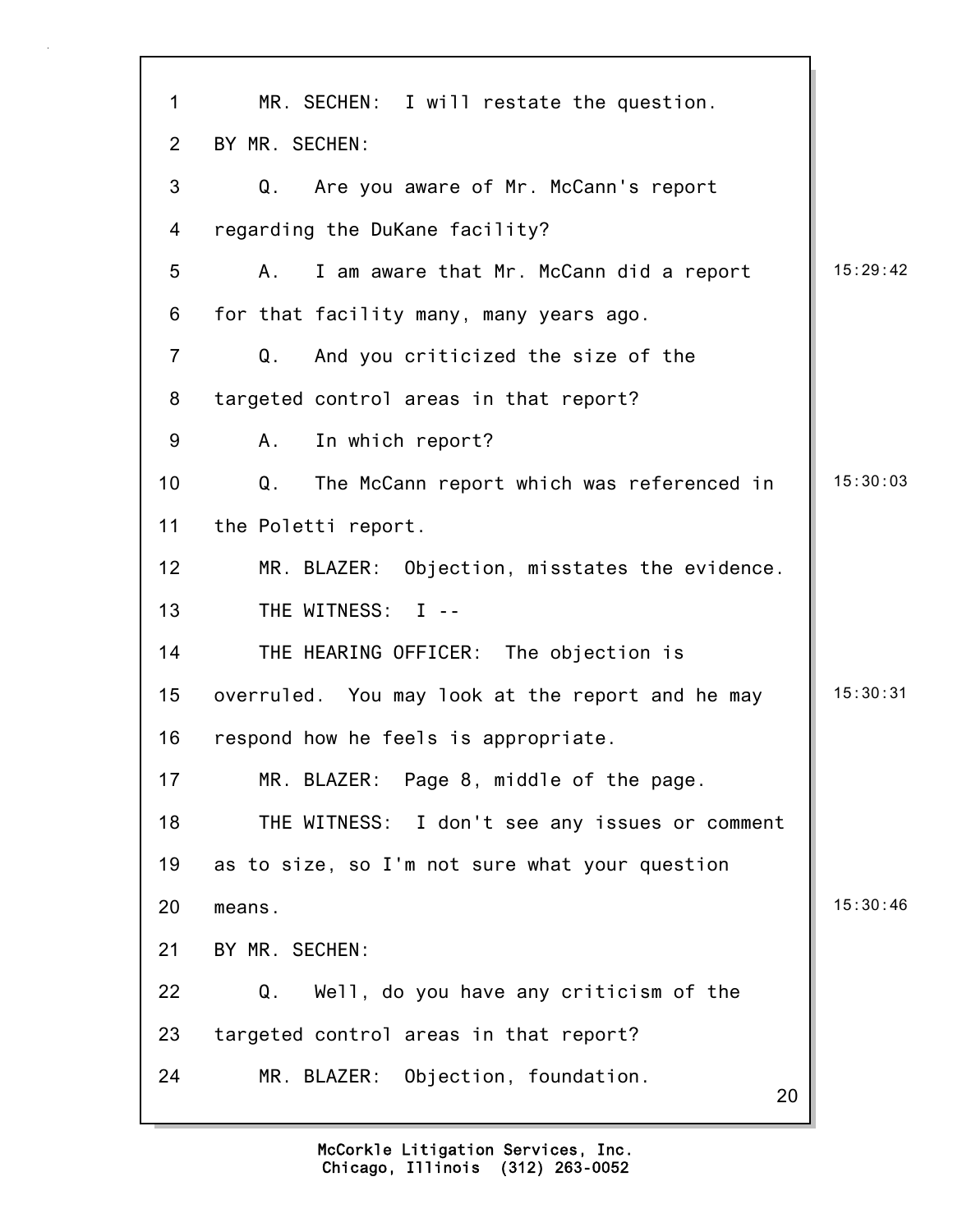| 1              | THE HEARING OFFICER: Objection overruled.                   |          |
|----------------|-------------------------------------------------------------|----------|
| $\overline{2}$ | THE WITNESS: I really gave no validity to the               |          |
| 3              | McCann report. It was just cited as a reference             |          |
| 4              | that Poletti uses, so I really have no other                |          |
| 5              | opinions in regard to it. That wasn't what I                | 15:31:08 |
| 6              | analyzed.                                                   |          |
| $\overline{7}$ | BY MR. SECHEN:                                              |          |
| 8              | Q <sub>1</sub><br>Was Mr. Poletti correct in utilizing that |          |
| 9              | report?                                                     |          |
| 10             | It's fine to refer to other people's work.<br>A.,           | 15:31:19 |
| 11             | I'm not sure what reliance he had on this report,           |          |
| 12             | so you really would have to ask him. I don't know.          |          |
| 13             | If you don't have a criticism of that,<br>Q.                |          |
| 14             | let's move on to the Glenview case study.                   |          |
| 15             | He didn't do it. Poletti didn't do a case<br>А.             | 15:31:53 |
| 16             | study of the McCann report for the record.                  |          |
| 17             | Of Glenview.<br>Q.                                          |          |
| 18             | Right.<br>Α.                                                |          |
| 19             | $\mathsf Q$ .<br>That is where I'm going. Glenview.         |          |
| 20             | Now, can you tell us what a rank                            | 15:32:08 |
| 21             | regression analysis is?                                     |          |
| 22             | A what?<br>Α.                                               |          |
| 23             | Q.<br>A rank regression analysis?                           |          |
| 24             | $R-a-n-k?$<br>A.<br>21                                      |          |
|                |                                                             |          |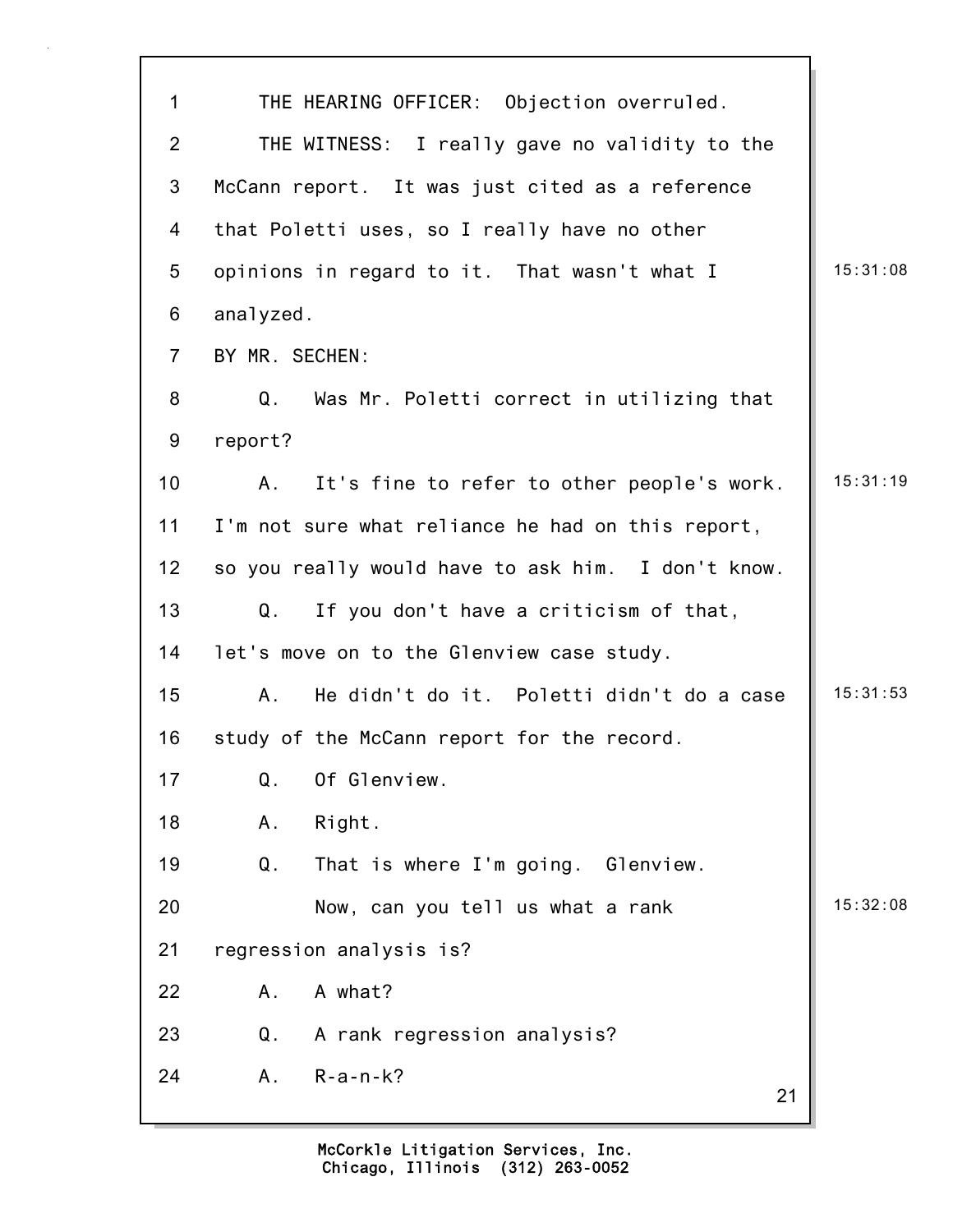| $\mathbf{1}$    | Q.<br>Yes, sir.                                     |          |
|-----------------|-----------------------------------------------------|----------|
| $\overline{2}$  | I can't define it. I think it just<br>A.            |          |
| $\mathbf{3}$    | basically as it sounds, it ranks the value of the   |          |
| $\overline{4}$  | data, but I am not an expert in defining a          |          |
| $5\phantom{.0}$ | regression analysis.                                | 15:32:36 |
| 6               | Q.<br>Are rank regression analyses preferred        |          |
| $\overline{7}$  | when making the type of analyses that Mr. Poletti   |          |
| 8               | made?                                               |          |
| $9\,$           | They can be.<br>А.                                  |          |
| 10              | Well, can you explain to us what a rank<br>Q.       | 15:32:52 |
| 11              | regression analysis is then?                        |          |
| 12 <sub>2</sub> | Well, it's basically compiling data and<br>А.       |          |
| 13              | giving it certain value based on the quality of the |          |
| 14              | data.                                               |          |
| 15              | Q.<br>So you assign certain value to the data       | 15:33:10 |
| 16              | yourself?                                           |          |
| 17              | That's correct.<br>A.                               |          |
| 18              | Q.<br>Whereas what Mr. Poletti did is he just       |          |
| 19              | took the data and let the computer do the analysis? |          |
| 20              | I would assume that he did some of his own<br>A.    | 15:33:28 |
| 21              | analysis. It's based on the data that you put into  |          |
| 22              | it.                                                 |          |
| 23              | $We11$ , when you --<br>Q.                          |          |
| 24              | I can't $-$<br>A.,<br>22                            |          |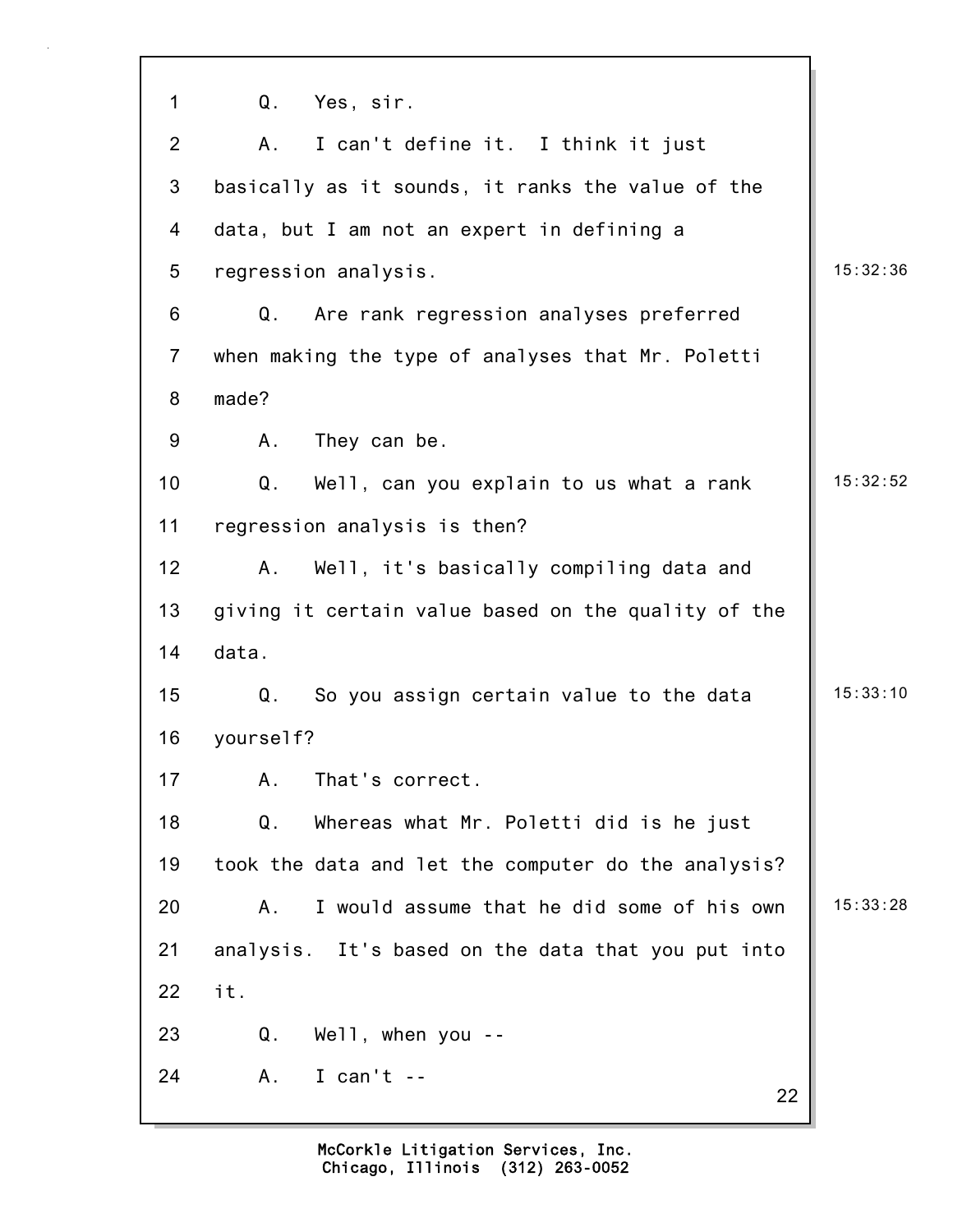| $\mathbf 1$     | Q.<br>Go ahead. I don't want to cut you off.        |          |
|-----------------|-----------------------------------------------------|----------|
| $\overline{2}$  | I can't answer that. That is really a<br>Α.         |          |
| 3               | question for Mr. Poletti and not for me.            |          |
| 4               | You mentioned that the differences between<br>Q.    |          |
| 5               | the properties at the Glenview facility made        | 15:33:56 |
| 6               | Mr. Poletti's analysis unreliable?                  |          |
| $\overline{7}$  | The multiple points that I made in regard<br>Α.     |          |
| 8               | to the data and the selection of data and the       |          |
| 9               | knowledge of the impacts of value in my opinion     |          |
| 10              | created issues with his conclusions, yes.           | 15:34:25 |
| 11              | Q.<br>Did you take any data and try to run a        |          |
| 12              | similar analyses utilizing the data in a manner     |          |
| 13              | that you deemed to be appropriate?                  |          |
| 14              | As I explained on the previous cross,<br>A.         |          |
| 15              | because of the issues with the floodplain, with the | 15:34:46 |
| 16              | well and septic, with the market conditions, I      |          |
| 17 <sub>1</sub> | didn't feel it was appropriate. And the answer is   |          |
| 18              | no, I did not independently do my own value impact  |          |
| 19              | report as I've been discussing for about three      |          |
| 20              | hours.                                              | 15:35:07 |
| 21              | And likewise, you did no independent<br>Q.          |          |
| 22              | evaluation of any of the data concerning the Elburn |          |
| 23              | facility, did you?                                  |          |
| 24              | Same answer as before, correct.<br>Α.<br>23         |          |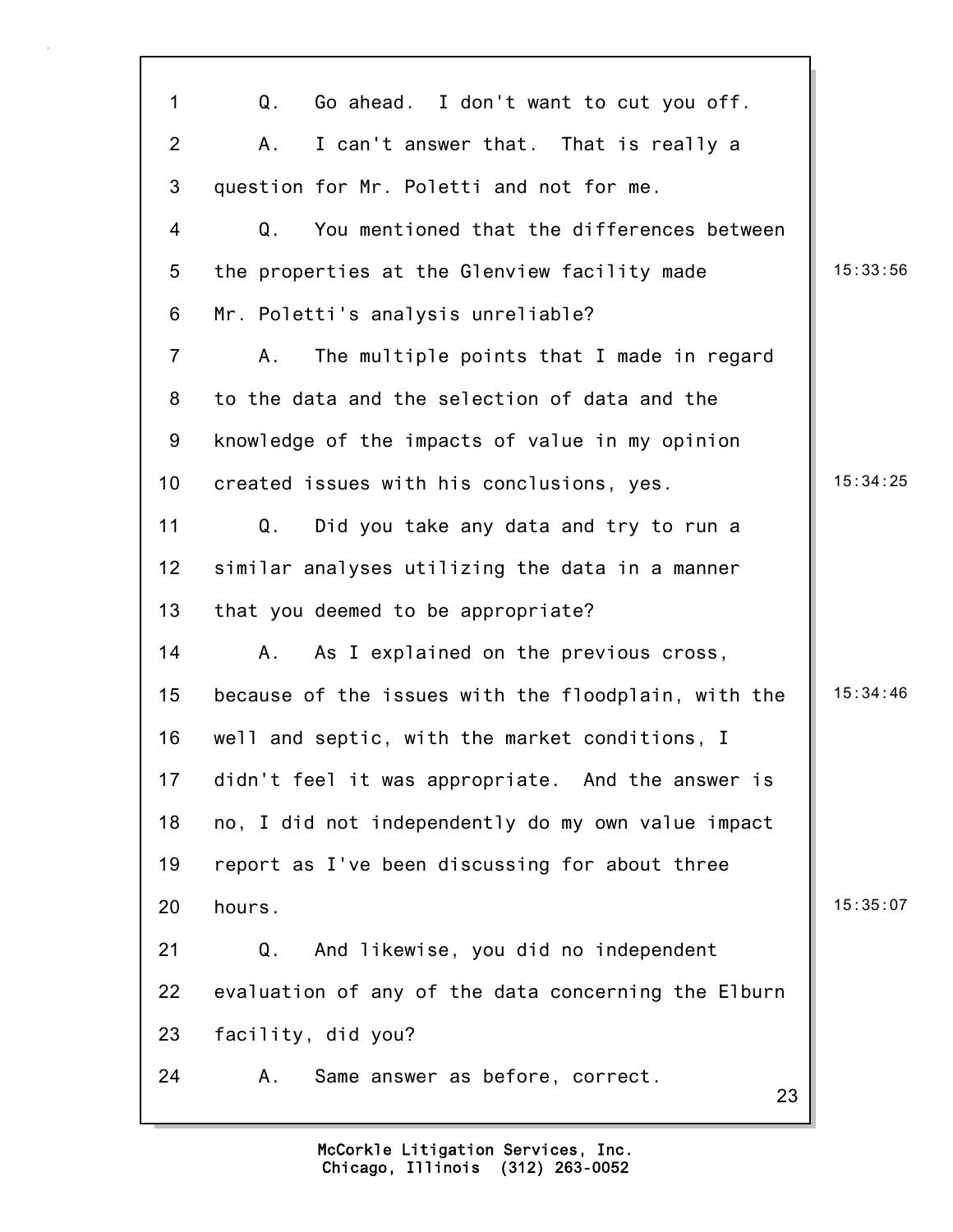| 1              | Q.<br>Yet you criticize what Mr. Poletti did by        |          |
|----------------|--------------------------------------------------------|----------|
| $\overline{2}$ | simply saying you disagree with it, but you have       |          |
| 3              | done nothing yourself, have you?                       |          |
| 4              | MR. BLAZER: Objection, argumentative, asked            |          |
| 5              | and answered.                                          | 15:35:33 |
| 6              | THE HEARING OFFICER: Sustained.                        |          |
| $\overline{7}$ | BY MR. SECHEN:                                         |          |
| 8              | Well, having done nothing yourself --<br>Q.            |          |
| 9              | MR. BLAZER: Object to the form of the                  |          |
| 10             | question.                                              | 15:35:42 |
| 11             | THE HEARING OFFICER: Finish the question.              |          |
| 12             | BY MR. SECHEN:                                         |          |
| 13             | Well, having done nothing yourself to show<br>Q.       |          |
| 14             | a different result than Mr. Poletti obtained, you      |          |
| 15             | still feel it appropriate to criticize                 | 15:35:51 |
| 16             | Mr. Poletti's report?                                  |          |
| 17             | MR. BLAZER: Object to the form of the                  |          |
| 18             | question.                                              |          |
| 19             | THE HEARING OFFICER: Objection overruled.              |          |
| 20             | THE WITNESS: I looked at the value provided, I         | 15:36:01 |
| 21             | looked at the impacts and the selection of the         |          |
| 22             | target and control areas and what it reflected and     |          |
| 23             | based on that, I provided my opinions. I did not       |          |
| 24             | do an independent value impact report just so we<br>24 |          |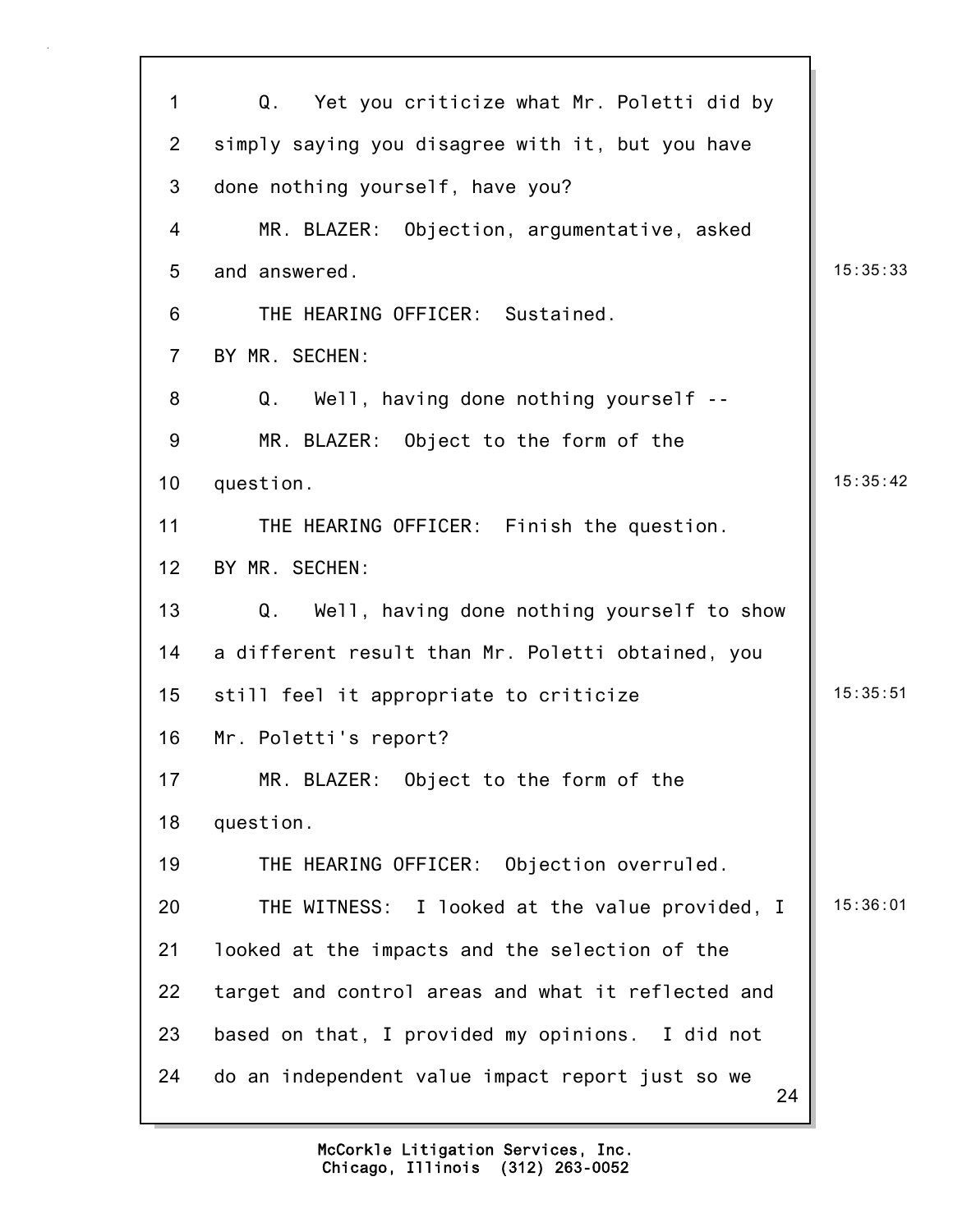25 1 are understood. 2 BY MR. SECHEN: 3 Q. So you've done nothing that shows that the 4 actual results would be different than what 5 Mr. Poletti found if you were to use other data | 15:36:37 6 organized the way you deem appropriate? 7 MR. BLAZER: Objection, asked and answered. 8 THE HEARING OFFICER: Overruled. 9 THE WITNESS: I did not do a value impact 10 report. I reviewed the Poletti report, looked at | 15:36:54 11 the data, looked at the control areas, looked at 12 the impacts, and provided my conclusions. Again, I 13 did not do a value impact report, but I can answer 14 it again if you want to ask it a few more times. 15 BY MR. SECHEN: 16 Q. No. I don't know that answering that 17 question again would do any good because you're 18 going to hopefully give the same answer. 19 But what I would like to know is having 20 done nothing -- 15:37:23 21 MR. BLAZER: Objection. Move to strike. 22 BY MR. SECHEN: 23 Q. -- do you still feel it appropriate to 24 criticize what Professor Poletti did?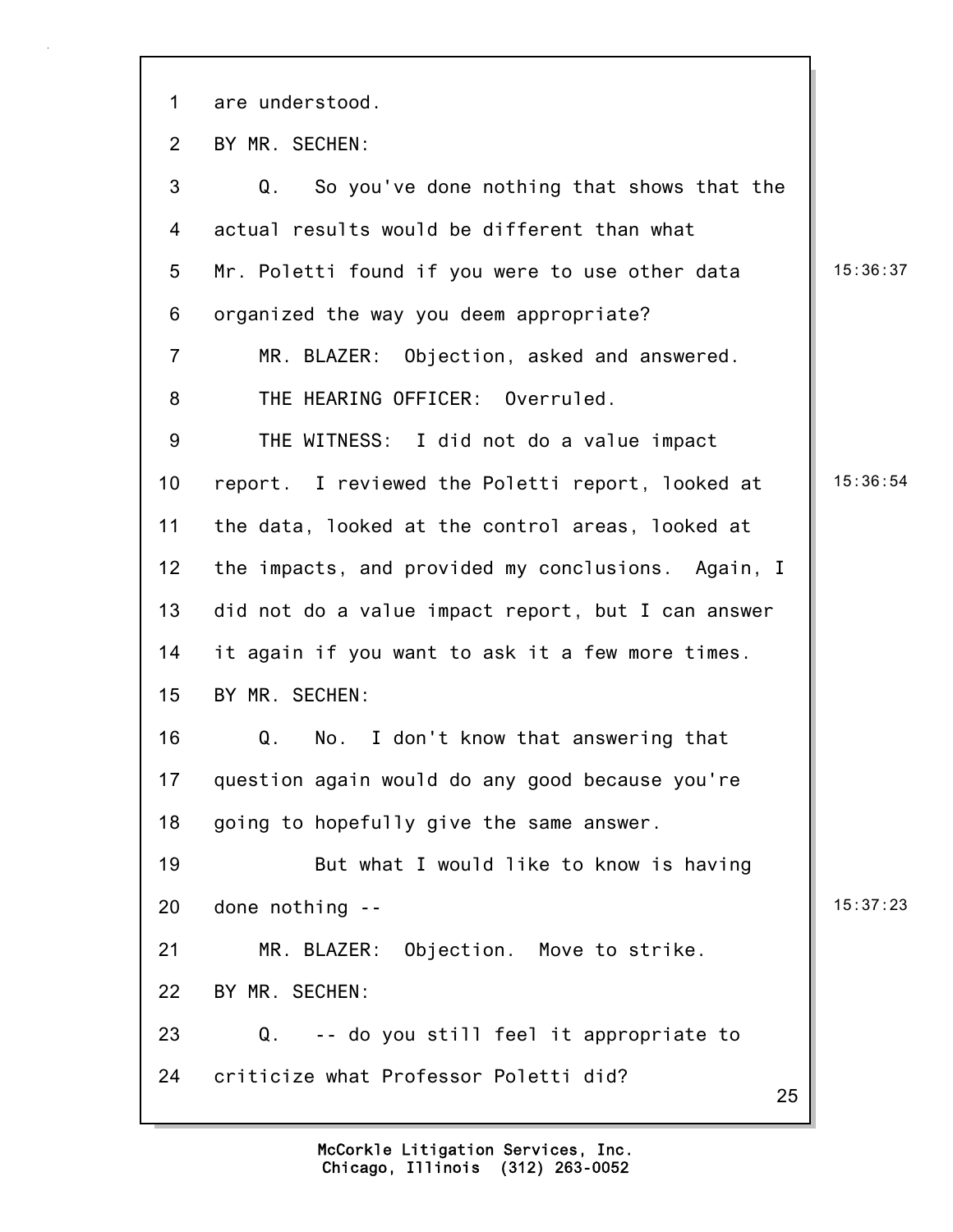| $\mathbf{1}$   | THE HEARING OFFICER: Objection sustained.            |          |
|----------------|------------------------------------------------------|----------|
| $\overline{2}$ | Restate your question. Ask a question.               |          |
| 3              | BY MR. SECHEN:                                       |          |
| 4              | Q.<br>Having done nothing, as you've just            |          |
| 5              | mentioned or having done only what you've            | 15:37:37 |
| 6              | mentioned, you still feel it appropriate to persist  |          |
| $\overline{7}$ | in your criticism of the Poletti report?             |          |
| 8              | MR. BLAZER: Objection, asked and answered and        |          |
| 9              | mischaracterizes the testimony.                      |          |
| 10             | THE HEARING OFFICER: Objection overruled.            | 15:37:53 |
| 11             | THE WITNESS: Based on reviewing all the              |          |
| 12             | documents, visiting the site, taking into            |          |
| 13             | consideration the potential impacts of the proposed  |          |
| 14             | development, looking at the data provided in the     |          |
| 15             | Poletti report, my conclusions remain the same.      | 15:38:07 |
| 16             | BY MR. SECHEN:                                       |          |
| 17             | Q.<br>If we can just shorten this up, you did no     |          |
| 18             | independent analyses for any of these case studies,  |          |
| 19             | did you?                                             |          |
| 20             | MR. BLAZER: Objection, asked and answered.           | 15:38:25 |
| 21             | THE HEARING OFFICER: Sustained.                      |          |
| 22             | BY MR. SECHEN:                                       |          |
| 23             | Q.<br>Did you do any independent analyses in         |          |
| 24             | excess of what you've testified to here today?<br>26 |          |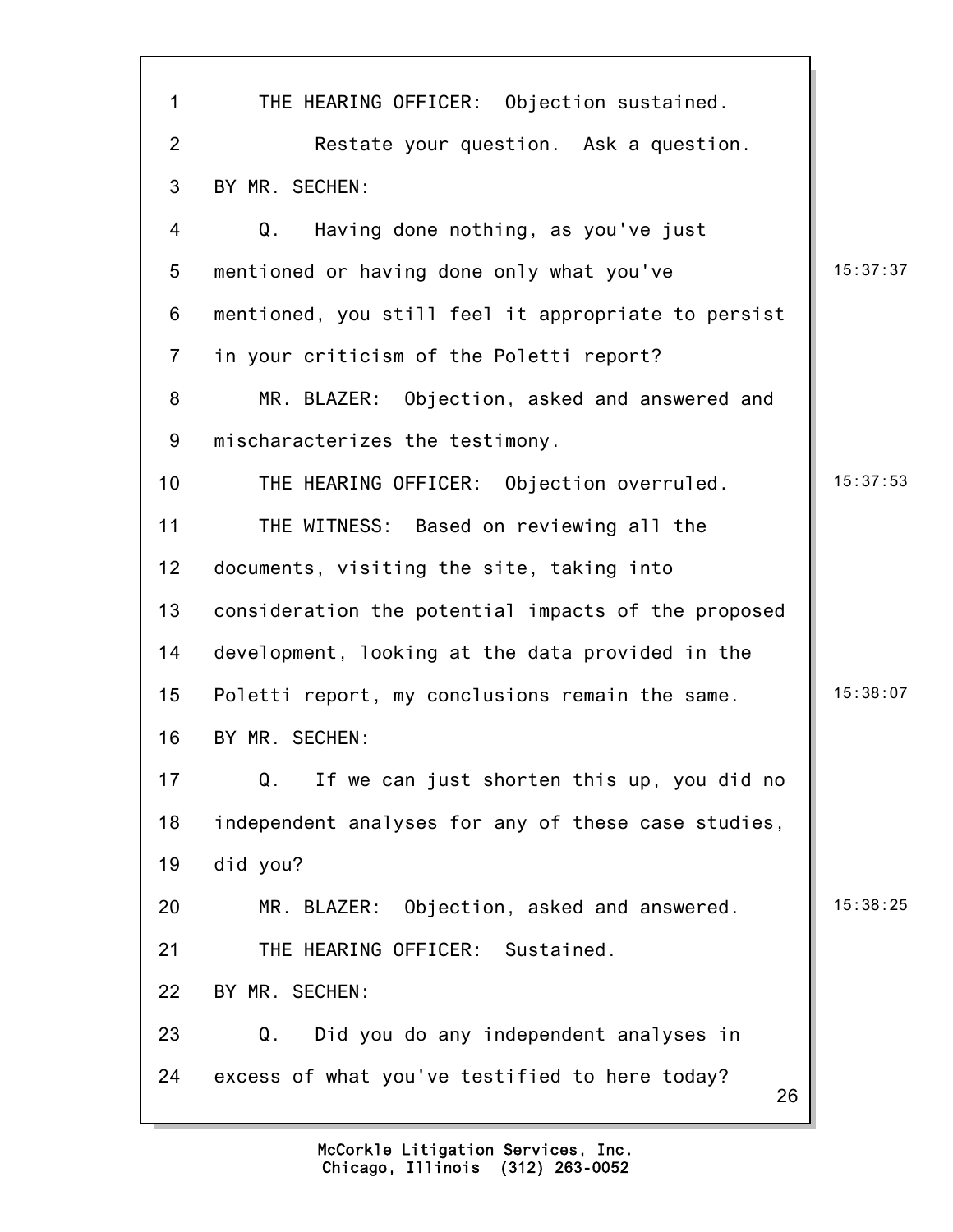| $\mathbf{1}$    | MR. BLAZER: Objection, asked and answered.              |          |
|-----------------|---------------------------------------------------------|----------|
| $\overline{2}$  | THE HEARING OFFICER: Overruled.                         |          |
| 3               | THE WITNESS: Besides what I've testified to in          |          |
| 4               | my report, that is what I did.                          |          |
| 5               | MR. SECHEN: Can I have one second, please?              | 15:38:52 |
| 6               | THE HEARING OFFICER:<br>Sure.                           |          |
| $\overline{7}$  | BY MR. SECHEN:                                          |          |
| 8               | Q.<br>If I just take a step backwards to the            |          |
| 9               | impacts that you see coming from the transfer           |          |
| 10              | station facility due to open doors.                     | 15:39:19 |
| 11              | Do you know of your own knowledge of any                |          |
| 12 <sub>2</sub> | -- strike that.                                         |          |
| 13              | MR. SECHEN: I withdraw the question.<br>No              |          |
| 14              | further questions.                                      |          |
| 15              | THE HEARING OFFICER: Mr. Blazer, any redirect?          | 15:39:41 |
| 16              | MR. BLAZER: Just a couple.                              |          |
| 17              | THE HEARING OFFICER. Please proceed.                    |          |
| 18              | REDIRECT EXAMINATION                                    |          |
| 19              | BY MR. BLAZER:                                          |          |
| 20              | Just a couple quick questions, Mr. MaRous,<br>Q.        | 15:39:54 |
| 21              | about some of Mr. Mueller's secret information.         |          |
| 22              | Do you remember he suggested to you, it                 |          |
| 23              | was more of a suggestion, he represented to you         |          |
| 24              | that there is no such thing as a McCook landfill?<br>27 |          |
|                 |                                                         |          |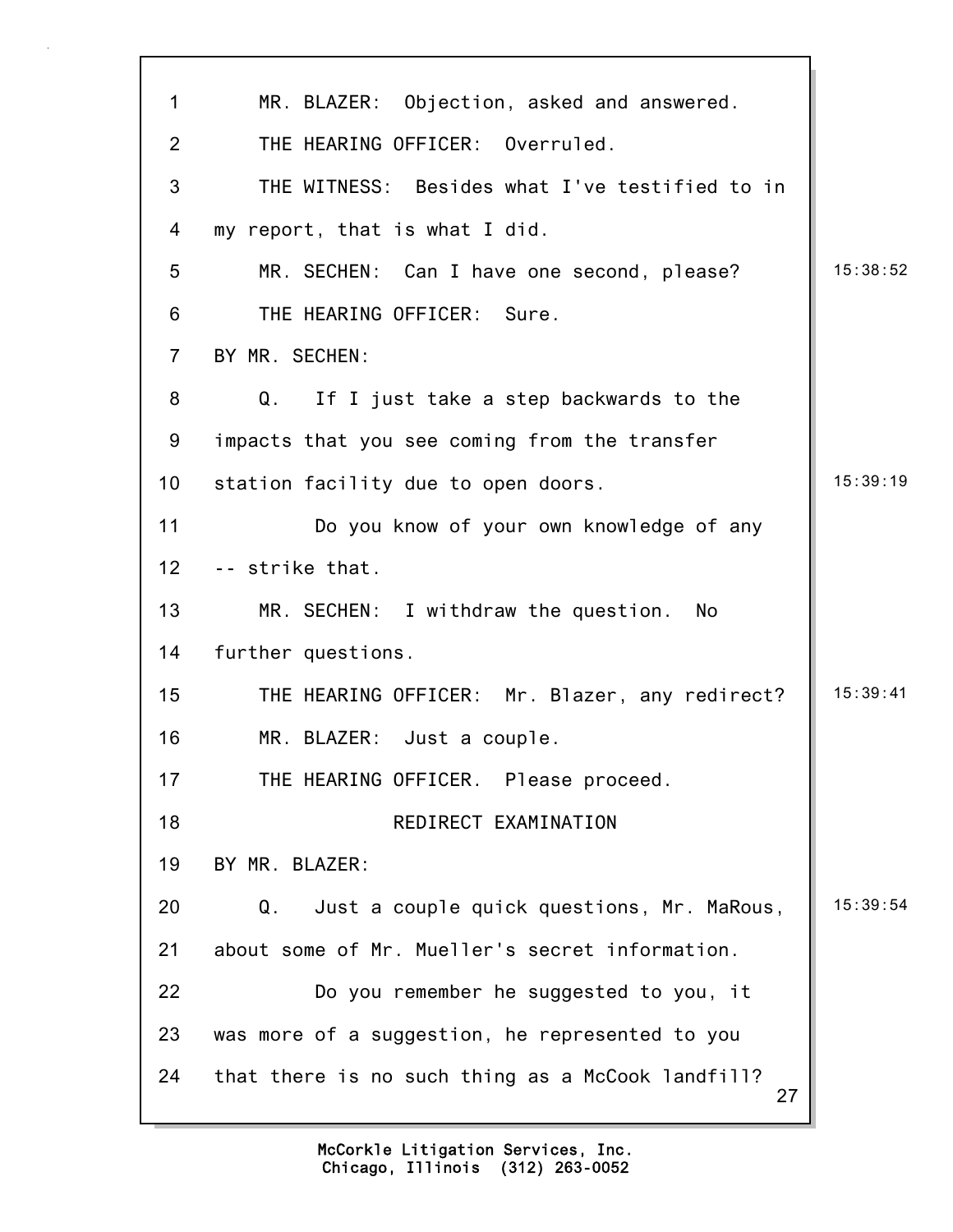28 1 A. Yes, I do. Specifically with the McCook 2 address. 3 Q. And are you familiar with the McCook 4 landfill owned and formerly operated by American 5 Grading Company? 15:40:27 6 A. Yes. 7 Q. And are you familiar with the fact that 8 the McCook landfill owned and formerly operated by 9 the American Grading Company was recently involved 10 in litigation in connection with its gas collection | 15:40:38 11 system? 12 A. I read about it. I have no other specific 13 familiarity with it other than that. 14 Q. And that is the McCook landfill that you 15 described previously that you were involved with? | 15:40:48 16 A. Yes. I believe it's not in McCook, but 17 one of the adjoining town with a different address. 18 Q. Is it Lyons? 19 A. That is very possible. 20 Q. And then Mr. Mueller also made certain 15:40:59 21 representations to you regarding quarry operations 22 in and around the Bluff City transfer station area. 23 Do you remember those representations? 24 A. Yes.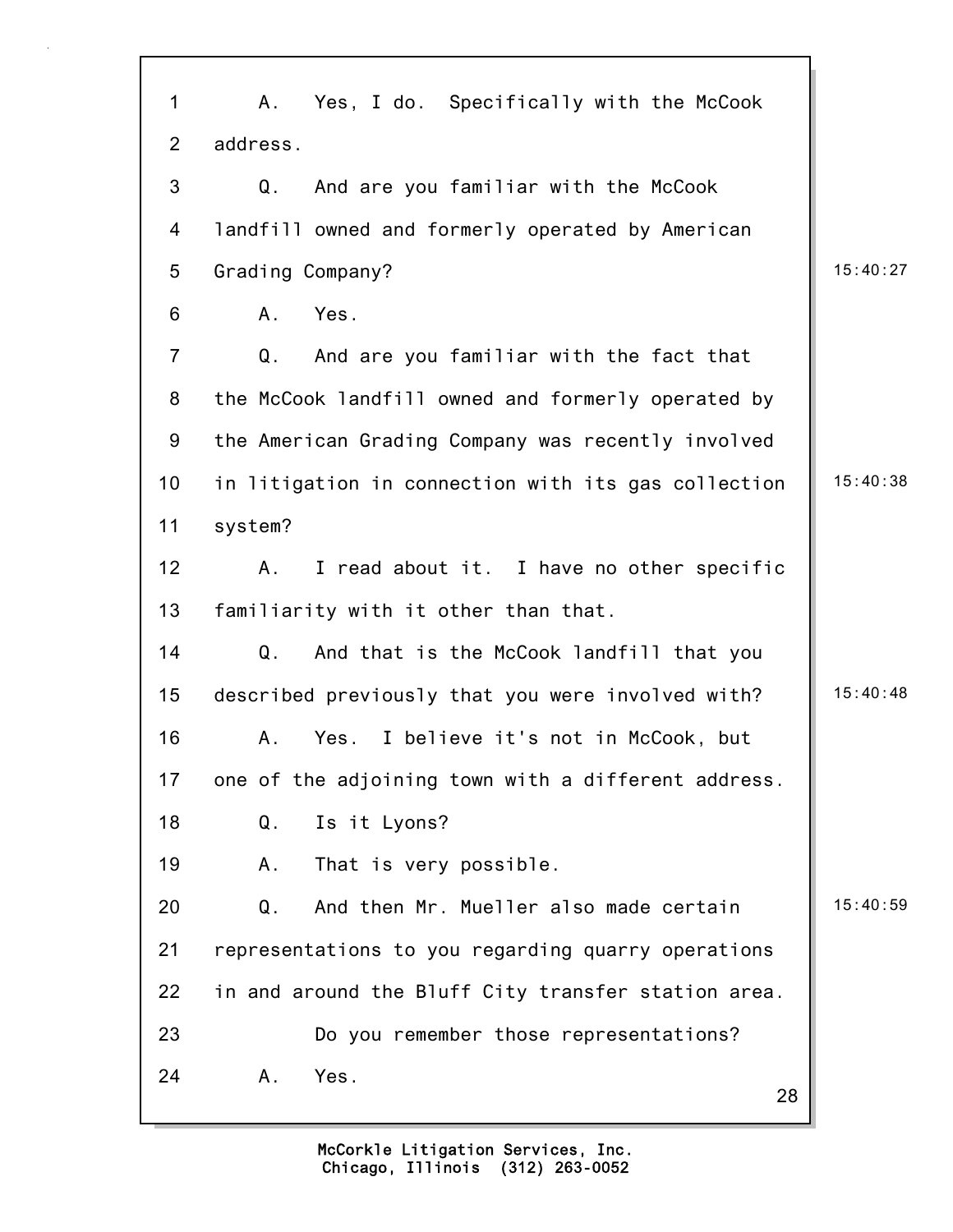| 1              | And have you heard of a company called<br>Q.        |          |
|----------------|-----------------------------------------------------|----------|
| $\overline{2}$ | Bluff City Materials, a sand and gravel operation,  |          |
| 3              | with locations in Elgin, Bartlett, and South Elgin? |          |
| 4              | Yes.<br>A.                                          |          |
| 5              | MR. BLAZER: I have no further questions.            | 15:41:27 |
| 6              | THE HEARING OFFICER: Mr. Mueller, anything?         |          |
| $\overline{7}$ | Before Mr. Mueller --                               |          |
| 8              | MR. MUELLER: Just one mere --                       |          |
| 9              | THE HEARING OFFICER: Just real quick.               |          |
| 10             | Just for the record, Brian Smith is not             | 15:41:54 |
| 11             | here, so that is why I did not ask if he had any    |          |
| 12             | questions. Please proceed, Mr. Mueller.             |          |
| 13             | <b>CROSS-EXAMINATION</b>                            |          |
| 14             | BY MR. MUELLER:                                     |          |
| 15             | Mr. MaRous, do you know whether or not the<br>Q.    | 15:42:04 |
| 16             | Lyons landfill is a municipal solid waste landfill  |          |
| 17             | or some other type of facility?                     |          |
| 18             | I do not recall the specifics.<br>А.                |          |
| 19             | MR. MUELLER: That's all.                            |          |
| 20             | THE HEARING OFFICER: Mr. Grossmark?                 | 15:42:27 |
| 21             | MR. GROSSMARK: No.                                  |          |
| 22             | THE HEARING OFFICER: Mr. Clark?                     |          |
| 23             | MR. CLARK:<br>No.                                   |          |
| 24             | THE HEARING OFFICER: Mr. Sechen?<br>29              |          |
|                |                                                     |          |

٦Ì,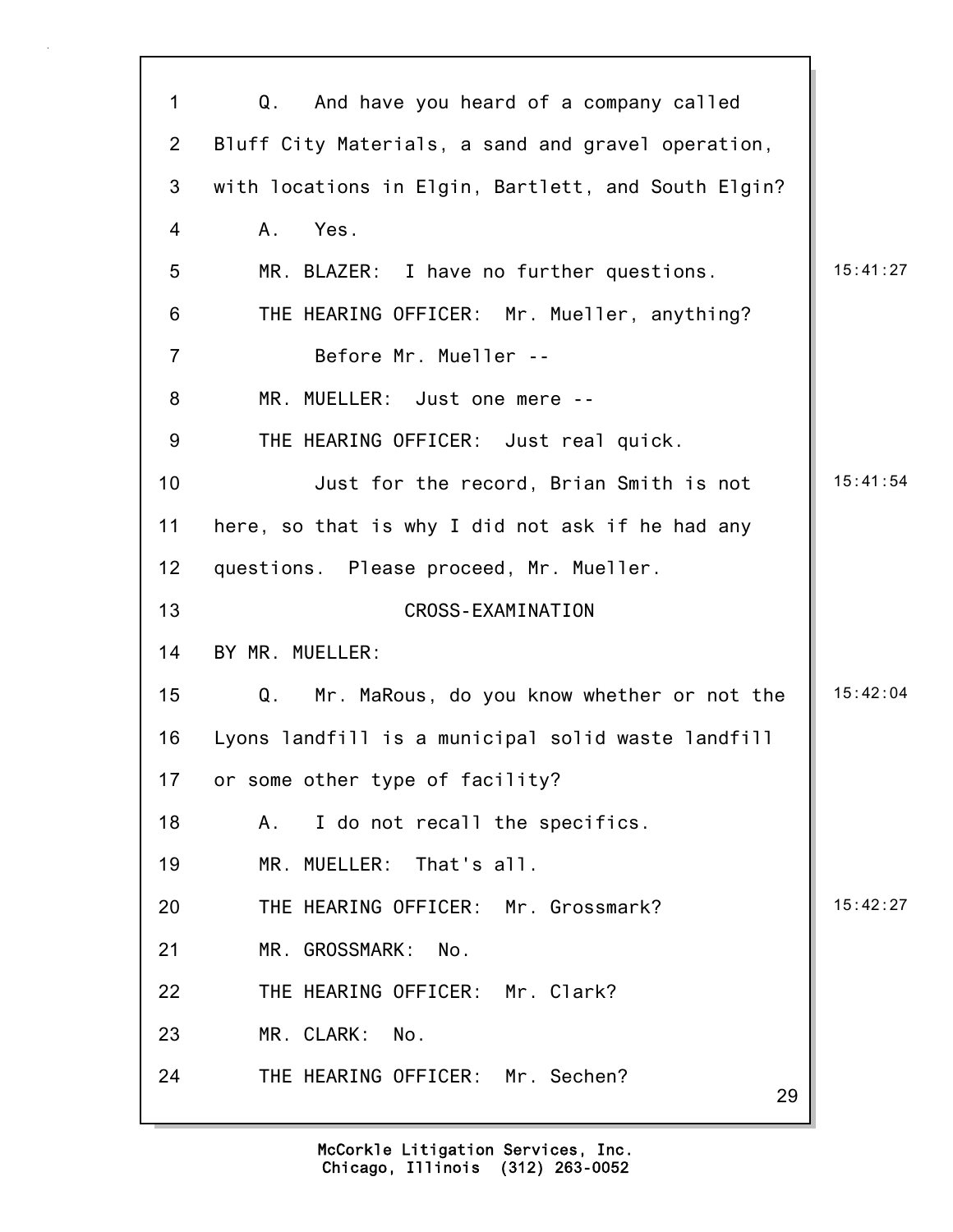| $\mathbf 1$    | MR. SECHEN:<br>No.                                    |          |
|----------------|-------------------------------------------------------|----------|
| 2              | THE HEARING OFFICER: Mr. Blazer?                      |          |
| 3              | MR. BLAZER: Thank you, Mr. Hearing Officer.           |          |
| 4              | I will move for the admission of TCH 7,               |          |
| 5              | the resume.                                           | 15:42:48 |
| 6              | THE HEARING OFFICER: Any objection?                   |          |
| $\overline{7}$ | MR. SECHEN: No objection.                             |          |
| 8              | MR. MUELLER: No objection.                            |          |
| 9              | THE HEARING OFFICER: TCH Exhibit 7 will be            |          |
| 10             | admitted without objection.                           | 15:43:03 |
| 11             | MR. BLAZER: Move for the admission of TCH             |          |
| 12             | Exhibit 8, his report.                                |          |
| 13             | THE HEARING OFFICER: Any objection?                   |          |
| 14             | MR. SECHEN: No objection.                             |          |
| 15             | THE HEARING OFFICER: TCH Exhibit 8 will also          | 15:43:14 |
| 16             | be moved in without objection.                        |          |
| 17             | While we are -- I think that was your last            |          |
| 18             | witness, Mr. Blazer. Are there any other exhibits     |          |
| 19             | that you wish to move for admission into evidence?    |          |
| 20             | MR. BLAZER: I do have two. Can we take a few          | 15:43:27 |
| 21             | minutes to collect that?                              |          |
| 22             | THE HEARING OFFICER: Yes. Absolutely.                 |          |
| 23             | You know what? While we are doing that,               |          |
| 24             | Mr. Mueller and Mr. Moose, one of the things we<br>30 |          |

 $\overline{\phantom{a}}$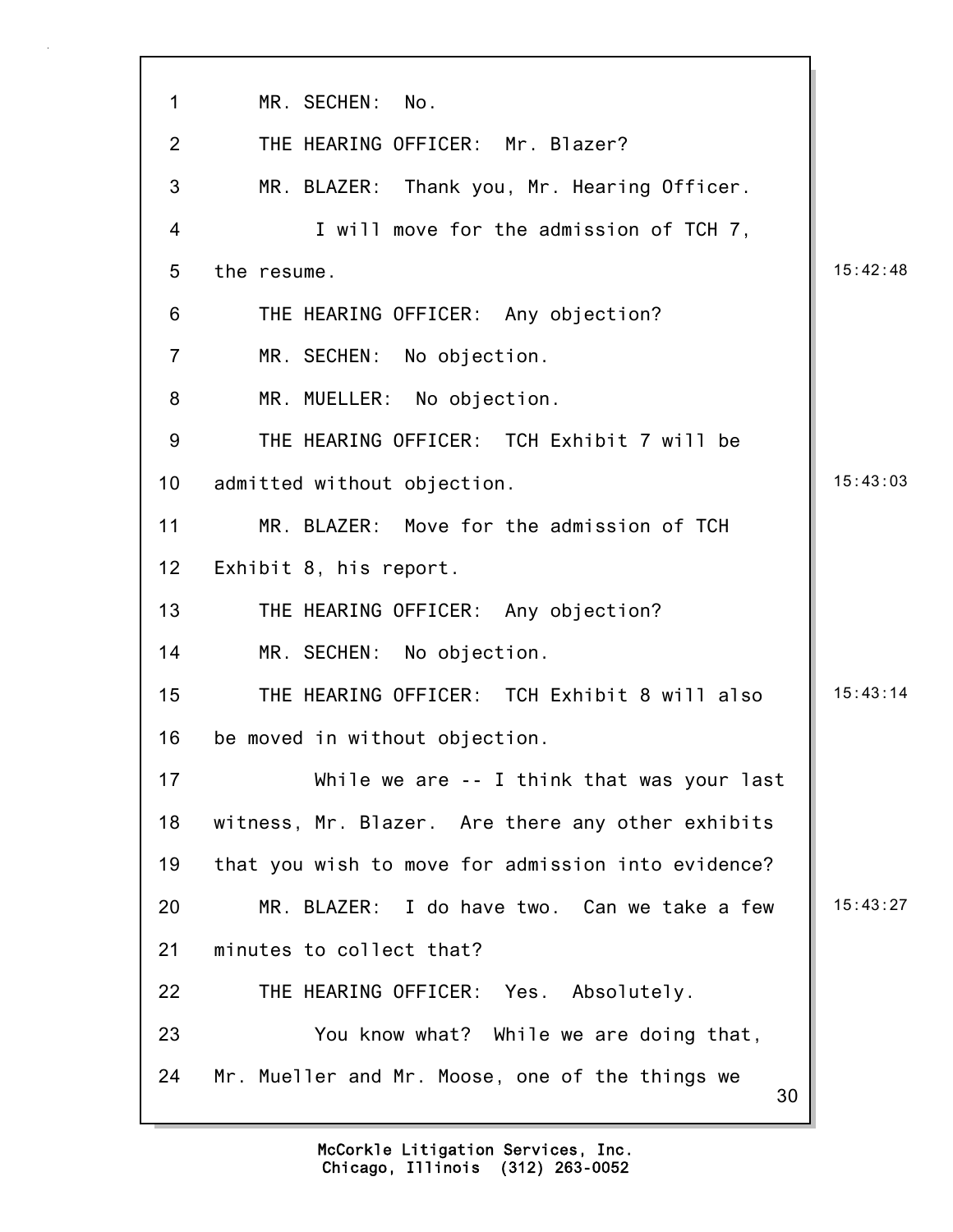31 1 talked about yesterday was submitting a new 2 Applicant Exhibit 11 or Groot Exhibit 11. 3 Has that been done or should we look for 4 that tomorrow? 5 MR. MUELLER: We've got it. 15:43:51 6 THE HEARING OFFICER: We are going to call it 7 Exhibit 11A. Is that acceptable to everyone? At 8 least calling it. I know you haven't moved for its 9 admission yet. 10 (Whereupon, Groot Deposition 11 Exhibit No. 11A was marked for 12 identification.) 13 THE HEARING OFFICER: I was looking through my 14 notes this morning and I think we may have some 15 exhibits labeled Groot exhibits or Applicant's. | 15:45:31 16 Just for the record, Groot and Applicant's are the 17 same. 18 Is there any objection to new Groot 19 Exhibit 11A? 20 MR. BLAZER: No objection. 15:45:43 21 THE HEARING OFFICER: Groot Exhibit 11A will be 22 admitted without objection. 23 Let us know when you're ready, Mr. Blazer. 24 MR. BLAZER: I'm ready.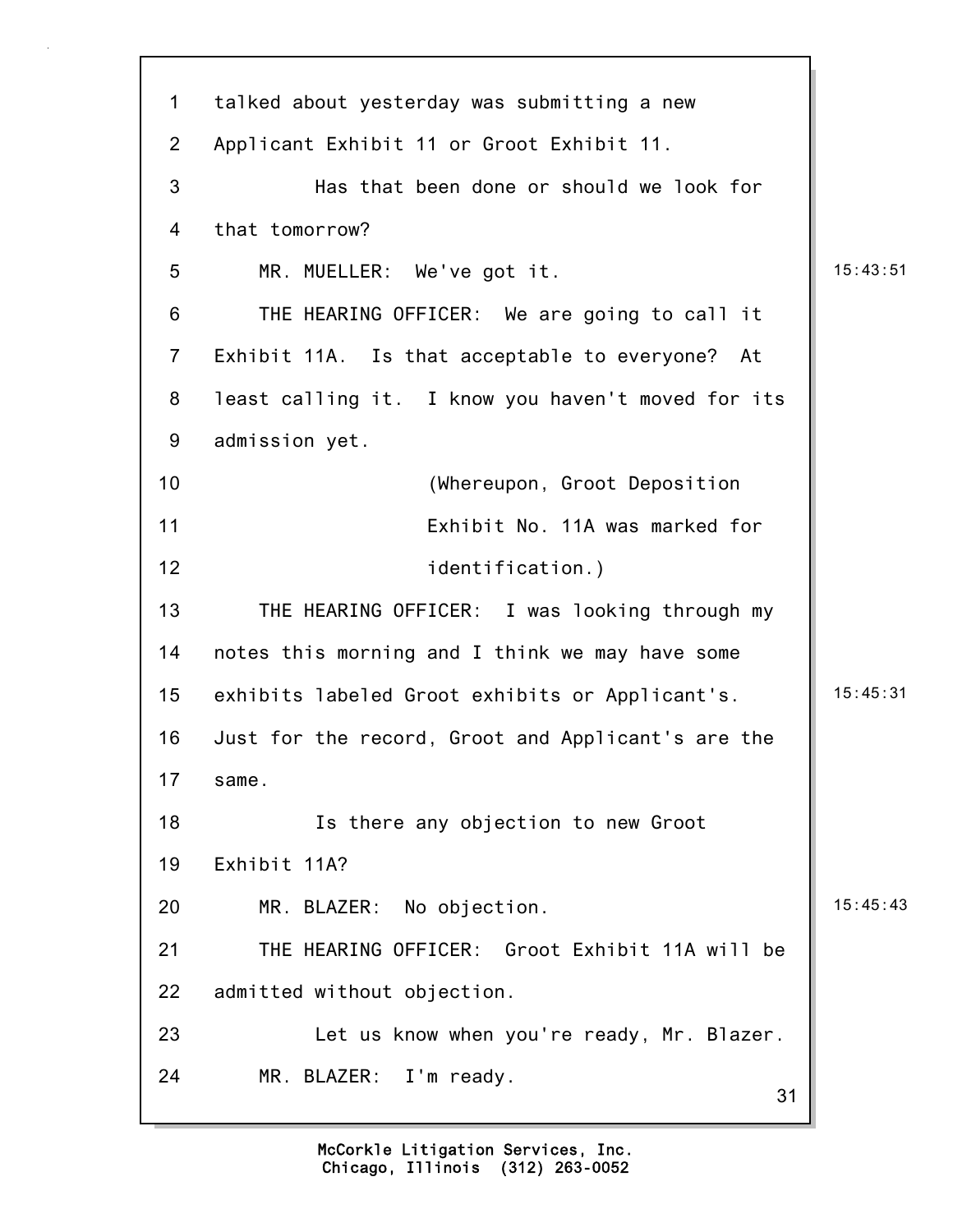| $\mathbf{1}$    | THE HEARING OFFICER: Please proceed.              |          |
|-----------------|---------------------------------------------------|----------|
| $\overline{2}$  | MR. BLAZER: Most of these were exhibits that      |          |
| 3               | were actually addressed in testimony last week. I |          |
| 4               | think principally by Ms. Siebert. The first one   |          |
| 5               | -- and actually also by Mr. Moose.                | 15:46:31 |
| 6               | The first one is TCH Exhibit 10. That is          |          |
| $\overline{7}$  | the Groot Industry's Lake Transfer Station energy |          |
| 8               | and emissions life cycle assessment.              |          |
| 9               | THE HEARING OFFICER: Is there any objection?      |          |
| 10 <sup>1</sup> | MR. MUELLER: No.                                  | 15:46:42 |
| 11              | THE HEARING OFFICER: Hearing no objection, TCH    |          |
| 12              | Exhibit 10 is admitted without objection.         |          |
| 13              | MR. BLAZER: The next one is Exhibit 27, the       |          |
| 14              | 2009 solid Waste Management plan update for Lake  |          |
| 15              | County, Illinois.                                 | 15:47:05 |
| 16              | THE HEARING OFFICER: Any objection?               |          |
| 17              | MR. MUELLER:<br>No.                               |          |
| 18              | THE HEARING OFFICER: TCH Exhibit 27 will be       |          |
| 19              | admitted without objection.                       |          |
| 20              | The next one is TCH Exhibit 28.<br>MR. BLAZER:    | 15:47:15 |
| 21              | That is the February 16, 2013, Groot public       |          |
| 22              | informational meeting presentation.               |          |
| 23              | THE HEARING OFFICER: Any objection?               |          |
| 24              | MR. MUELLER:<br>No.<br>32                         |          |

7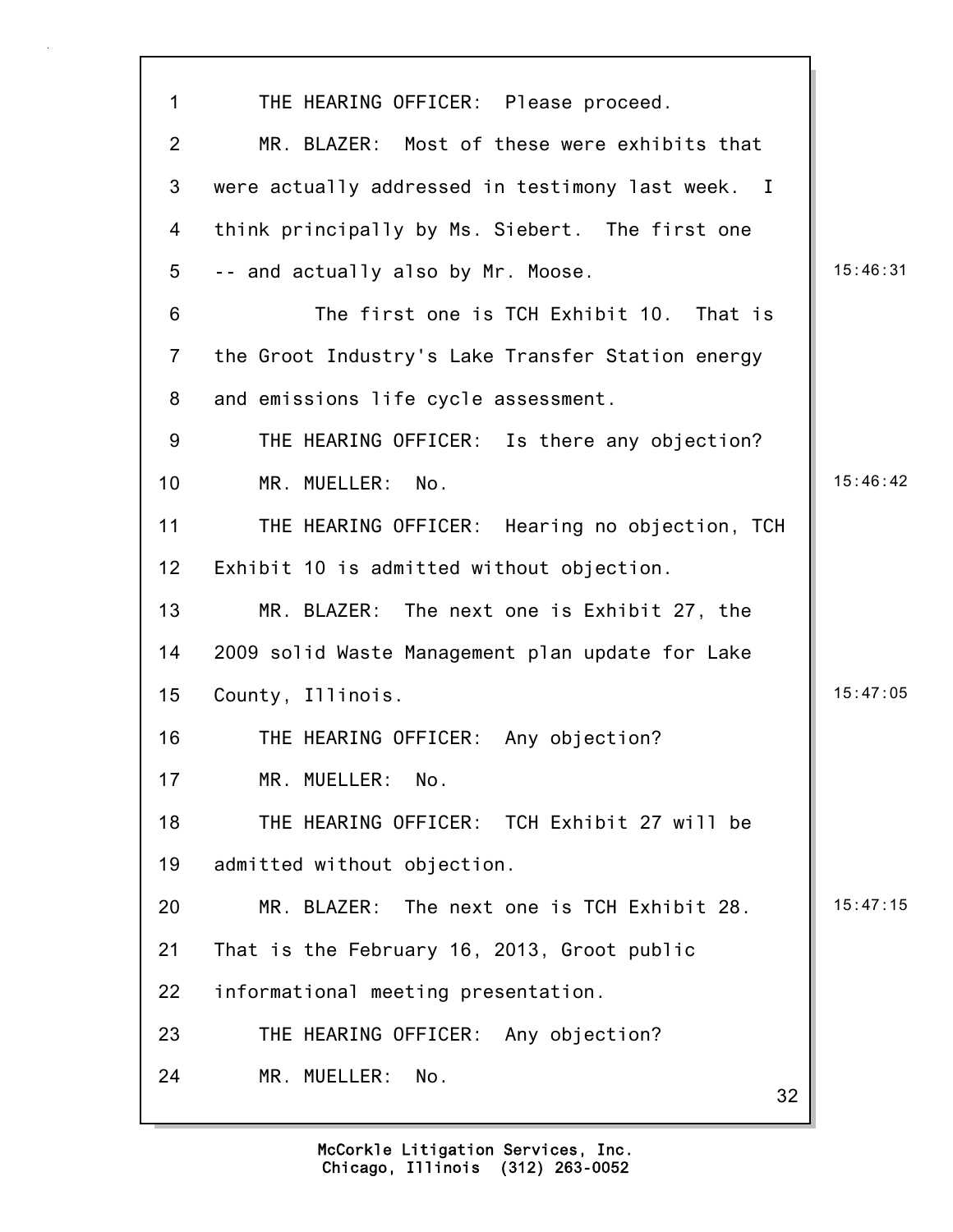| 1              | THE HEARING OFFICER: TCH Exhibit 28 will be         |          |
|----------------|-----------------------------------------------------|----------|
| $\overline{2}$ | admitted without objection.                         |          |
| 3              | MR. BLAZER: The next one is 34, TCH 34A that        |          |
| 4              | is excerpts from the Veolia Zion expansion          |          |
| 5              | application.                                        | 15:47:48 |
| 6              | THE HEARING OFFICER: Any objection?                 |          |
| $\overline{7}$ | MR. BLAZER: And just for the record,                |          |
| 8              | Ms. Siebert already testified to the specific       |          |
| 9              | sections of that exhibit that I am proposing to put |          |
| 10             | into evidence, so the actual statements are already | 15:48:03 |
| 11             | in the record.                                      |          |
| 12             | MR. MUELLER: In that case, the exhibit is           |          |
| 13             | redundant.                                          |          |
| 14             | THE HEARING OFFICER: Response?                      |          |
| 15             | MR. BLAZER: Well, particularly because it's a       | 15:48:12 |
| 16             | transcript and not the document itself, I think the |          |
| 17             | Village Board, although I think they have it        |          |
| 18             | anyway, but they are entitled to see the document   |          |
| 19             | from whence the testimony came. It's not            |          |
| 20             | redundant.                                          | 15:48:27 |
| 21             | THE HEARING OFFICER: TCH 34 will be admitted        |          |
| 22             | over objection.                                     |          |
| 23             | MR. MUELLER: That is 34A.                           |          |
| 24             | THE HEARING OFFICER: 34A. I apologize<br>33         |          |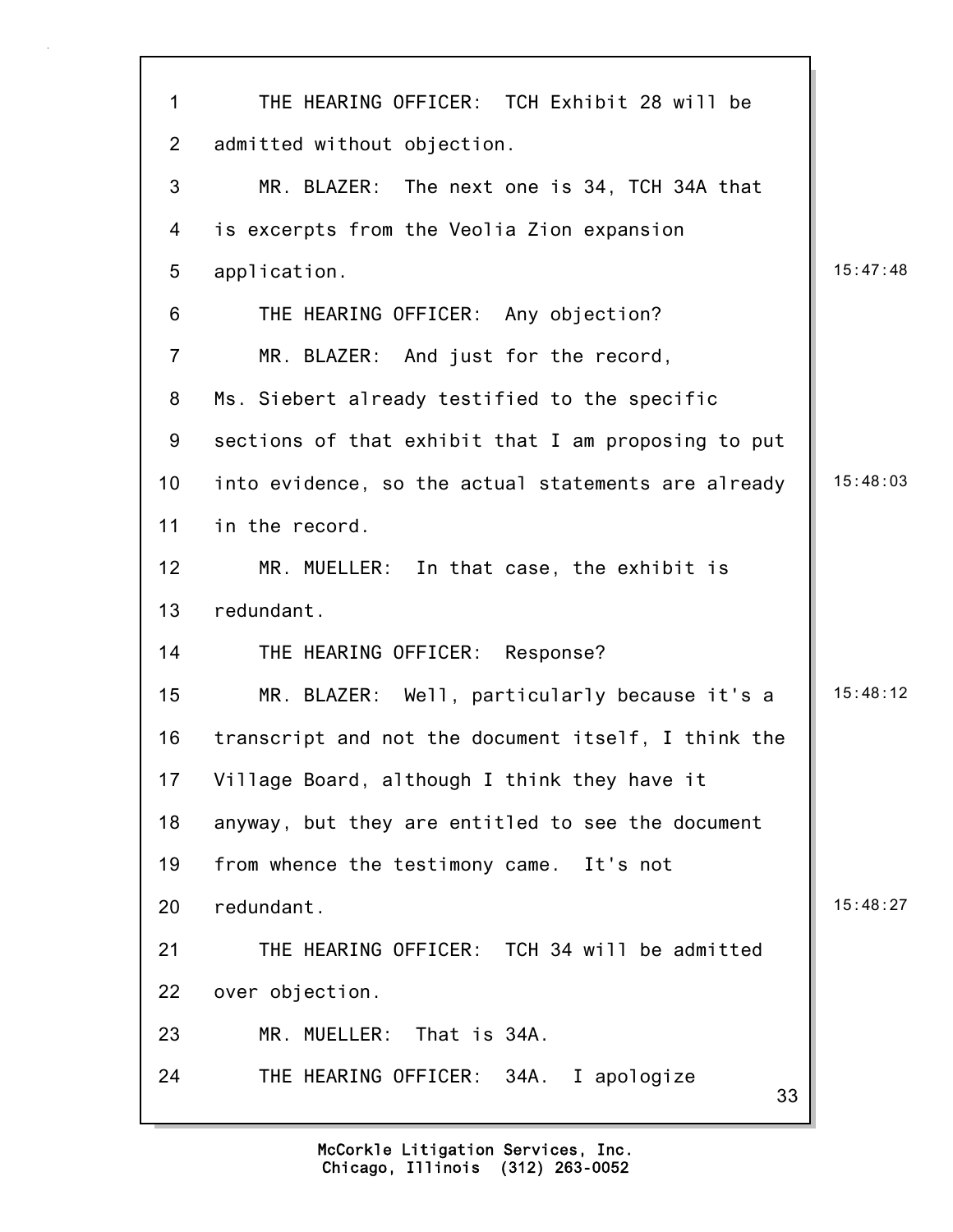| $\mathbf 1$    | MR. BLAZER: And just for the record, 34 was         |          |
|----------------|-----------------------------------------------------|----------|
| $\overline{2}$ | the whole application --                            |          |
| 3              | THE HEARING OFFICER: Right.                         |          |
| 4              | MR. BLAZER: -- or as much of the application        |          |
| 5              | as was available on SWALCO's web site.              | 15:48:41 |
| 6              | THE HEARING OFFICER: Correct.                       |          |
| $\overline{7}$ | MR. BLAZER: And finally -- well, not finally.       |          |
| 8              | One more after this.                                |          |
| 9              | 38C are three pages from the Winnebago              |          |
| 10             | landfill expansion site application.                | 15:48:59 |
| 11             | THE HEARING OFFICER: Any objection?                 |          |
| 12             | MR. MUELLER:<br>No.                                 |          |
| 13             | THE HEARING OFFICER: TCH Exhibit 38C will be        |          |
| 14             | admitted without objection.                         |          |
| 15             | MR. BLAZER: And then my last one, Mr. Hearing       | 15:49:22 |
| 16             | Officer, and I renumbered it after you mentioned a  |          |
| 17             | duplication of one of our Exhibit numbers, TCH      |          |
| 18             | Exhibit 50 is Mr. Mueller's brief in the matter to  |          |
| 19             | the pollution control board in the matter of        |          |
| 20             | Residents against a polluted environment vs. County | 15:49:46 |
| 21             | of LaSalle in which he stated that the testimony of |          |
| 22             | Devin Moose --                                      |          |
| 23             | THE HEARING OFFICER: I am aware of what he          |          |
| 24             | stated.<br>34                                       |          |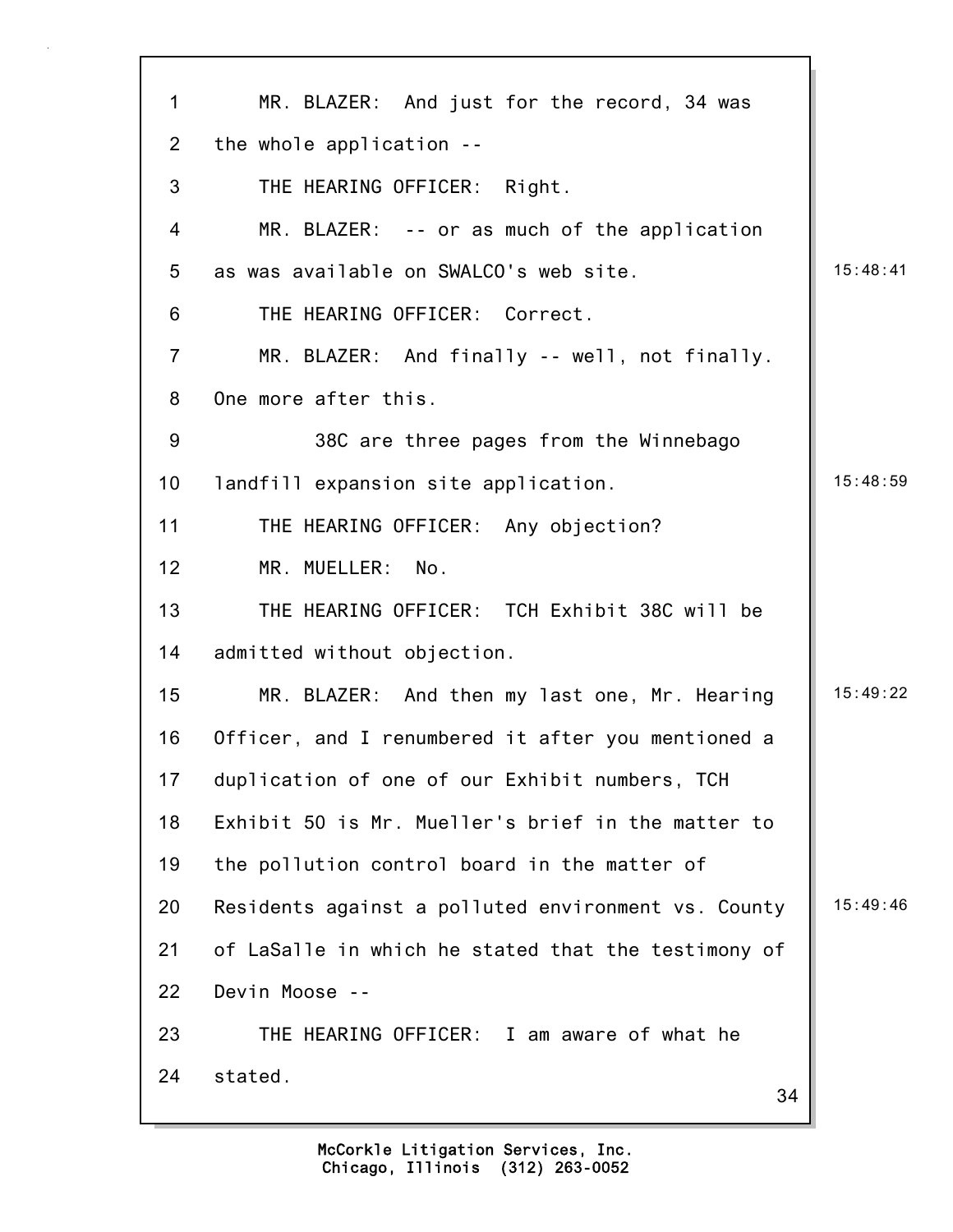| $\mathbf 1$     | Mr. Mueller?                                            |          |
|-----------------|---------------------------------------------------------|----------|
| $\overline{2}$  | MR. MUELLER: I believe you sustained                    |          |
| 3               | objections to questions regarding that and for the      |          |
| 4               | same reasons, we would object to the exhibit.           |          |
| 5               | MR. BLAZER: May I be heard, please?                     | 15:50:07 |
| 6               | THE HEARING OFFICER: Yes, you may.                      |          |
| $\overline{7}$  | MR. BLAZER: All right. What we discussed last           |          |
| 8               | week when we discussed this exhibit was Rule 608 of     |          |
| 9               | the Illinois Rules of Evidence which provides that      |          |
| 10 <sub>1</sub> | the credibility of a witness may be intact or           | 15:50:20 |
| 11              | supported by evidence in the form of opinion or         |          |
| 12 <sub>2</sub> | reputation, but subject to these limitations.<br>The    |          |
| 13              | evidence may refer only to character of                 |          |
| 14              | truthfulness or untruthfulness. The statements in       |          |
| 15              | Mr. Mueller's brief are specifically that.              | 15:50:33 |
| 16              | And I think it goes further in terms of                 |          |
| 17              | -- because there were statements last week, not by      |          |
| 18              | Mr. Mueller, but by Mr. Helsten that this document      |          |
| 19              | was merely signed by Mr. Mueller, that it wasn't        |          |
| 20              | verified, it wasn't certified, and it wasn't sworn      | 15:50:50 |
| 21              | to. So there are four things I need to cite to the      |          |
| 22              | Hearing Officer.                                        |          |
| 23              | The first three are provisions of the                   |          |
| 24              | Illinois Code of Professional Responsibility, the<br>35 |          |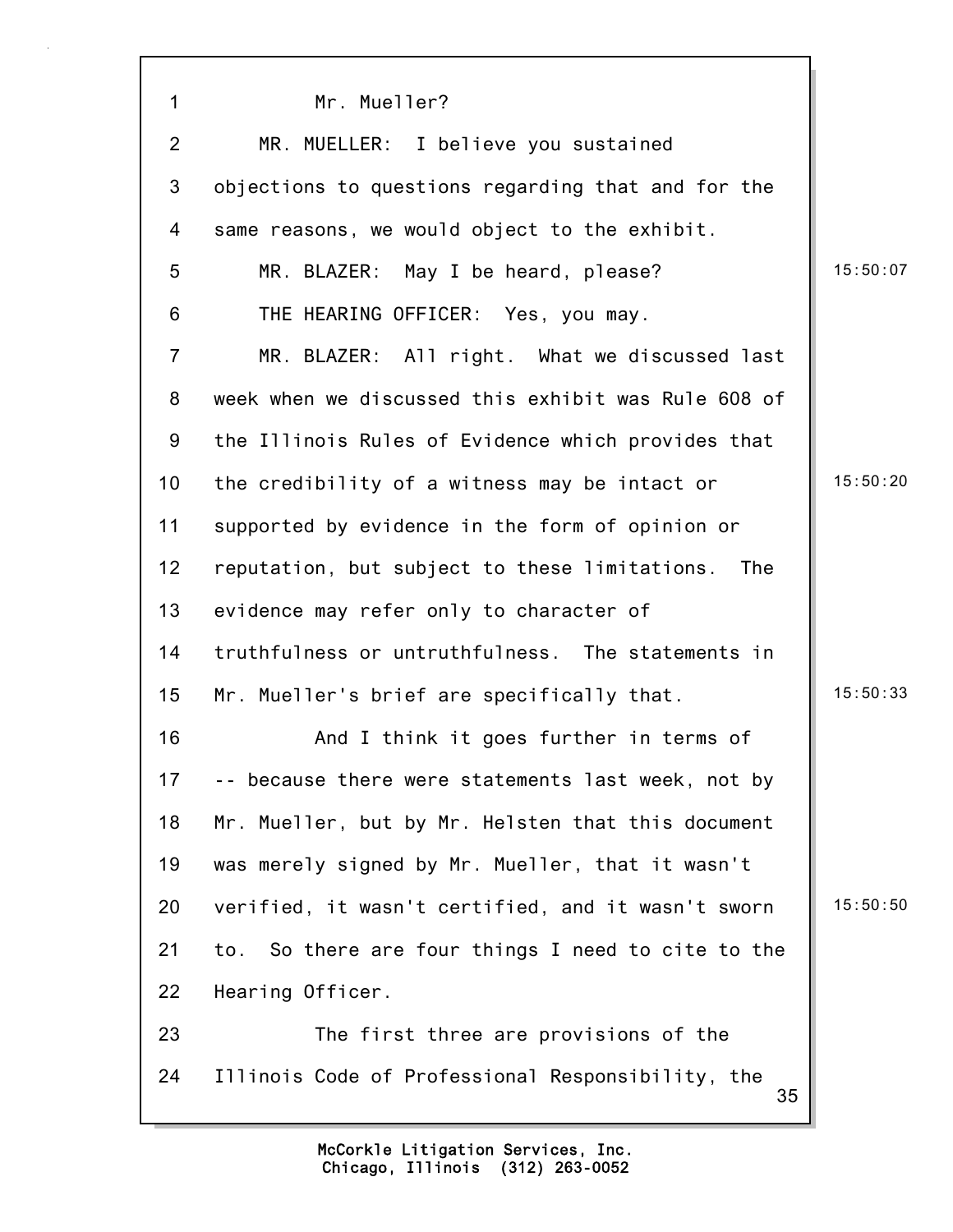36 1 rules that govern the conduct of attorneys in this 2 state. The first is Rule 3.1. A lawyer shall not 3 bring or defend a proceeding or assert or 4 controvert an issue therein unless there is a basis 5 of law and fact for doing so that is not frivolous.  $\parallel$  15:51:14 6 Number two, Rule 3.3, candor towards the 7 tribunal. A lawyer shall not knowingly make a 8 false statement of fact or law to a tribunal or 9 fail to correct a false statement of material fact 10 previously made to the tribunal by the lawyer. 15:51:35 11 Third, Rule 4.1. In the course of 12 representing a client, a lawyer shall not knowingly 13 make a false statement of material fact or law to a 14 third person. 15 And finally, Rule 137 of the Illinois 15:51:47 16 Supreme Court rules addressing the signing of 17 pleadings, motions, and other documents by 18 attorneys. The signature of an attorney or party 19 constitutes a certificate by him that he has read 20 the pleading, motion, or other document and to the  $\parallel$  15:52:04 21 best of his knowledge, information, and belief and 22 reasonable inquiry, it is well grounded in fact and 23 is warranted by existing law. 24 So we have two possibilities here, Mr.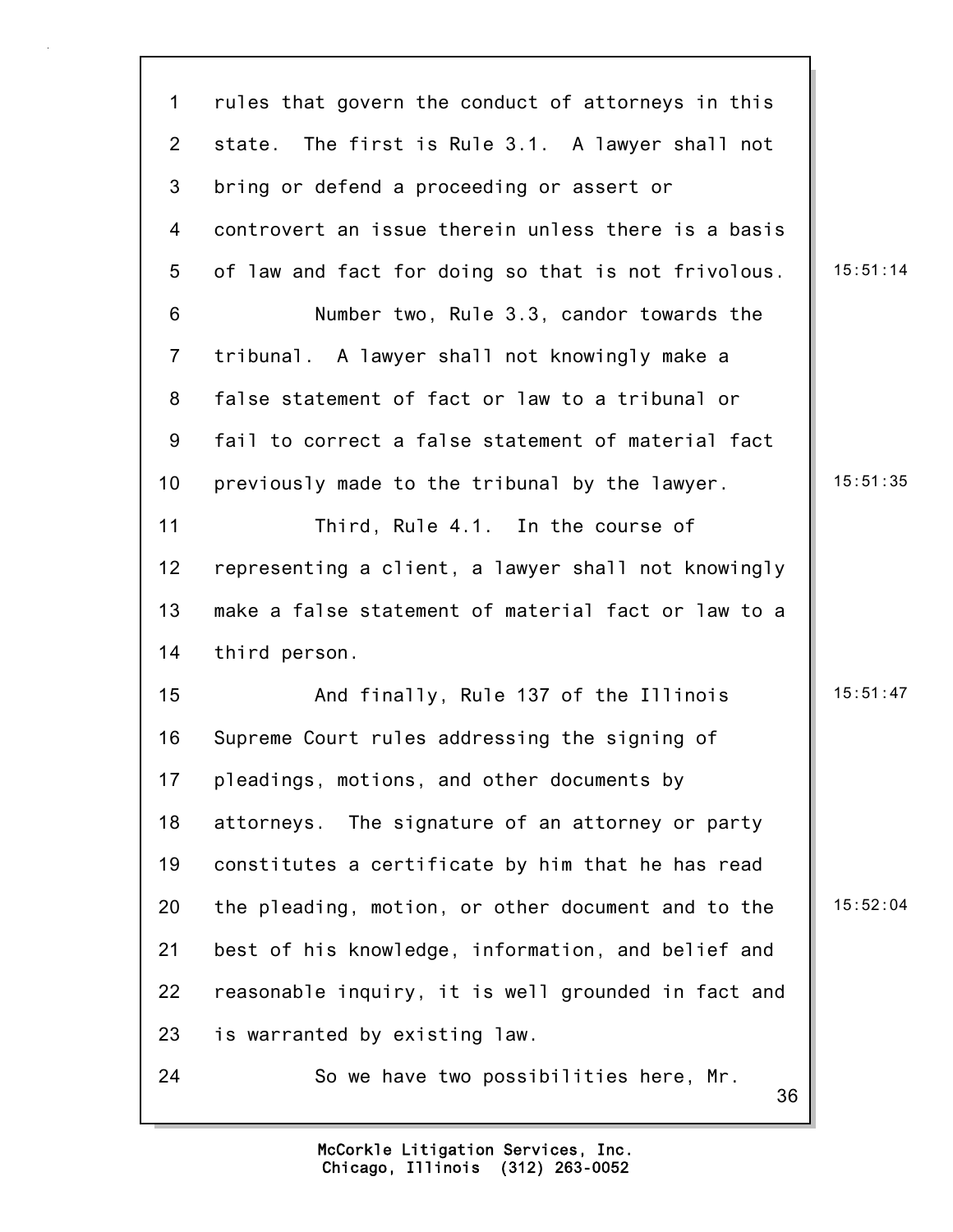| 1               | Hearing Officer. Either Mr. Moose is, in fact, a       |          |
|-----------------|--------------------------------------------------------|----------|
| $\overline{2}$  | liar without credibility or Mr. Mueller violated       |          |
| 3               | three provisions of the Illinois Code of               |          |
| 4               | Professional Responsibility and Supreme Court          |          |
| 5               | Rule 137.                                              | 15:52:32 |
| 6               | THE HEARING OFFICER: Mr. Mueller? Just for             |          |
| $\overline{7}$  | the record, we are talking about federal rule of       |          |
| 8               | evidence 608, correct?                                 |          |
| 9               | MR. BLAZER: Illinois rule of evidence 608.             |          |
| 10 <sup>1</sup> | THE HEARING OFFICER: Is there a difference?            | 15:52:42 |
| 11              | And I apologize. I should know that, but if            |          |
| 12              | someone wants to provide me a copy of the rule in      |          |
| 13              | its entirety, I'll look at that.                       |          |
| 14              | MR. BLAZER: There is a slight semantic                 |          |
| 15              | difference. In Illinois unfortunately, in its          | 15:52:52 |
| 16              | infinite wisdom didn't adopt the federal rules         |          |
| 17              | verbatim, but there are slight differences. The        |          |
| 18              | provision that I read to you is from the Illinois      |          |
| 19              | The federal rule actually just uses more<br>rule.      |          |
| 20              | words to come to the same conclusion.                  | 15:53:05 |
| 21              | THE HEARING OFFICER: Mr. Mueller?                      |          |
| 22              | MR. MUELLER: Couple things. Number one,                |          |
| 23              | evidence of character, which is reputation             |          |
| 24              | evidence, is different than an allegation that a<br>37 |          |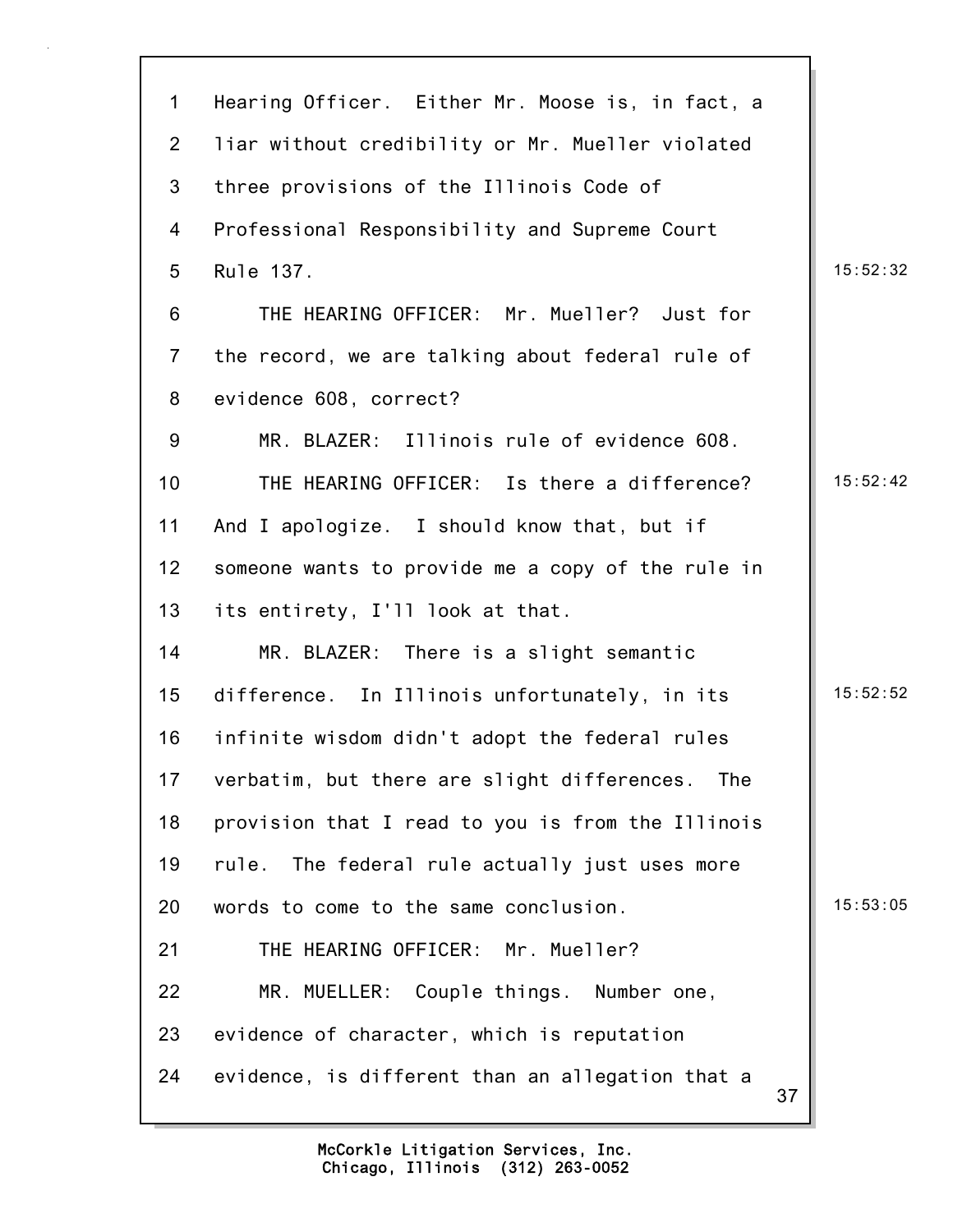38 1 specific statement was truthful or untruthful. It 2 has to be an allegation with regard to reputation 3 for truthfulness or character of truthfulness. 4 Moreover, though, it has to be 5 evidentiary. The point that Mr. Blazer misses in | 15:53:41 6 his argument is that all of the things he cites go 7 to evidentiary matters and not to argument and 8 advocacy. 9 Argument can be anything that rationally 10 can flow or be made an inference from statements. 15:54:08 11 Now, it goes without saying that as the advocate 12 for a citizen's group opposing a project that 13 Mr. Moose testified from or testified on, I looked 14 for inferences that could be drawn from the 15 testimony and was free to argue those inferences. | 15:54:31 16 The brief itself, though, is argument. 17 Had I testified, that would be different. 18 Had I asserted something as a fact as opposed to 19 argument and if it had related to reputation for 20 veracity, that might be different. But that didn't  $\parallel$  15:54:53 21 occur. This was nothing, but argument and in that 22 regard, I might add, it was argument that was 23 rejected by both the pollution control board and 24 the appellate court as my client lost at both of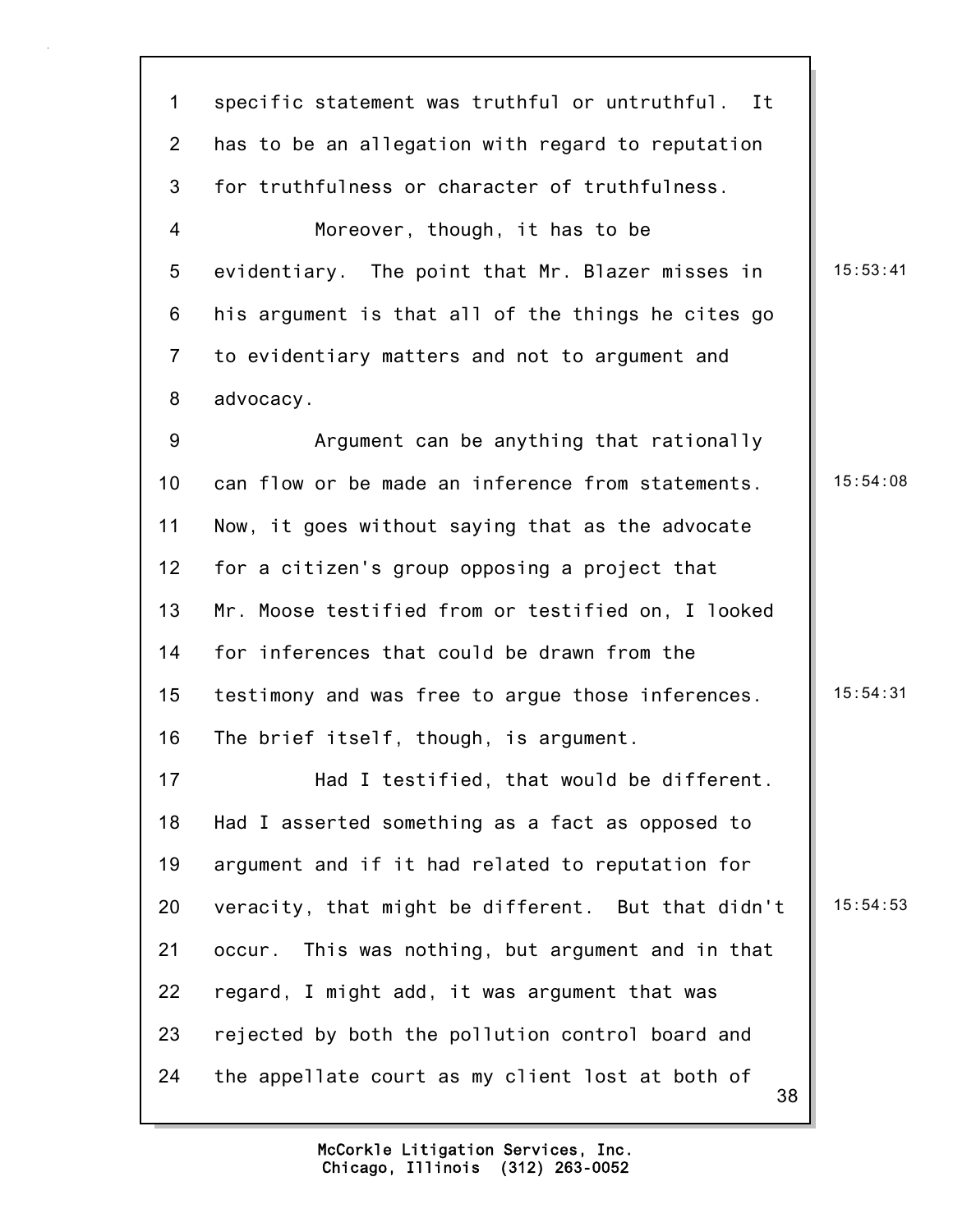| $\mathbf 1$    | those tribunals.                                        |          |
|----------------|---------------------------------------------------------|----------|
| $\overline{2}$ | MR. BLAZER: May I respond briefly, Mr. Hearing          |          |
| 3              | Officer?                                                |          |
| 4              | THE HEARING OFFICER: Sure.                              |          |
| 5              | MR. BLAZER: First of all, Mr. Mueller seems to          | 15:55:22 |
| 6              | be unfamiliar with Rule 608 of the Illinois rules       |          |
| $\overline{7}$ | of evidence which addresses either opinion or           |          |
| 8              | reputation, not just reputation.                        |          |
| 9              | The statements in his brief are not                     |          |
| 10             | statements of opinion. They are statements of fact      | 15:55:37 |
| 11             | that Mr. Moose is a liar whose testimony is             |          |
| 12             | entitled to no weight. He said that three               |          |
| 13             | different times in this pleading.                       |          |
| 14             | And as far as his assessment of his                     |          |
| 15             | obligations as the signer of a pleading, as you         | 15:55:51 |
| 16             | well know under these three provisions of the Code      |          |
| 17             | of Professional Responsibility and Supreme Court        |          |
| 18             | Rule 137, the Supreme Court does not differentiate      |          |
| 19             | between the type of document that is signed.<br>If a    |          |
| 20             | lawyer signs a document like this, he had better        | 15:56:09 |
| 21             | have a good basis for doing it or else he is in         |          |
| 22             | violation of each one of these provision.               |          |
| 23             | So he is now trying to backtrack and                    |          |
| 24             | undermine things which clearly he intended to say<br>39 |          |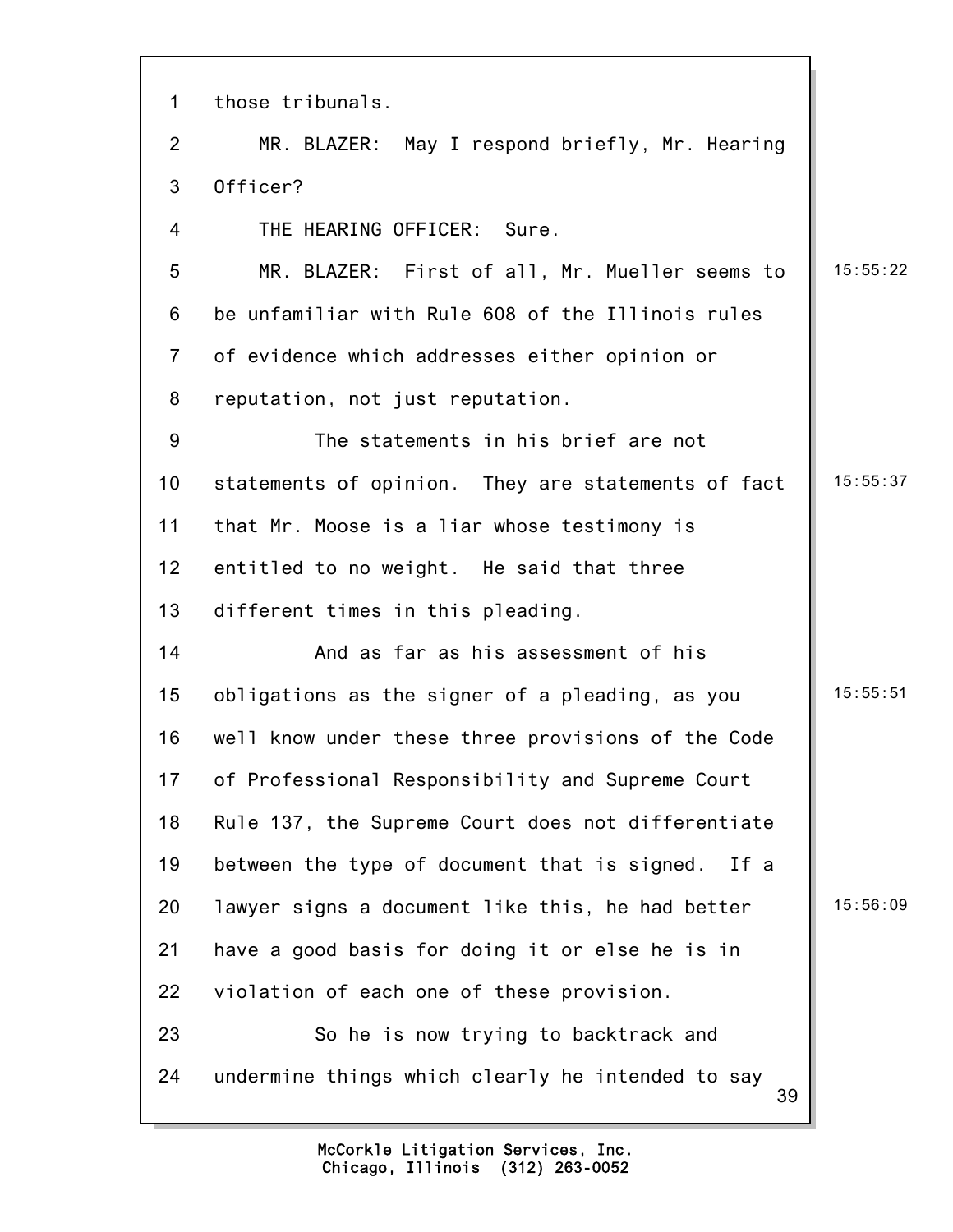| $\mathbf 1$    | when he wrote them and clearly were within the      |          |
|----------------|-----------------------------------------------------|----------|
| $\overline{2}$ | province of what is now Rule 608 of the Illinois    |          |
| 3              | rules of evidence and the Illinois Code of          |          |
| 4              | Professional Responsibility and Rule 137 of the     |          |
| 5              | Illinois Supreme Court rules.                       | 15:56:35 |
| 6              | THE HEARING OFFICER: First of all, since we         |          |
| $\overline{7}$ | are not going by the rules of evidence, I am not    |          |
| 8              | sure if it's federal rules that apply or the state  |          |
| 9              | rule. I now have the state rule in front of me as   |          |
| 10             | well as the federal rule.                           | 15:56:49 |
| 11             | First of all, I would note that this                |          |
| 12             | statement by or what I would consider argument by   |          |
| 13             | Mr. Mueller is over 16 years old and occurring      |          |
| 14             | probably in a hearing that occurred close to        |          |
| 15             | 17 years ago at this point now. The item that is    | 15:57:07 |
| 16             | asking to be introduced is a brief, not testimony.  |          |
| 17             | It is argument.                                     |          |
| 18             | That argument, while it may imply certain           |          |
| 19             | factual beliefs by Mr. Mueller, is not fact, is not |          |
| 20             | submitted under oath, as we would talk about -- and | 15:57:31 |
| 21             | I think we are talk about evidence of character     |          |
| 22             | witnesses, at least as I am familiar with that      |          |
| 23             | under the federal rules of evidence which has       |          |
| 24             | somewhat been adopted by the Illinois rules.<br>40  |          |
|                |                                                     |          |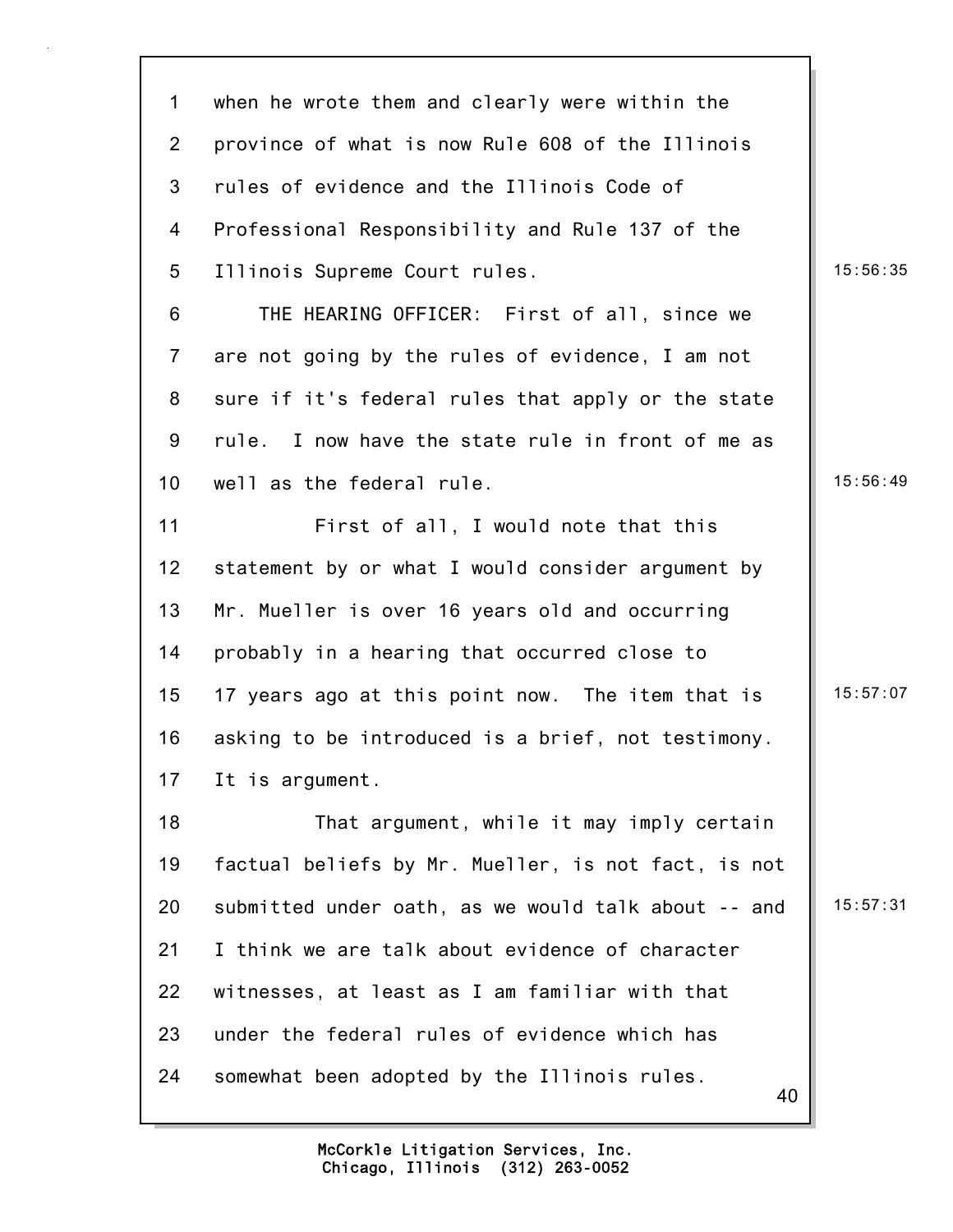41 1 At this point, I am going to sustain the 2 objection and will not be admitting TCH Exhibit 50. 3 MR. BLAZER: I would request, Mr. Hearing 4 Officer, in the context of an offer of proof, that 5 I be entitled to submit it for purposes of the  $\vert$  15:58:04 6 record. 7 THE HEARING OFFICER: Absolutely. 8 MR. BLAZER: Given your ruling, however, I will 9 not give it to the Village Board. 10 THE HEARING OFFICER: Great. Thank you. 15:58:15 11 And as far as today, we are almost at 12 4:00 o'clock -- I have it. I just renumbered it. 13 If that is acceptable to you, I just renumbered it. 14 MR. BLAZER: Sure. 15 THE HEARING OFFICER: As far as today, 15:58:36 16 4:00 o'clock is public comment? 17 MR. KARLOVICS: Sorry? 18 THE HEARING OFFICER: 4:00 o'clock for public 19 comment? 20 MR. KARLOVICS: 4:00 o'clock. 15:58:44 21 THE HEARING OFFICER: So we are two minutes 22 away from that. 23 While we have those two minutes, let's 24 work out what we are doing the rest of the day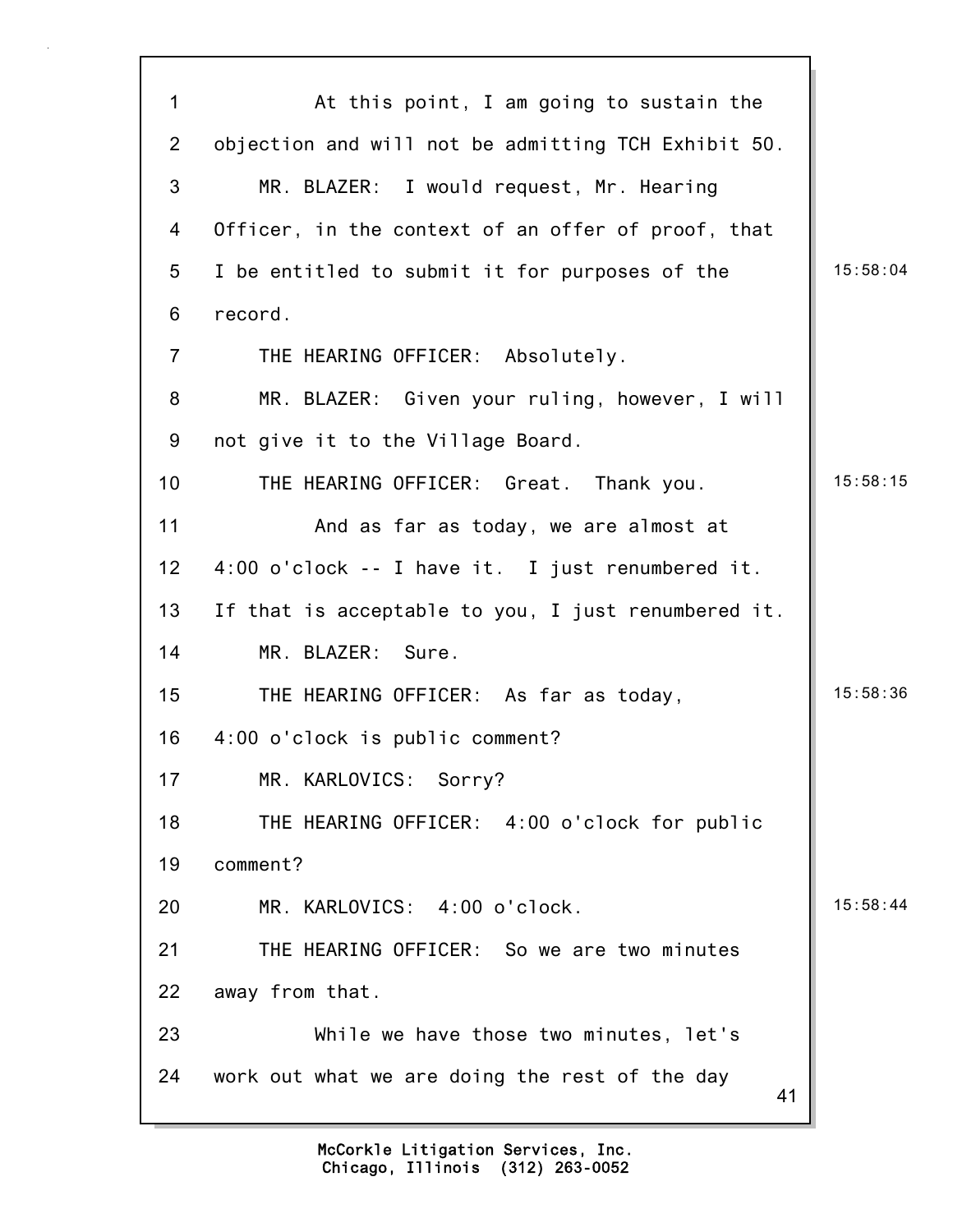42 1 today as well as tomorrow. 2 Before I try and decide whether we are 3 going forward with Mr. Kleszynski and what we're 4 doing there, let me ask. One thing I asked 5 everybody to be ready with today is the 15:59:07 6 approximate, and I understand it's approximate, 7 amount of time that you intend or you believe you 8 need for closing argument. 9 I will start with you, Mr. Mueller, since 10 your client is the applicant. 15:59:21 11 MR. MUELLER: Frankly, we would prefer not to 12 give oral closing argument because it's redundant 13 with the written findings that we are going to 14 submit, but to the extent that any of the other 15 parties would like to do so, we can do our argument  $\parallel$  15:59:35 16 in five to ten minutes. 17 THE HEARING OFFICER: We have kind of gone 18 through this. Mr. Blazer has requested oral 19 argument in closing. I am not going to deny anyone 20 that if they want it.  $\|$  15:59:47 21 So, Mr. Blazer? 22 MR. BLAZER: 20 to 30 minutes. 23 THE HEARING OFFICER: Mr. Grossmark? 24 MR. GROSSMARK: I will have no closing argument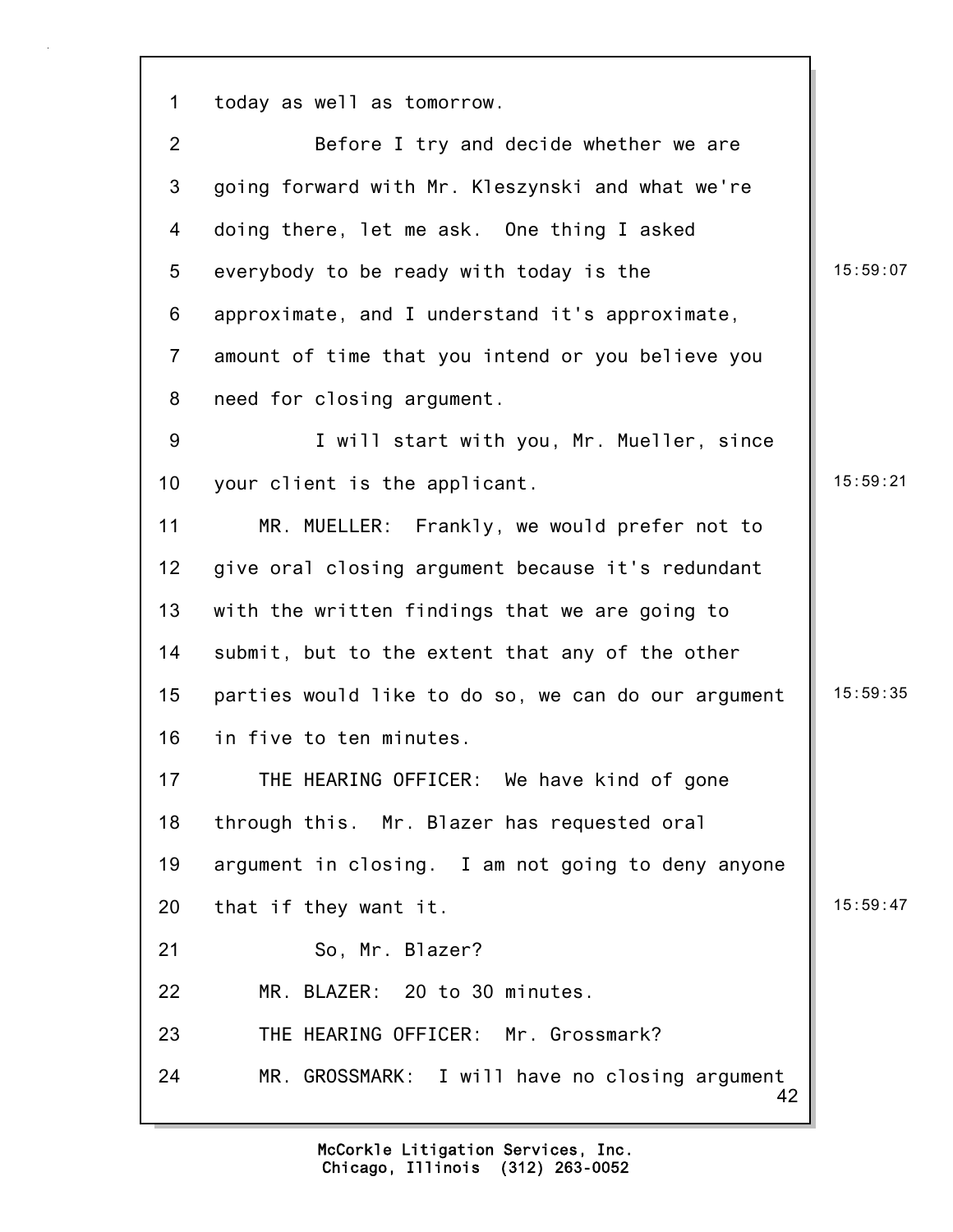| $\mathbf 1$    | at this time.                                       |          |
|----------------|-----------------------------------------------------|----------|
| $\overline{2}$ | THE HEARING OFFICER: You mean tomorrow as           |          |
| 3              | well.                                               |          |
|                |                                                     |          |
| 4              | MR. GROSSMARK: No oral closing argument.            |          |
| 5              | THE HEARING OFFICER: I just wanted to make          | 16:00:14 |
| 6              | sure you weren't going to make a different answer   |          |
| $\overline{7}$ | tomorrow.                                           |          |
| 8              | Mr. Clark?                                          |          |
| 9              | MR. CLARK: I am anticipating not, but if I          |          |
| 10             | have any, it will be less than three minutes.       | 16:00:23 |
| 11             | THE HEARING OFFICER: Mr. Sechen?                    |          |
| 12             | MR. SECHEN: Ten minutes tops.                       |          |
| 13             | THE HEARING OFFICER: Mr. Blazer, I see you          |          |
| 14             | standing.                                           |          |
| 15             | MR. BLAZER: Just a quick question. I don't          | 16:00:35 |
| 16             | recall. Are we scheduled for public comment         |          |
| 17             | tomorrow?                                           |          |
| 18             | MR. KARLOVICS: We haven't scheduled it yet.         |          |
| 19             | THE HEARING OFFICER: We will be having public       |          |
| 20             | comment tomorrow at some point. I will probably at  | 16:00:45 |
| 21             | this point ask at the beginning and the end just to |          |
| 22             | make sure.                                          |          |
| 23             | Okay. Before we proceed with that                   |          |
| 24             | information, is there anyone here for public<br>43  |          |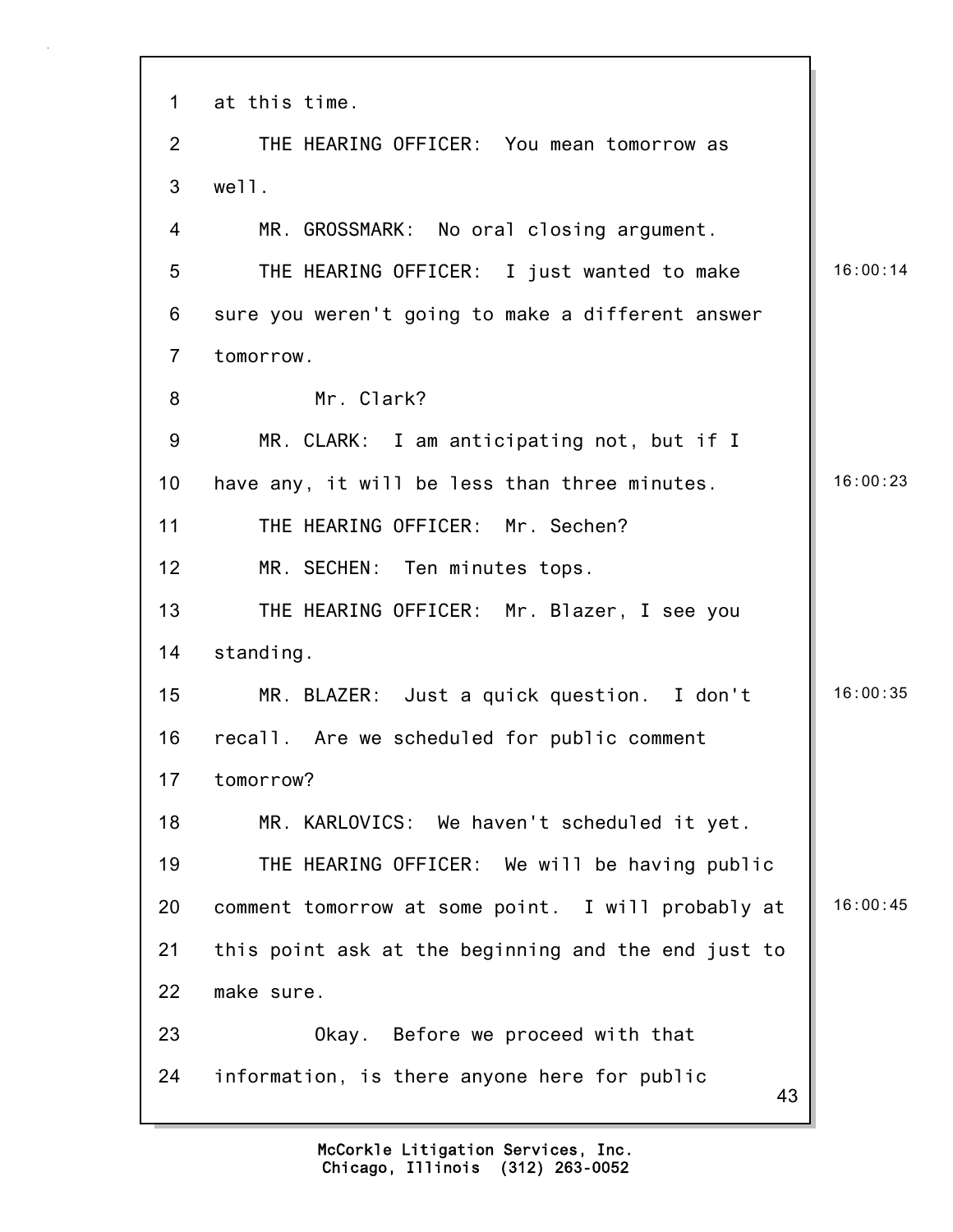| $\mathbf{1}$    | comment this afternoon? It being 4:00 o'clock and        |          |
|-----------------|----------------------------------------------------------|----------|
| $\overline{2}$  | no one is stepping up for public comment, we will        |          |
| 3               | proceed and figure out where we go from here.            |          |
| $\overline{4}$  | Mr. Blazer, you have rested, correct, or                 |          |
| $5\phantom{.0}$ | are you resting at this point?                           | 16:01:16 |
| 6               | MR. BLAZER: We do now officially rest.                   |          |
| $\overline{7}$  | THE HEARING OFFICER: Sorry. Not to put words             |          |
| 8               | in your mouth.                                           |          |
| 9               | MR. BLAZER: That's okay.                                 |          |
| 10              | THE HEARING OFFICER: Mr. Sechen --                       | 16:01:25 |
| 11              | Mr. Grossmark or Mr. Clark, do you have any              |          |
| 12 <sub>2</sub> | witnesses you would like to present?                     |          |
| 13              | MR. GROSSMARK:<br>No.                                    |          |
| 14              | MR. CLARK: No.                                           |          |
| 15              | THE HEARING OFFICER: Mr. Sechen?                         | 16:01:35 |
| 16              | MR. SECHEN: I would like to present                      |          |
| 17 <sub>1</sub> | Mr. Kleszynski.                                          |          |
| 18              | THE HEARING OFFICER: Okay. I am aware from               |          |
| 19              | yesterday that there will be objection to that.          |          |
| 20              | Are you -- how long -- we have until                     | 16:01:47 |
| 21              | 5:00 o'clock and honestly, I think I said we should      |          |
| 22              | -- us going -- coming back here at 7:30 to go for        |          |
| 23              | an hour and a half and still not be completed            |          |
| 24              | tonight is not really worth it. Especially when it<br>44 |          |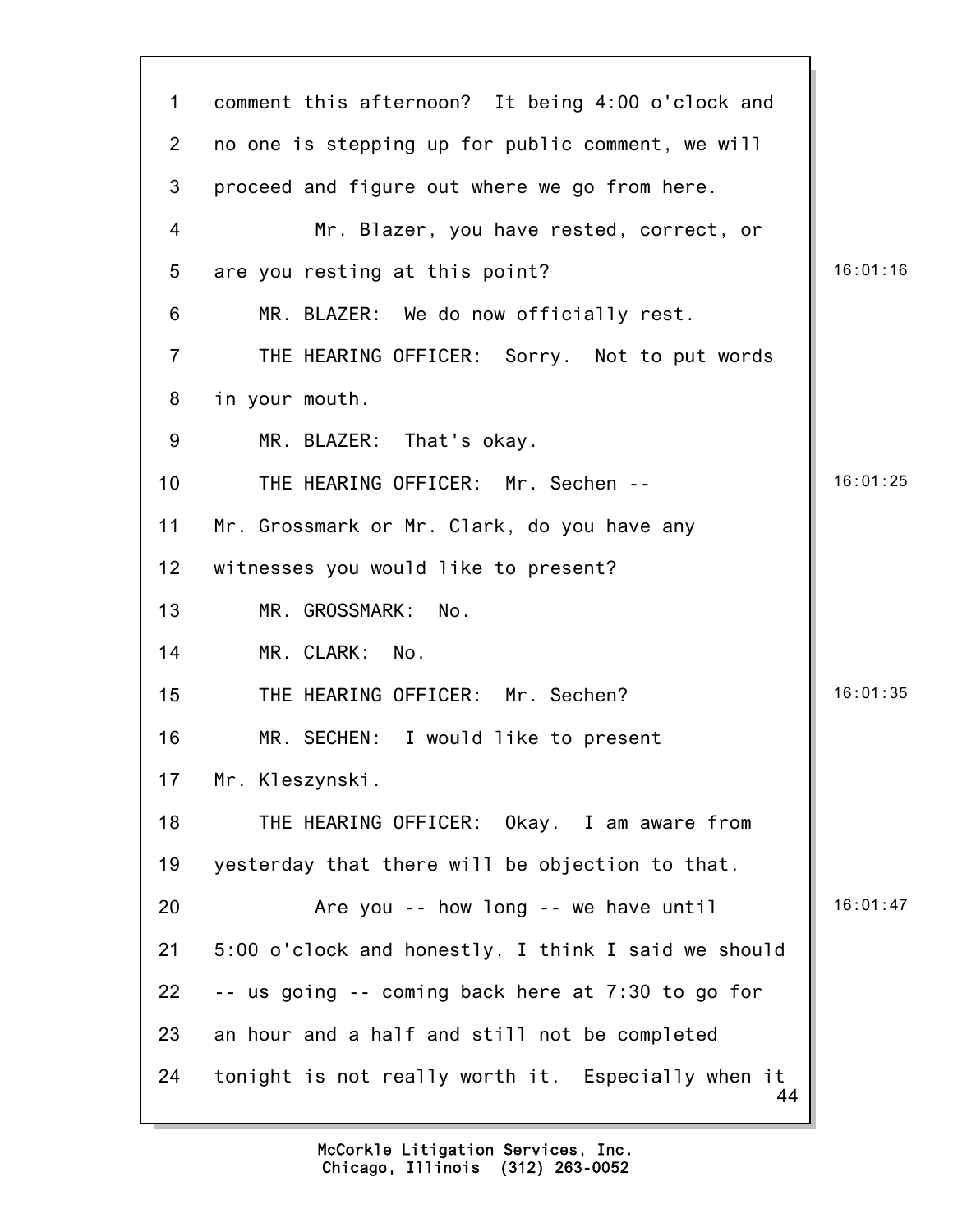| $\mathbf{1}$    | looks like if we start tomorrow by noon, we will be  |          |
|-----------------|------------------------------------------------------|----------|
| $\overline{2}$  | done by 5:00 given what I think the brevity of the   |          |
| 3               | closing argument that I think people are             |          |
| 4               | suggesting.                                          |          |
| 5               | So my preference is to start with                    | 16:02:23 |
| 6               | Mr. Kleszynski at noon and we will talk about that   |          |
| $\overline{7}$  | before we leave here today for sure.                 |          |
| 8               | Does anybody have an objection to that               |          |
| $9\,$           | process if we proceed with Mr. Kleszynski?           |          |
| 10 <sub>1</sub> | MR. BLAZER: No objection.                            | 16:02:41 |
| 11              | MR. MUELLER: We would much prefer to try to          |          |
| 12              | get this hearing over tonight. I think               |          |
| 13              | Mr. Kleszynski is going to be a short witness with   |          |
| 14              | minimal cross.                                       |          |
| 15              | MR. BLAZER: I can assure you it will be a long       | 16:02:51 |
| 16              | witness with extensive cross.                        |          |
| 17              | THE HEARING OFFICER: I'll be honest, I have          |          |
| 18              | never seen an appraiser go short on                  |          |
| 19              | cross-examination and --                             |          |
| 20              | MR. MUELLER: Mr. Poletti --                          | 16:03:01 |
| 21              | THE HEARING OFFICER: Your cross-examination          |          |
| 22              | alone of Mr. MaRous was at least an hour and a half  |          |
| 23              | or longer. I am not going to -- I am not trying to   |          |
| 24              | state that you didn't deserve it, but all I am<br>45 |          |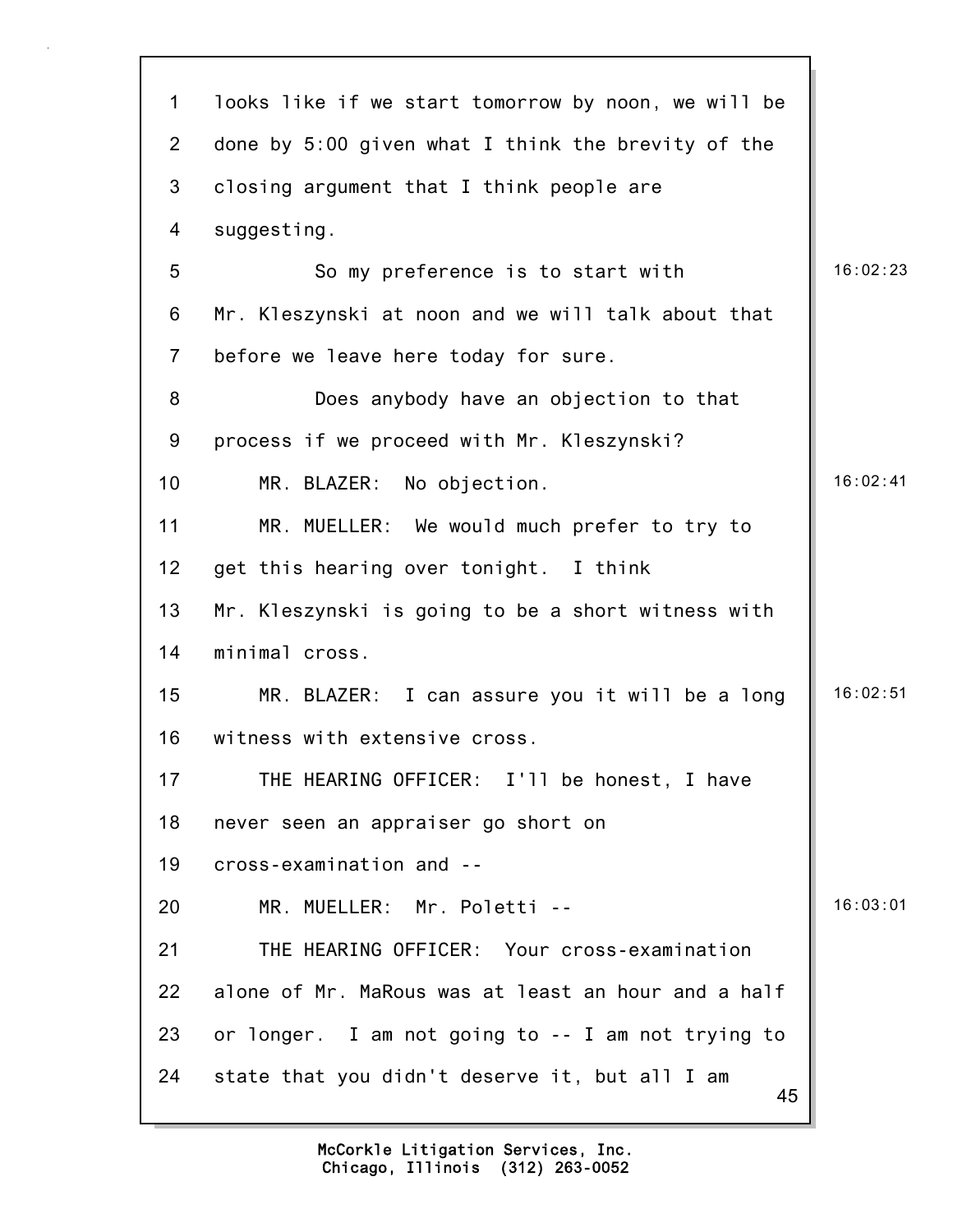| $\mathbf 1$    | saying is it's not going to be quite that simple.   |          |
|----------------|-----------------------------------------------------|----------|
| $\overline{2}$ | So let's deal first of all with the issue           |          |
| 3              | of Mr. Mr. Kleszynski is going to be allowed to     |          |
| 4              | testify. And maybe I should start with the          |          |
| 5              | objection that I know is coming from Mr. Blazer     | 16:03:33 |
| 6              | from yesterday.                                     |          |
| $\overline{7}$ | MR. BLAZER: As soon as I grab my notes,             |          |
| 8              | Mr. Hearing Officer.                                |          |
| 9              | THE HEARING OFFICER:<br>Okay.                       |          |
| 10             | MR. BLAZER: Mr. Hearing Officer, as you know,       | 16:03:50 |
| 11             | Mr. Sechen circulated both the fact that he         |          |
| 12             | intended to call Mr. Kleszynski and                 |          |
| 13             | Mr. Kleszynski's report for the very first time     |          |
| 14             | this past Sunday afternoon, September 29th.         |          |
| 15             | We've looked at the report and first and            | 16:04:04 |
| 16             | foremost, the cover letter itself to Mr. Sechen or  |          |
| 17             | to the village in care of Mr. Sechen is dated       |          |
| 18             | September 10. The report indicated that it was      |          |
| 19             | prepared actually sometime prior to that. But even  |          |
| 20             | if we use September 10 as the milepost, the village | 16:04:24 |
| 21             | as a party was required to produce both a list of   |          |
| 22             | its witnesses and any exhibits that it intended to  |          |
| 23             | utilize in the case by September 12th.              |          |
| 24             | Now, some may think this is somewhat of<br>46       |          |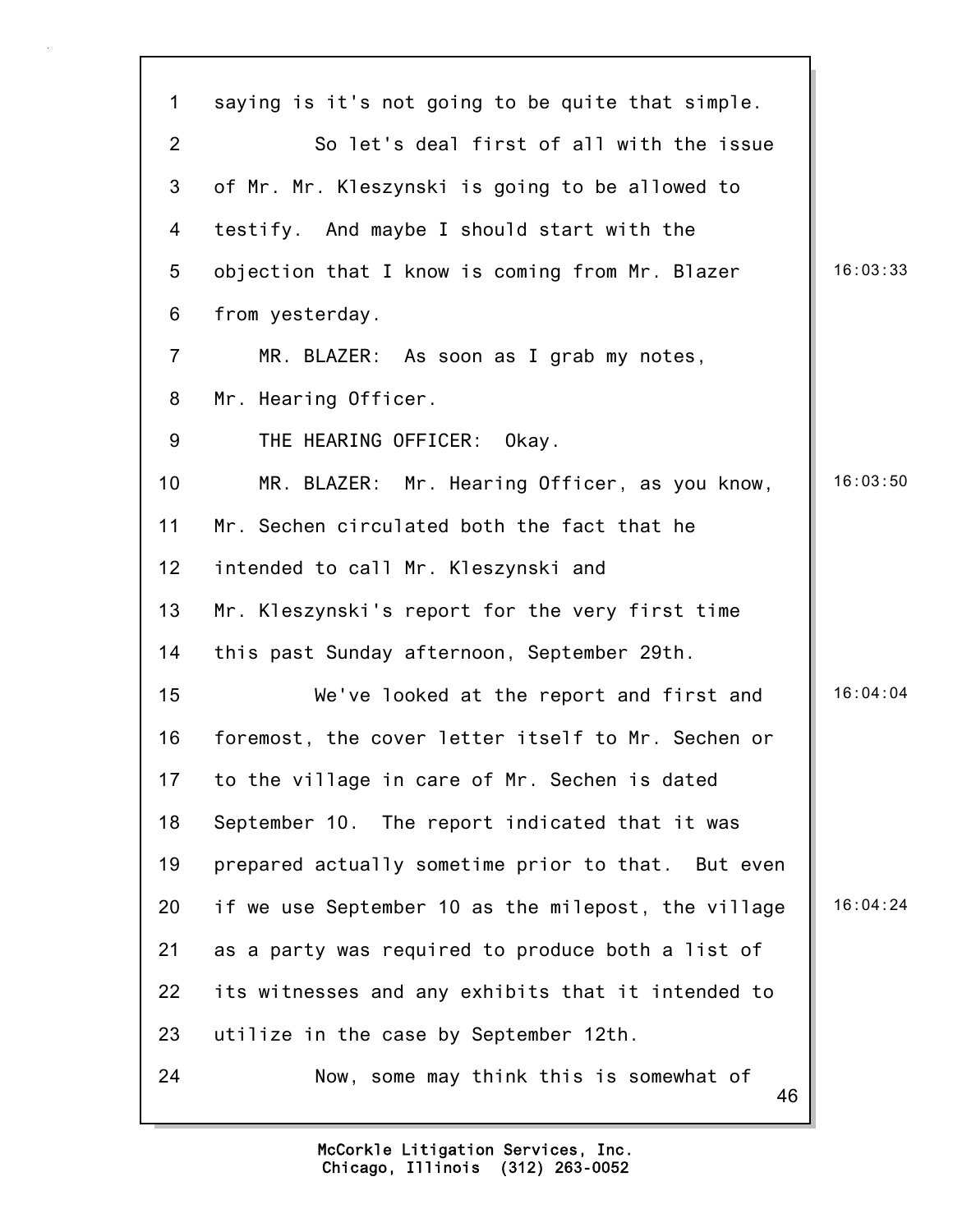47 1 the pot calling the kettle black because yesterday 2 you allowed me or you accepted my profer into 3 evidence of two exhibits, the two MSW Management 4 articles that we sought to introduce into the 5 record late. 16:05:01 6 The significant difference is, as I 7 indicated on the record yesterday, we first learned 8 of those two exhibits this past Friday and as soon 9 as I learned of their existence, I immediately 10 circulated them to everyone involved in this case. 16:05:12 11 Mr. Sechen has had this report and 12 knowledge of Mr. Kleszynski or of his intent to 13 call Mr. Kleszynski as a witness since at the very 14 latest, September 10, three weeks ago. He kept it 15 in his back pocket until Sunday. 16:05:30 16 So first and foremost, as you asked of me 17 yesterday, I would request that you ask of 18 Mr. Sechen what the good cause is to explain why he 19 sat on this for three weeks, didn't disclose it 20 until Sunday. 16:05:44 21 THE HEARING OFFICER: Mr. Sechen, your 22 response? 23 MR. SECHEN: Brief response. The ordinance 24 does not speak in terms of the village in terms of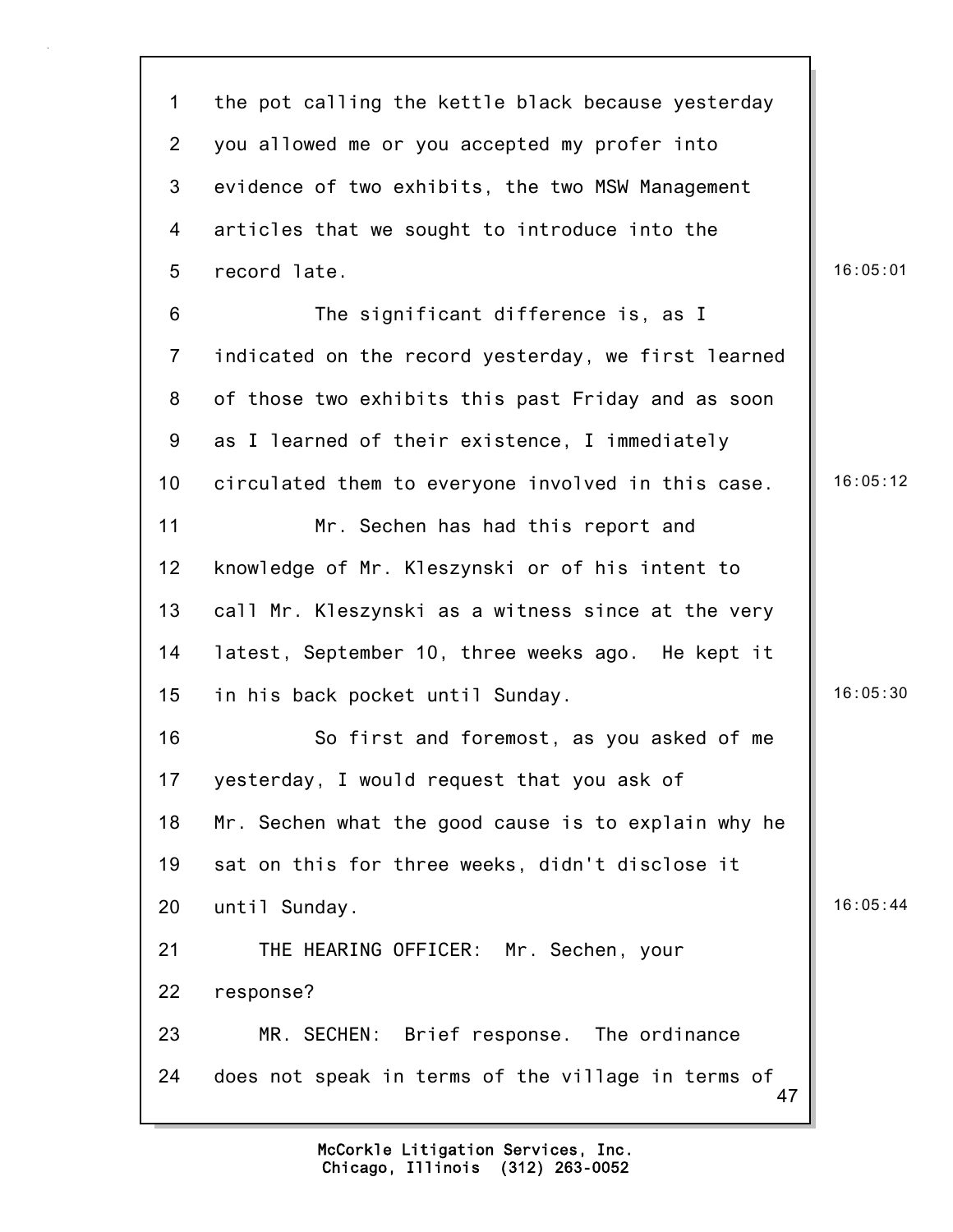48 1 production of documents, witnesses, exhibits, 2 et cetera. However, anticipating that you would 3 probably like it produced, I produced it Sunday. I 4 produced it Sunday because it is a schedule -- to 5 aid the scheduling of Mr. Kleszynski's testimony. | 16:06:18 6 In the ideal world, there would be an 7 addendum to that report which summarizes 8 Mr. MaRous's report and Mr. MaRous's testimony. 9 However, if we were to schedule that, that would 10 have to be like next week because Mr. MaRous just | 16:06:39 11 got done testifying. 12 Accordingly, missed the opportunity to put 13 it in the addendum to the report, but I am not 14 representing that I am not going to ask some 15 questions about Mr. MaRous's report or Mr. MaRous's 16:06:52 16 testimony. Simply put, it's simpler and shorter to 17 do it this way. 18 THE HEARING OFFICER: Well, I am not -- when 19 you respond to -- Mr. Blazer, I am going to give 20 you the opportunity to respond. 21 As far as the issue of the addendum or 22 additional testimony, I am not going to deal with 23 that until it may or may not occur. With the rest 24 of the argument, you may respond.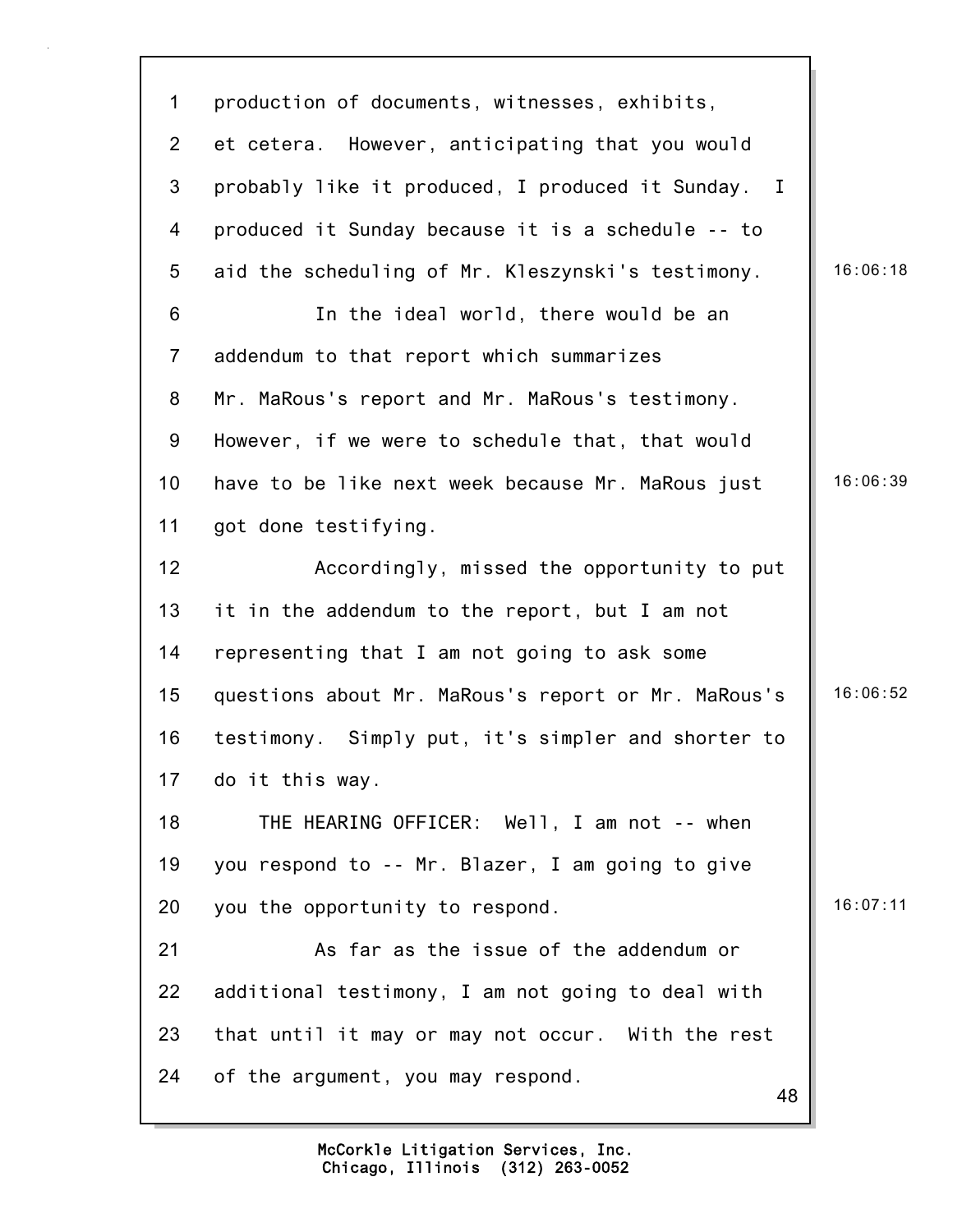| 1              | MR. BLAZER: 160.06-G12, if the village is not       |          |
|----------------|-----------------------------------------------------|----------|
| $\overline{2}$ | the applicant, the village shall be deemed a party. |          |
| 3              | THE HEARING OFFICER:<br>Okay.                       |          |
| 4              | MR. BLAZER: And what you've heard is now I          |          |
| 5              | have confirmation of what we suspected which beyond | 16:07:36 |
| 6              | the argument that is being conducted now is         |          |
| $\overline{7}$ | probably the most direct evidence of predisposition |          |
| 8              | that we have seen --                                |          |
| 9              | THE HEARING OFFICER: Let's stay away from           |          |
| 10             | predisposition at this point. You will get the      | 16:07:50 |
| 11             | chance to argue that, but it doesn't go to this     |          |
| 12             | motion.                                             |          |
| 13             | MR. BLAZER: I understand. But what you have         |          |
| 14             | heard is Mr. Sechen did, in fact, sit on this       |          |
| 15             | report for at least three weeks if not longer       | 16:08:02 |
| 16             | without disclosing it to anyone, well, at least not |          |
| 17             | to this participant. I don't know whether or not    |          |
| 18             | he disclosed it to -- well, I'm assuming it was     |          |
| 19             | disclosed to the village since it was directed      |          |
| 20             | towards the village.                                | 16:08:16 |
| 21             | MR. KARLOVICS: I am going to object. There is       |          |
| 22             | no evidence that this has been disclosed in any     |          |
| 23             | way, shape, or form to the members of the Village   |          |
| 24             | Board.<br>49                                        |          |
|                |                                                     |          |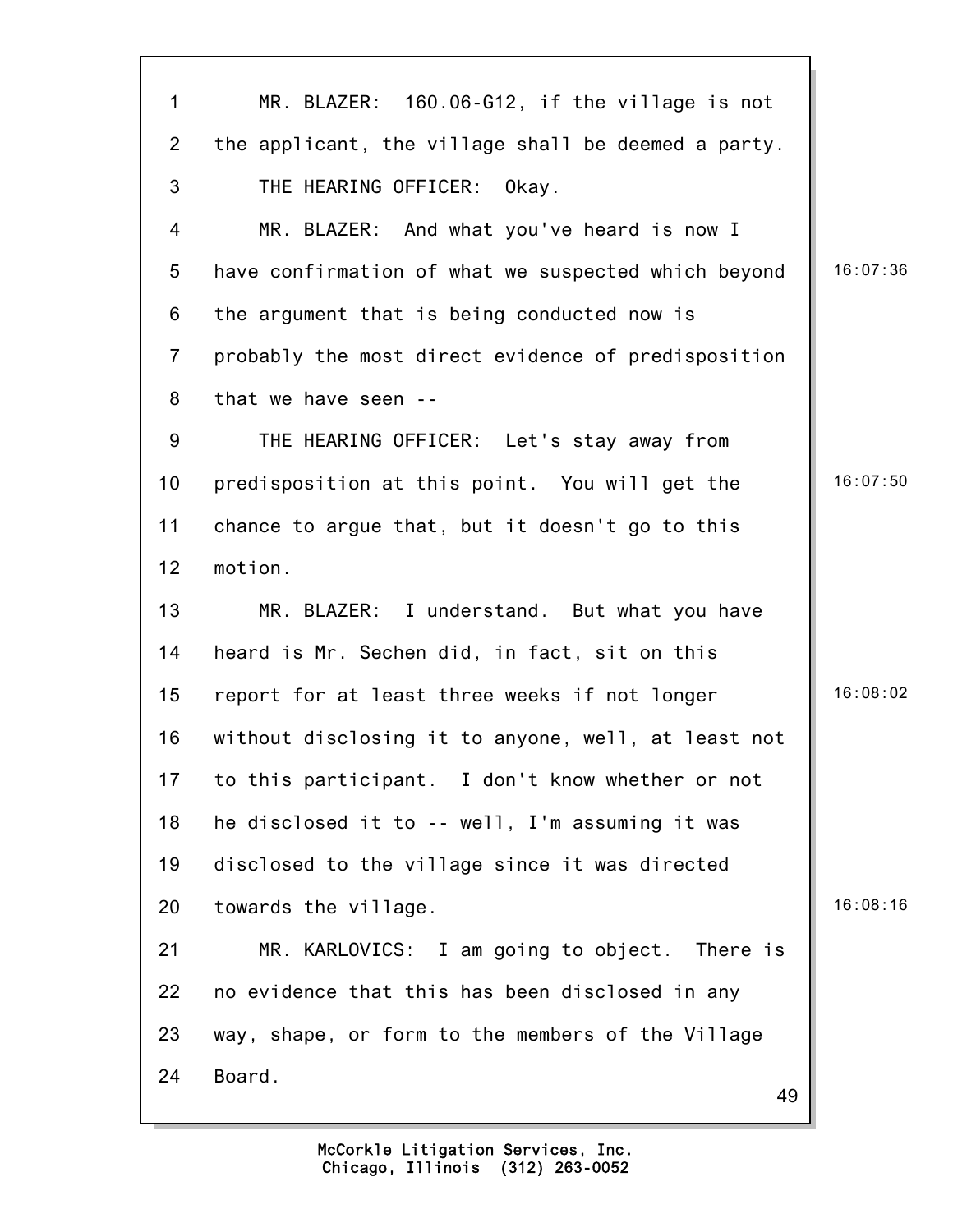| 1              | MR. BLAZER: Well, all I can suggest there is          |          |
|----------------|-------------------------------------------------------|----------|
| $\overline{2}$ | the cover letter that indicates that it is going to   |          |
| 3              | the Village of Round Lake Park in care of             |          |
| 4              | Mr. Sechen.                                           |          |
| 5              | So either he disclosed it to the Village              | 16:08:33 |
| $\,6$          | Board or he failed to disclose it to his own client   |          |
| $\overline{7}$ | as well. Either way what you have --                  |          |
| 8              | MR. KARLOVICS: His client is not the Village          |          |
| 9              | Board. That is my client. His client is not --        |          |
| 10             | MR. BLAZER: I apologize. And I know it's a            | 16:08:47 |
| 11             | hot button issue for you, Peter, but --               |          |
| 12             | THE HEARING OFFICER: Please proceed.                  |          |
| 13             | MR. BLAZER: In any event, what you have not           |          |
| 14             | heard is any cause, good or otherwise, for            |          |
| 15             | Mr. Sechen's failure to disclose this three weeks     | 16:08:56 |
| 16             | ago other than he simply decided not to.              |          |
| 17             | MR. SECHEN: That's not exactly true.                  |          |
| 18             | THE HEARING OFFICER: Mr. Sechen?                      |          |
| 19             | MR. SECHEN: The intent to call Mr. Kleszynski         |          |
| 20             | wasn't formed until Mr. MaRous testifying. It is      | 16:09:12 |
| 21             | -- this report is born in nature of rebuttal,         |          |
| 22             | another review of Mr. MaRous's testimony than it is   |          |
| 23             | Mr. Poletti. If this were directed more directly      |          |
| 24             | at Mr. Poletti, it would be done in a different<br>50 |          |
|                |                                                       |          |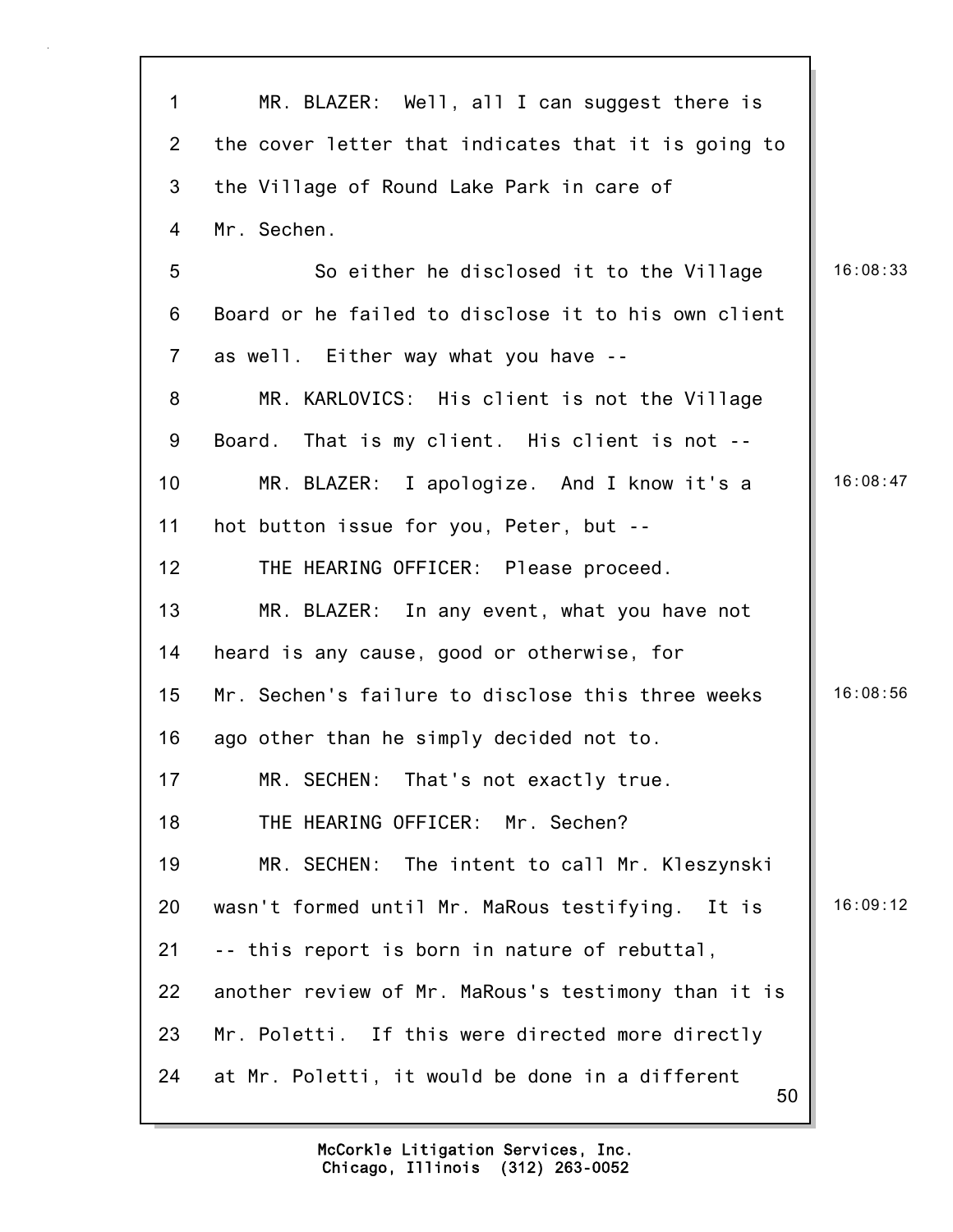| $\mathbf 1$    | way, but that is not the case.                        |          |
|----------------|-------------------------------------------------------|----------|
| 2              | MR. BLAZER: Mr. --                                    |          |
| 3              | MR. MUELLER: May I be heard on this?                  |          |
| 4              | THE HEARING OFFICER: Let Mr. Blazer go and            |          |
| 5              | then Mr. Mueller.                                     | 16:09:47 |
| 6              | MR. BLAZER: That is a fabrication. This               |          |
| $\overline{7}$ | report doesn't mention MaRous' report, MaRous'        |          |
| 8              | testimony. It couldn't mention MaRous's testimony     |          |
| 9              | since it was written Sunday. But Mr. Sechen made      |          |
| 10             | it very clear on Sunday when he circulated this       | 16:09:57 |
| 11             | report that he intends to call Mr. Kleszynski.        |          |
| 12             | So he has just fabricated two more things.            |          |
| 13             | The bottom line again is you are not hearing any      |          |
| 14             | explanation of why he didn't disclose this three      |          |
| 15             | weeks ago other than he elected not to.               | 16:10:12 |
| 16             | THE HEARING OFFICER: Mr. Mueller?                     |          |
| 17             | MR. MUELLER: The rules in the ordinance allow         |          |
| 18             | for the Hearing Officer to waive any timeliness       |          |
| 19             | objections. The ordinance ought to be liberally       |          |
| 20             | construed. I've looked at the report. There are       | 16:10:33 |
| 21             | no surprises in there. It's not a case of trial by    |          |
| 22             | ambush.                                               |          |
| 23             | I've been a hearing officer before as I               |          |
| 24             | think I know Mr. Sechen has. I don't know about<br>51 |          |

7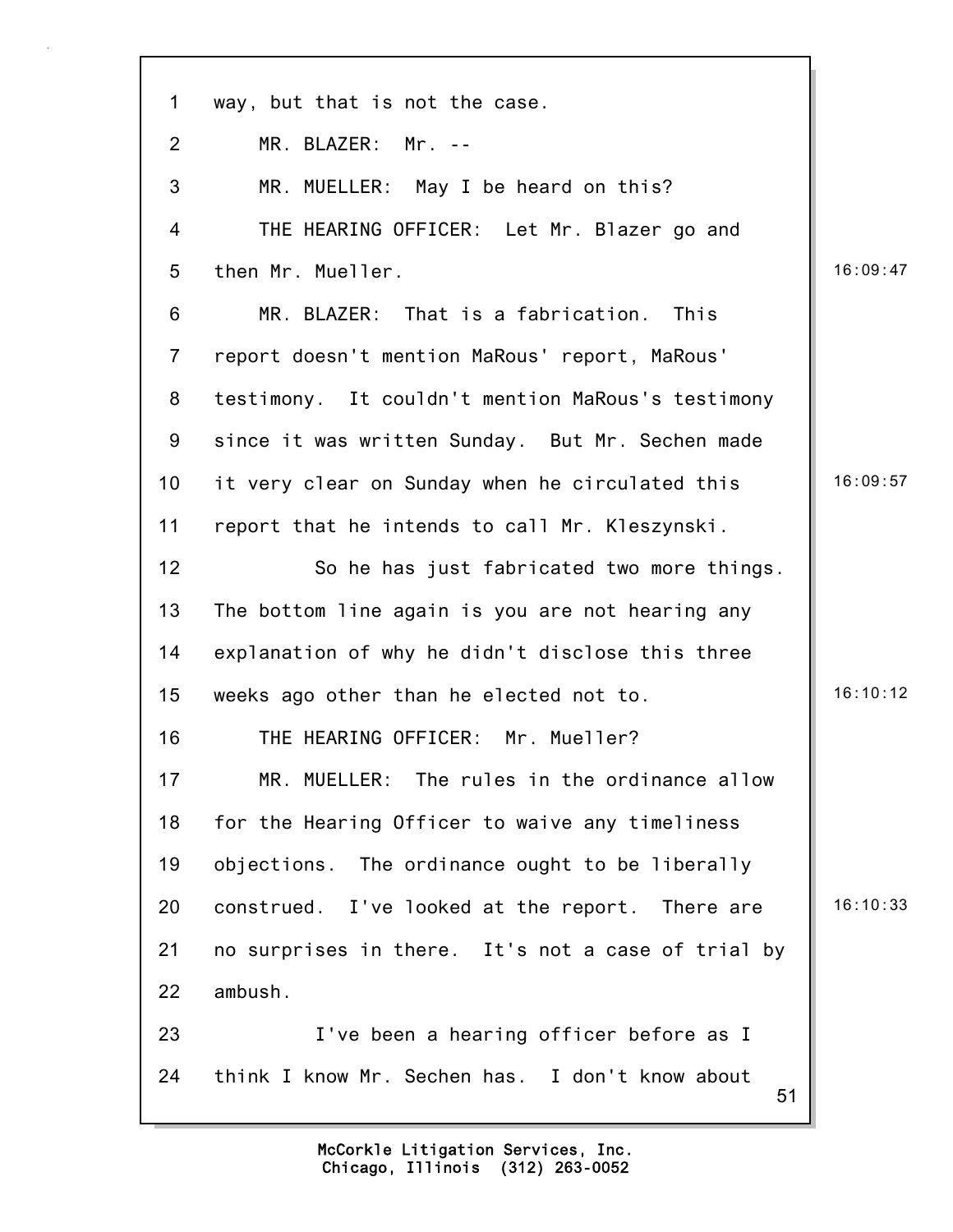| $\mathbf 1$    | Mr. Blazer. My guideline always was to err on the   |          |
|----------------|-----------------------------------------------------|----------|
| $\overline{2}$ | side of inclusion and I think that the Hearing      |          |
| 3              | Officer ought to do that in this case.              |          |
| $\overline{4}$ | I'd also add that Mr. Blazer just called            |          |
| 5              | Mr. Sechen a liar three times. Is there a basis     | 16:11:04 |
| 6              | under $-$                                           |          |
| $\overline{7}$ | THE HEARING OFFICER: We are not going to get        |          |
| 8              | into that. We are not going to get into that.       |          |
| 9              | Mr. Blazer, one last opportunity to                 |          |
| 10             | respond and I will rule.                            | 16:11:17 |
| 11             | MR. BLAZER: In response to what Mr. Mueller         |          |
| 12             | just said, irrespective of his experience or lack   |          |
| 13             | thereof as a hearing officer, the Village Board     |          |
| 14             | obviously intended to mean something when they      |          |
| 15             | required a showing of good cause. You certainly     | 16:11:29 |
| 16             | have discretion here, I don't doubt that, I don't   |          |
| 17             | dispute that. The ordinance specifically says       |          |
| 18             | that.                                               |          |
| 19             | But it also specifically says upon a                |          |
| 20             | showing of good cause. And we are all -- well, I    | 16:11:41 |
| 21             | am still waiting to hear Mr. Sechen's good cause.   |          |
| 22             | We haven't heard it.                                |          |
| 23             | THE HEARING OFFICER: Here is where I am on          |          |
| 24             | this issue. No one has clearly said this, but<br>52 |          |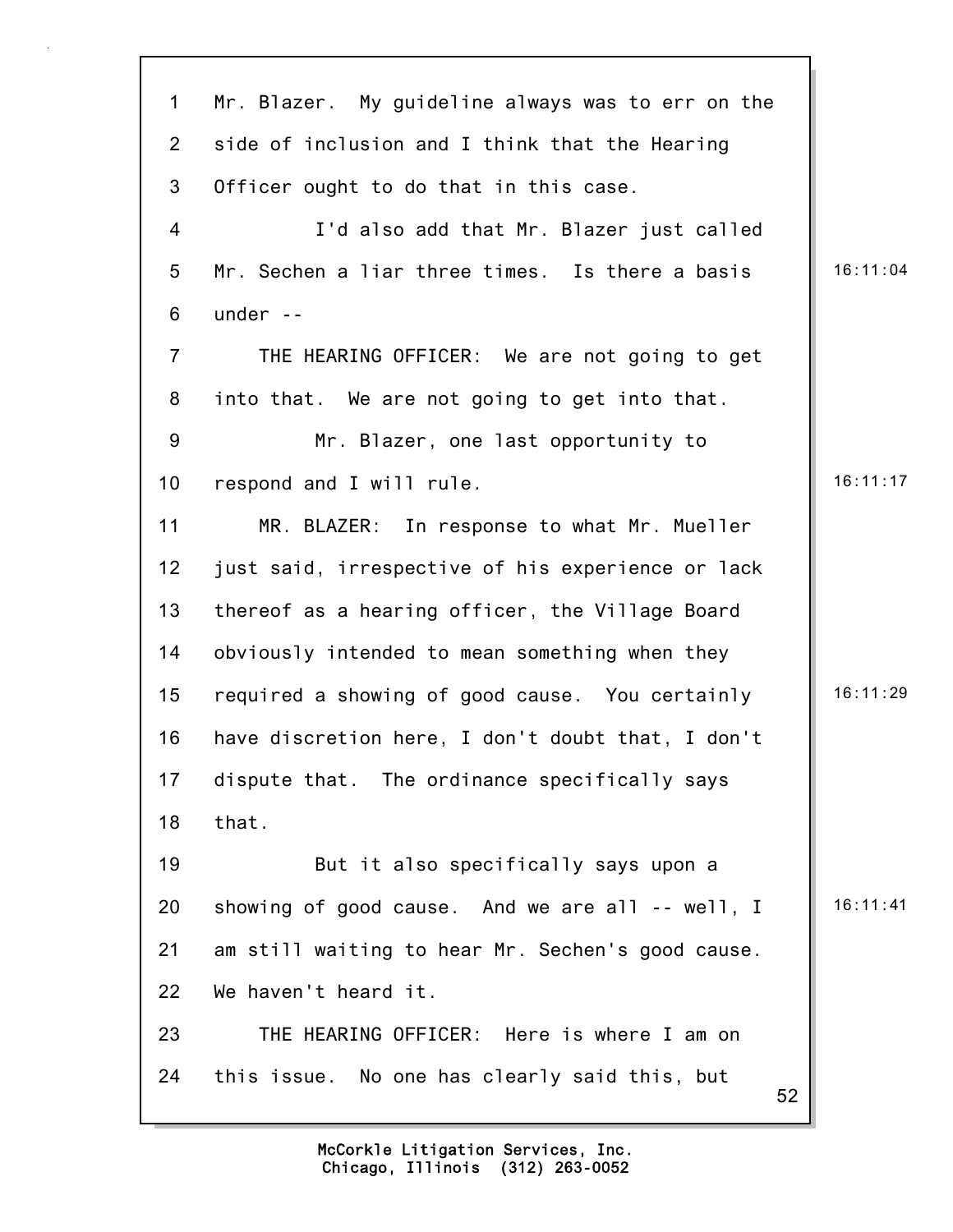53 1 while the village is a party, it's not a public 2 participant. It's some other definition of it, but 3 it does not fall under public participant. The 4 public participant language is what requires seven 5 days prior notice which is September 13 -- I don't  $\parallel$  16:12:14 6 recall, maybe it's the 16th. I don't remember. 7 So at this point, I don't think that that 8 -- now, what the Village Board intended by this 9 ordinance, I have no idea nor do I think it's 10 proper to inquire on those types of things. The 16:12:33 11 ordinance is what it is and the board speaks as its 12 full membership and cannot speak by one as to what 13 the intent was. The only intent is what I see in 14 the ordinance. There is a distinction between 15 party and public participant. 16:12:47 16 So given the fact that there is no 17 requirement for the Village to pre-notice anything 18 in here, provide notice of anything and the 19 timeliness in G2 do not appear to apply to the 20 village, I don't know that I have an option other  $\parallel$  16:13:09 21 than to allow Mr. Sechen to proceed with the 22 testimony. 23 And as I said yesterday, if Mr. Blazer 24 needs additional time to prepare his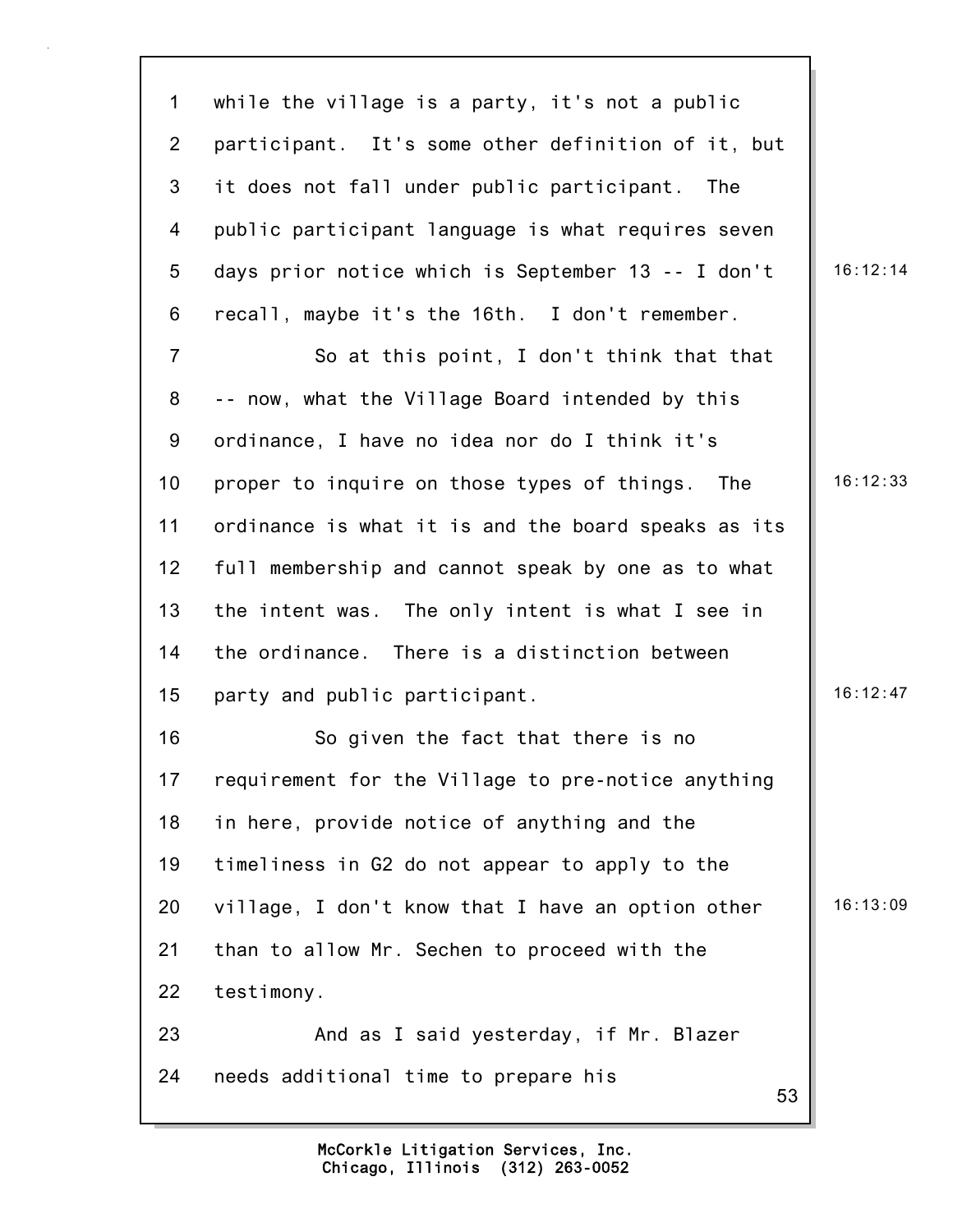54 1 cross-examination or any other party, I don't mean 2 to -- it's obviously Mr. Blazer that seems to be 3 the one most worried about this. If any party 4 needs additional time, I would take that into 5 account when we schedule the next couple of days.  $\|\cdot\|$  16:13:37 6 MR. BLAZER: Mr. Hearing Officer, number one, I 7 am not worried about it and, number two, I am ready 8 to proceed with cross whenever he testifies. 9 THE HEARING OFFICER: So Mr. Kleszynski will be 10 allowed to testify. We will take any objections to  $\parallel$  16:13:49 11 his testimony as they come. The notice issue at 12 this point has been resolved. 13 **I** really think the best way to handle the 14 next 24 hours is to recess today and start again 15 tomorrow at noon. And if it helps, Mr. Karlovics, | 16:14:10 16 please remind me and we will ask for public comment 17 a number of times tomorrow, so that we can comply 18 with what the act requires. 19 It is now 4:15. 20 MR. KARLOVICS: Mr. Hearing Officer, if I may? | 16:14:25 21 THE HEARING OFFICER: Yes, one second. 22 Is there anybody here who was not here at 23 4:00 o'clock and wishes to provide public comment 24 today?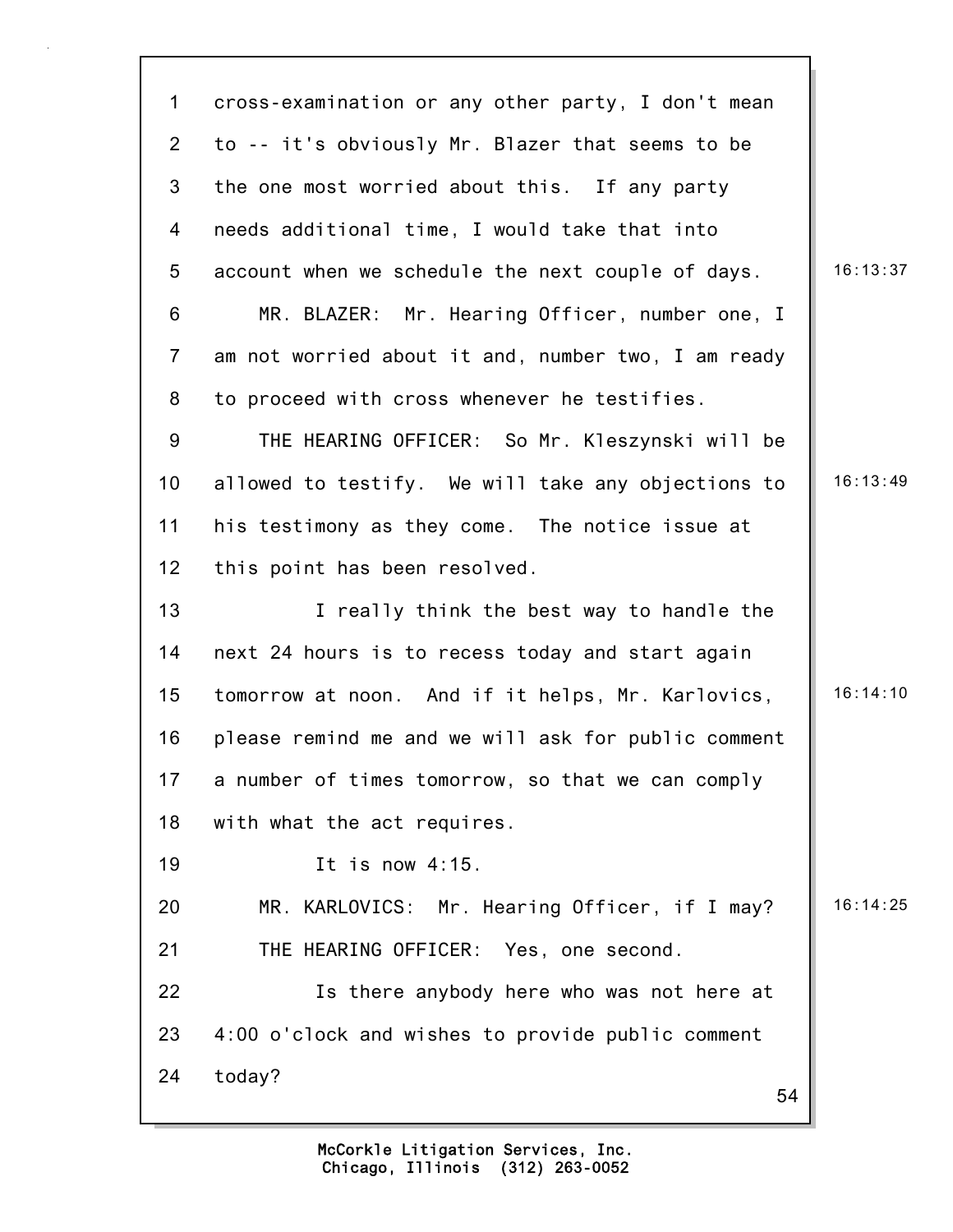55 1 Hearing none, Mr. Karlovics, please. 2 MR. KARLOVICS: I just spoke with the 3 management at the civic center and they informed me 4 that the facility is not going to be available 5 until next week. If we do not conclude tomorrow, | 16:14:48 6 we will be required to -- 7 THE HEARING OFFICER: My heart skipped for a 8 second. 9 MR. KARLOVICS: We have tomorrow. 10 THE HEARING OFFICER: Well, tomorrow as far as | 16:15:01 11 I am concerned, we will go tomorrow until we are 12 done. There is no reason not to finish this 13 hearing tomorrow. If that means 10:00 o'clock at 14 night, we are going to finish this week. We are 15 going to finish tomorrow. 15 and 16:15:13 16 The logistics of the Village Board meeting 17 tonight and I think my other concern is throughout 18 this process, when I talk about the schedule on the 19 record, I advised that we were going to be done 20 today at  $5:00$ . So I really am nervous about  $\parallel$  16:15:29 21 telling the public that we are starting again at 22 7:30 when throughout this hearing, I have said we 23 are done at 5:00 today because of the Village Board 24 meeting.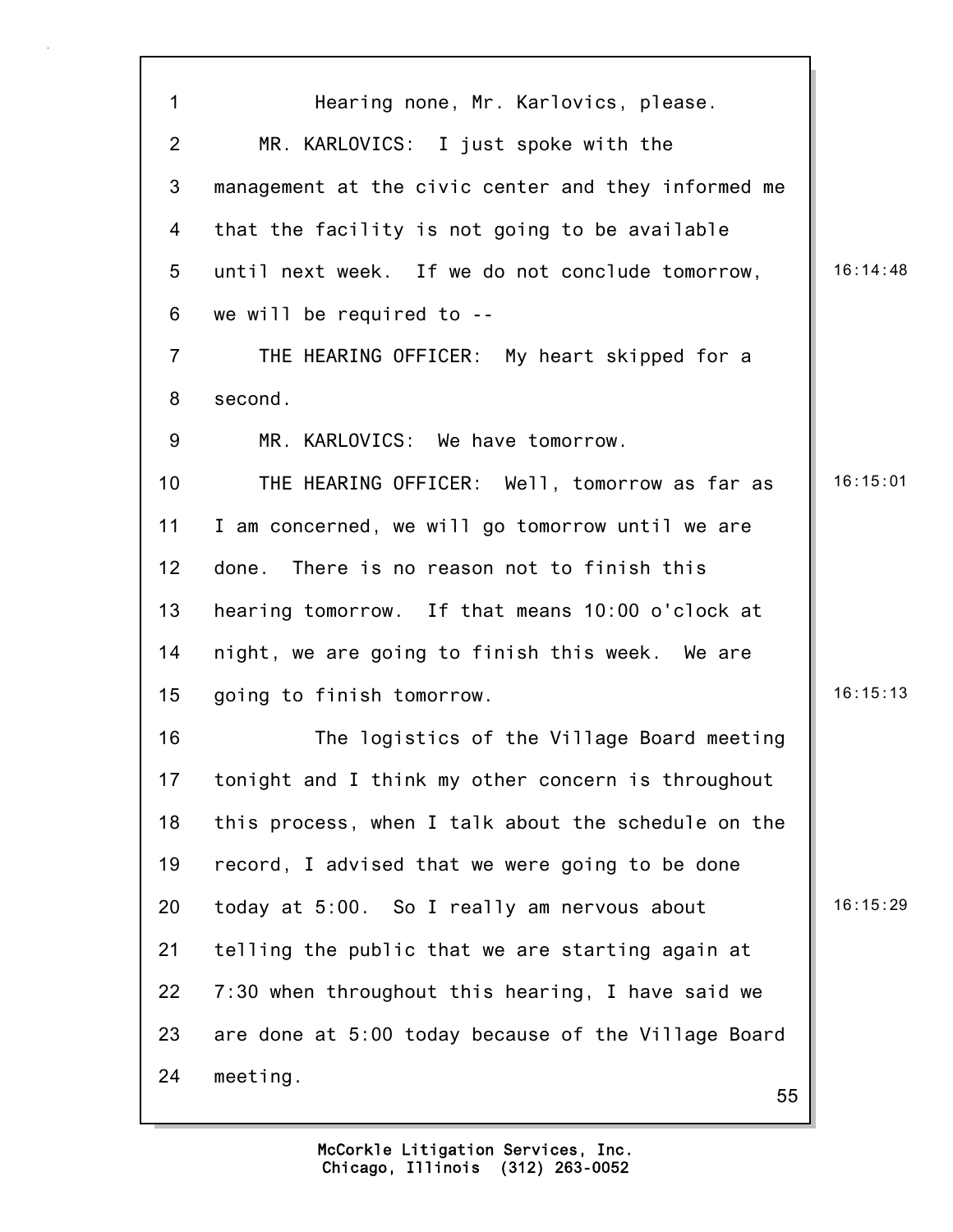56 1 We are going to end today. We are going 2 to start back tomorrow at noon and keep going until 3 we are done which my guess is going to be, you 4 know, before the 6:00 o'clock dinner hour. That 5 would be I think -- keep going as long as we can to  $\parallel$  16:15:53 6 finish and not take a dinner break unless it looks 7 like we have no chance. 8 Given the schedule and given what the 9 attorneys have told me as far as time, I feel 10 fairly confident that we will finish this tomorrow | 16:16:07 11 afternoon or early evening at the latest. Thank 12 you. 13 **Is there anything further tonight.** 14 MR. SECHEN: I would just like the record to 15 reflect that the report in question has not been  $\parallel$  16:16:18 16 put up on the web site, has not been made available 17 to anybody that could possibly -- but they can now, 18 so I'd ask that be filed and placed on the web 19 site. 20 THE HEARING OFFICER: Yes. I would say to the | 16:16:37 21 village clerk that this report can be placed on 22 line as well as SWALCO's web sites and I will say 23 that the cover letter that we all received, the 24 cover e-mail we received from Mr. Sechen on Sunday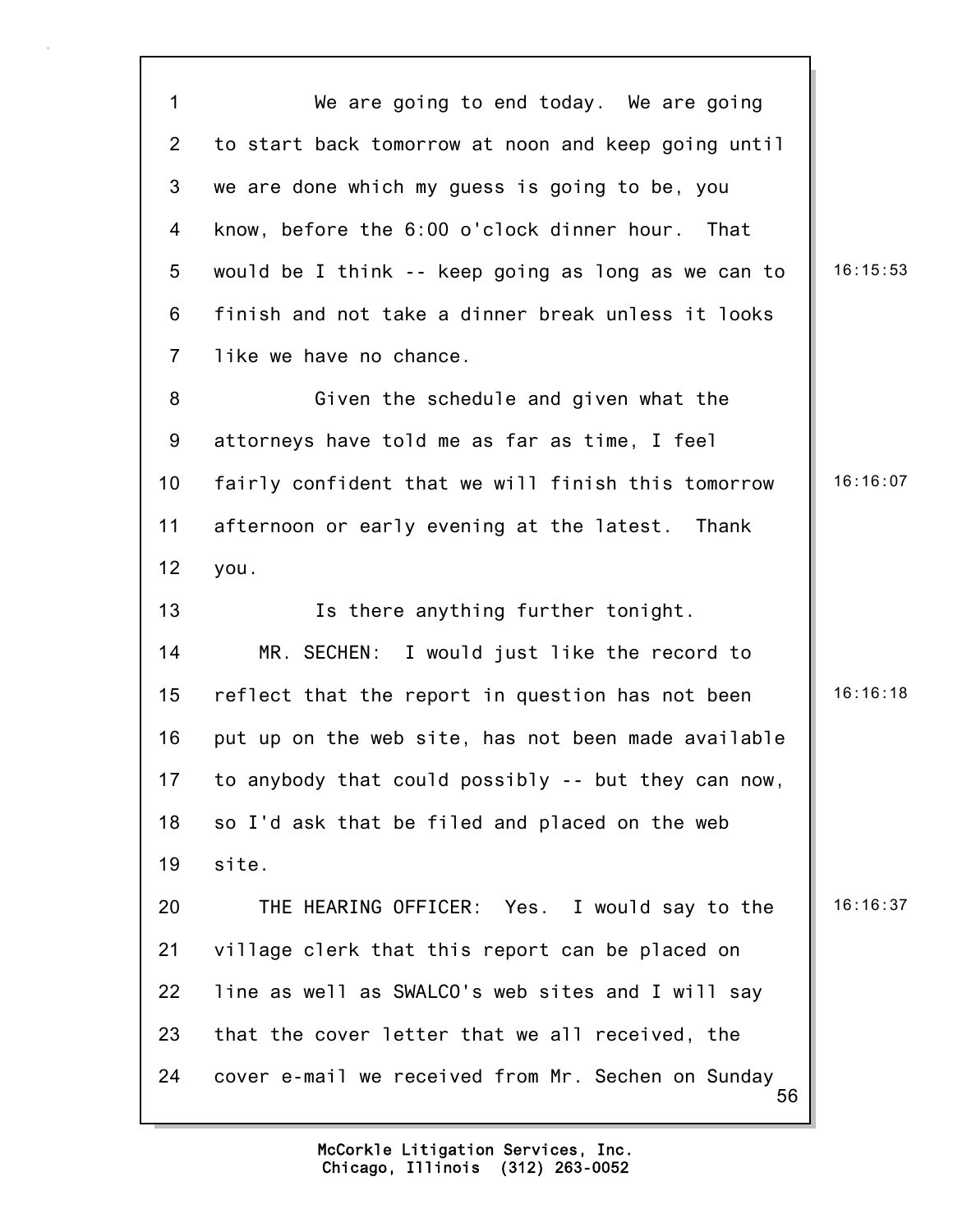1 specifically asked the village clerk and deputy 2 clerk not to place this matter on the public web 3 site until I allowed it. 4 Thank you. Have a nice evening. This 5 hearing is now in recess.  $\begin{array}{|c|c|c|c|c|c|c|c|c|} \hline \end{array}$  16:17:12 6 (Whereupon, further proceedings. 7 were adjourned to 10/2/13 to the 8 time of 12:00 o'clock p.m.)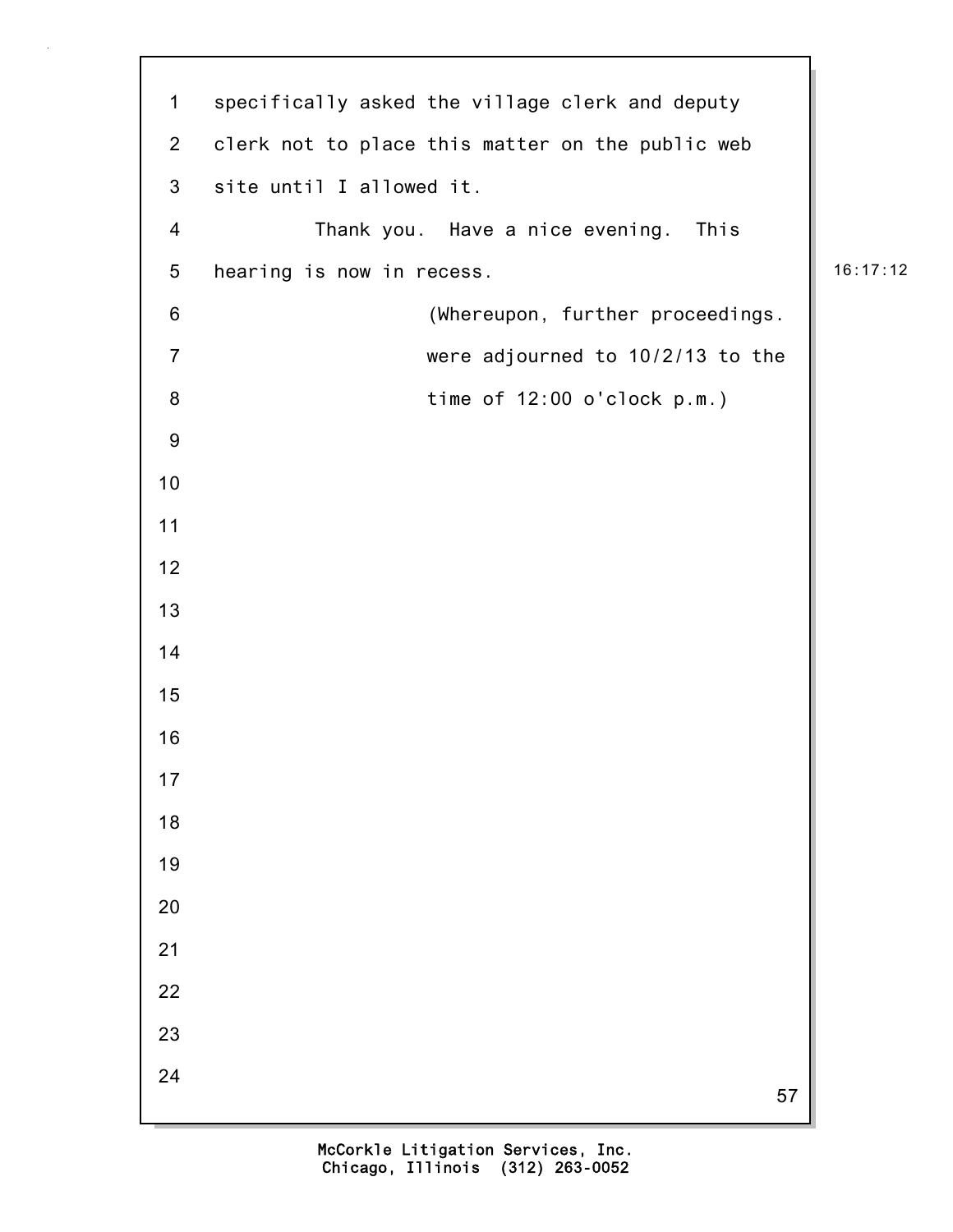58 1 STATE OF ILLINOIS ) 2 ) SS: 3 COUNTY OF C O O K ) 4 5 SHELLY S. RUBAS, being first duly sworn, 6 on oath says that she is a court reporter doing 7 business in the City of Chicago; and that she 8 reported in shorthand the proceedings of said 9 hearing, and that the foregoing is a true and 10 correct transcript of her shorthand notes so taken 11 as aforesaid, and contains the proceedings given at 12 said hearing. 13  $14$   $\frac{1}{2}$   $\frac{1}{2}$   $\frac{1}{2}$   $\frac{1}{2}$   $\frac{1}{2}$   $\frac{1}{2}$   $\frac{1}{2}$   $\frac{1}{2}$   $\frac{1}{2}$   $\frac{1}{2}$   $\frac{1}{2}$   $\frac{1}{2}$   $\frac{1}{2}$   $\frac{1}{2}$   $\frac{1}{2}$   $\frac{1}{2}$   $\frac{1}{2}$   $\frac{1}{2}$   $\frac{1}{2}$   $\frac{1}{2}$   $\frac{1}{2}$   $\frac{1}{$ 15 Certified Shorthand Reporter 16 17 18 19 20 21 22 23 24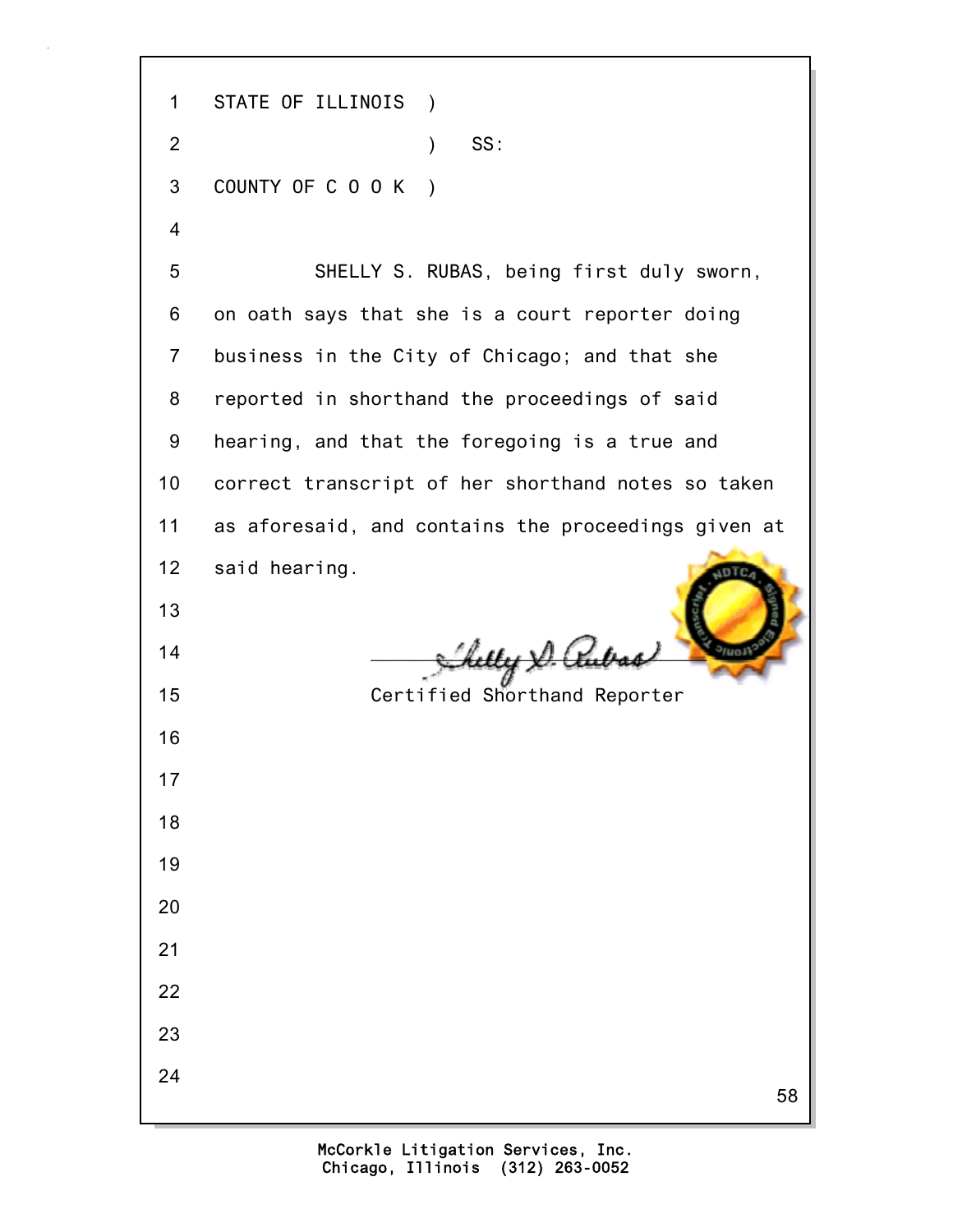A aboveentitled 1:13 absolutely  $30:22$  41: acceptable 31:7 41:13 accepted  $47:2$ access 9:12 account 54:5 accurate 7:3 act 54:18 active 12:8,15 actual 25:4 33:10 add 38:22 52:4 addendum 48:7,13,21 addition 12:1 additional 48:22 53:24 54:4 address 28:2,17 addressed 32:3 addresses 39:7 addressing 36:16 adjoining 28:17 adjourned 57:7 admission 30:4,11,19 31:9 admitted 30:10 31:22 32:12,19 33:2,21 34:14 admitting 41:2 adopt 37:16 adopted 40:24 advised 55:19 advocacy 38:8 advocate 38:11 affect 6:24 aforesaid 58:11 afternoon 44:1 46:14 56:11 agency 2:16 ago  $20:6$  40:15 47:14 50:16 51:15 agree 19:14 ahead 23:1 aid 48:5

allegation 37:24 38:2 allow 51:17 53:21 allowed 16:14 46:3 47:2 54:10 57:3 ambush 51:22 american 28:4,9 amount  $42.7$ analyses 22:6,7 23:12 26:18,23 analysis 14:3 21:21,23 22:5,11,19 22:21 23:6 analyzed 21:6 anderson 2:5 answer 5:9,23 10:6 13:11 16:16 16:17 18:5 23:2,17,24 25:13,18 43:6 answered 10:5 11:2 13:24 24:5 25:7 26:8,20 27:1 answering 14:14 25:16 anticipating 43:9 48:2 anybody 45:8 54:22 56:17 anyway 33:18 apologize 33:24 37:11 50:10 appear 53:19 appearances 2:1 appellate 38:24 applicant  $31.2$   $42.10$  $49.2$ applicants 31:15,16 application 1:7 33:5 34:2 34:4,10 apply 40:8 53:19 appraiser 14:16 45:18 appropriate 20:16 23:13,17 24:15 25:6 25:23 26:6 approval 1:8 approved 12:15 approximate 42:6,6 approximately 12:17 area 16:2 19:11

28:22 areas 20:8,23 24:22 25:11 arent 11:1 argue 38:15 49:11 argument 38:6,7,9,16,19 38:21,22 40:12,17,18  $42.8$  12,15 42:19,24 43:4 45:3  $48.24$   $49.6$ argumentative  $16.7 21.4$ articles 47:4 asked 5:22 11:2 13:24 24:4 25:7 26:8,20 27:1 42:4 47:16 57:1 asking 7:5 40:16 aspects 11:24 assert 36:3 asserted 38:18 assessment 32:8 39:14 assign  $22.15$ associates assume 4:21 22:20 assumes 5:19 8:12 12:22 19:20 assuming 49:18 assure  $45.15$ attached 3:17 attempt 8:16,22 9:12 10:2 14:6 attorney 36:18 attorneys 36:1,18 56:9 authority available 34:5 55:4 56:16 average 12:8 aware 5:13,16,22,24 6:11,17 7:9 7:15 8:1 9:7 10:24 11:6,7 14:17 17:18 18:23 20:3,5 34:23 44:18 B 3:11 back 14:18,23 15:3 15:10 44:22 backtrack 39:23 backwards 27:8 bartlett 29:3 based 26:11 basically 22:3,12 basis beepers 15:11 beginning 43:21 behalf 2:16 belief 36:21 beliefs 40:19 believe  $42.7$ benefit 6:9 best better 39:20 beyond black 47:1 blaze 5:3 blazer block 11:23

 $2.5$ 

1:4

b

47:15 56:2

22:13,21 24:23 14:20 36:4 39:21 52:5 14:18,23 15:4 2:6,8,10,12,14 28:16 35:2 36:21 54:13 12:24 49:5 2:13,14 3:5 4:24 5:7,11 5:19 6:5,16 8:1,3,7,11 8:12 10:11 10:20 11:2  $12.22 13.7$ 13:24 14:13 15:1,5,16 16:7 17:3 19:20 20:12  $20 \cdot 17$ , 24 24:4,9,17 25:7,21 26:8 26:20 27:1 27:15,16,19 29:5 30:2,3 30:11,18,20 31:20,23,24 32:2,13,20 33:3,7,15 34:1,4,7,15 35:5,7 37:9 37:14 38:5 39:2,5 41:3 41:8,14 42:18,21,22 43:13,15 44:4,6,9 45:10,15 46:5,7,10 48:19 49:1,4 49:13 50:1 50:10,13 51:2,4,6 52:1,4,9,11 53:23 54:2,6 bluff 28:22 29:2 board 1:1 2:8 33:17 34:19 38:23 41:9 49:24 53:8,11 55:16,23 born 50:21 bottom 51:13 break 56:6 brevity 45:2 brian 29:10 brief 34:18 35:15 38:16 39:9 40:16 47:23 briefly 39:2 bring 36:3 built 7:12 16:4 business 58:7 button 50:11 c 2:9,10,13 7:21 8:3 9:19  $13:15,16$ 14:23 58:3 call  $31:6$  46:12 47:13 50:19 51:11 called 4:13 12:17 29:1 52:4 calling 31:8 47:1 campus 7:14 candor 36:6 cant 18:5,5 19:8 care 46:17 50:3 case 19:15 21:14,15 26:18 33:12 46:23 47:10 cause 1:13 47:18 50:14 52:15 52:20,21 center 55:3 certain 22:13,15 28:20 40:18 certainly 52:15 certificate 36:19 certified 1:24 35:20 58:15

 $\overline{c}$ 

 $50:6.9.52:13$ 10:24 11:6,7 12:2,20 13:2 22:2,24 23:2 51:1,21 52:3 cetera 48:2 chance 49:11 56:7 change 6:3 10:16 character 35:13 37:23 38:3 40:21 characterize 17:14 checked  $18:4$ chicago 58:7 circulated 46:11 47:10 51:10 cite 35:21 cited 21:3 cites 38:6 citizens 38:12 city 28:22 29:2 58:7 civic 55:3 clark 2:15 4:7,8 29:22,23 43:8,9 44:11 44:14 clear 13:1 51:10 clearly 39:24 40:1 52:24 clerk 56:21 57:1,2 client 5:11 36:12 38:24 42:10 50:6,8,9,9 close  $40 \cdot 14$ closer 19:9 closing 42:8,12,19,24 43:4 45:3 code 35:24 37:3 39:16 40:3 collect 30:21 collection 28:10 come 37:20 54:11 coming 11:20 27:9 44:22 46:5 comment 9:24 20:18 41:16,19 43:16,20 44:1,2 54:16 54:23 commented 19:19 company 28:5,9 29:1 compiling 22:12 completed 44:23 comply

Chicago, Illinois (312) 263-0052 McCorkle Litigation Services, Inc. 1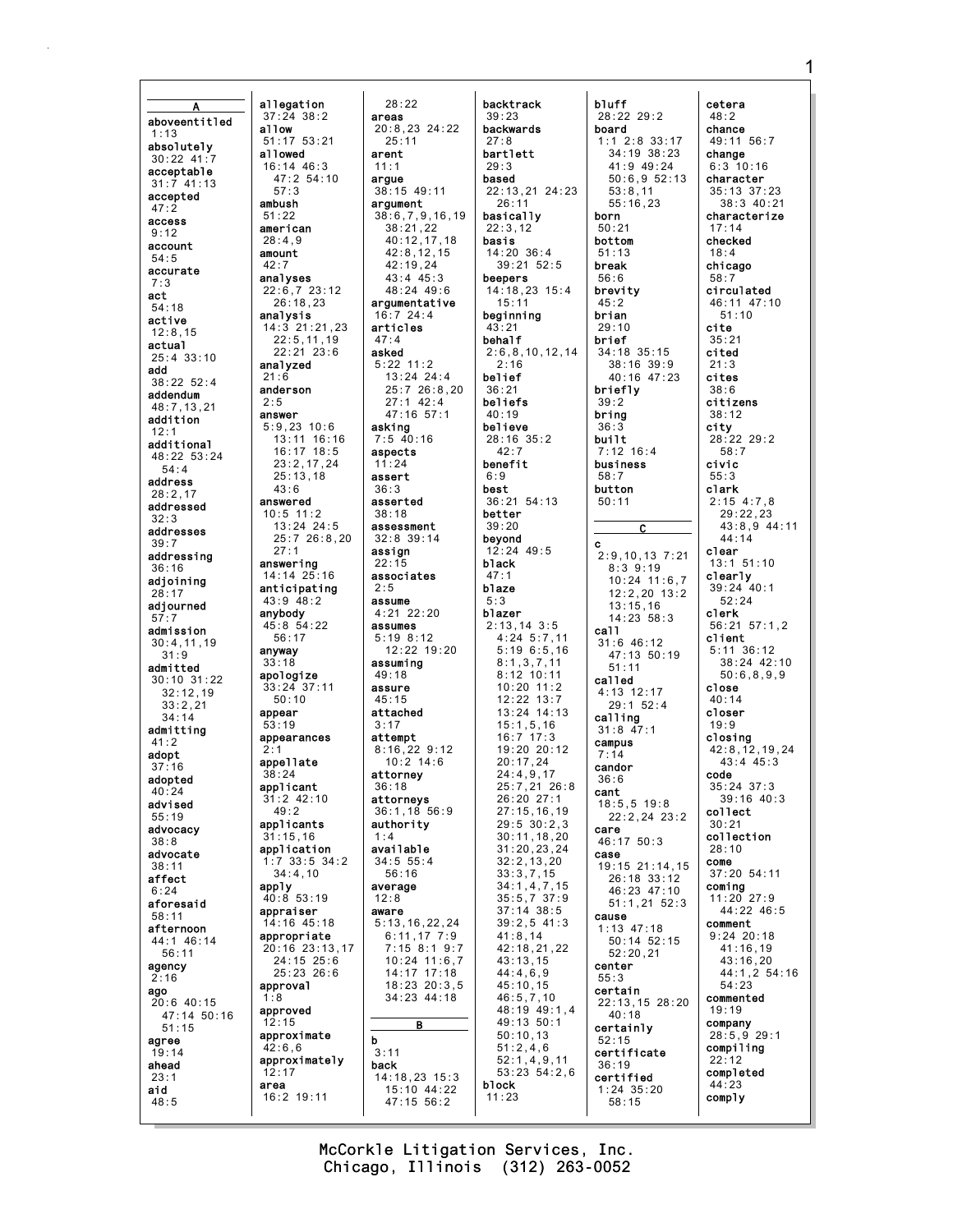54:17 comprehensive 16:18,20,24 17:10,15,17 computer 22:19 concern 55:17 concerned 55:11 concerning 23:22 conclude 55:5 concluded 1:16 conclusion 37:20 conclusions 23:10 25:12  $26.15$ conditions 23:16 conduct 36:1 conducted 49:6 confident 56:10 confirmation  $49:5$ connection 28:10 consider 4:21 40:12 consideration 14:3 26:13 considered 7:17 consistent 7:17 16:24 constitutes 36:19 constructed 11:10 construction 7:12 construed  $51:20$ contains 58:11 context 41:4 control 1:3 20:8,23 24:22 25:11 34:19 38:23 controvert 36:4 convenience 7:8 copy 37:12 correct 4:19,23 9:1,6 11:12,14 12:3 13:23 16:10,20 19:2 21:8 22:17 23:24 34:6 36:9 37:8 44:4 58:10 couldnt 51:8 counsel 5:7 county 2:16 32:15 34:20 58:3 couple

27:16,20 37:22 54:5 course 8:18,18,19 14:15 36:11 court 36:16 37:4 38:24 39:17 39:18 40:5 58:6 cover 46:16 50:2 56:23,24 covers 18:18 created 23:10 credibility 35:10 37:2 creek 2:14 5:18 6:15 6:24 7:11 11:11,24 12:12,21 13:17,22 16:13 criticism 10:10 20:22 21:13 26:7 criticize 24:1,15 25:24 criticized 16:19 19:17 20:7 cross 3:4,6 23:14 45:14,16 54:8 crossexamin ... 4:5,15 29:13 45:19,21 54:1 currently 12:24 cut 23:1 cycle 32:8 D d 3:1 7:22 8:3 9:19 10:24 11:6,7 12:2 12:20 13:2 13:15,16 14:23 data 10:2 14:6 22:4 22:12,14,15 22:19,21 23:8,8,11,12 23:22 25:5 25:11 26:14 dated 46:17 day 1:13 8:18 12:7 12:18 15:13 16:1 41:24 days  $53.5$   $54.5$ deal 46:2 48:22 debris 7:12 decide 42:2 decided 50:16 deem

25:6 deemed 23:13 49:2 defend 36:3 define 22:2 defining  $22 \cdot 4$ definition 53:2 demolition 7:12 deny 42:19 depends 12:7 deposition 31:10 deputy 57:1 described 14:2 28:15 description 9:18 deserve 45:24 despite 10:8 determination 5:10 determine 8:16 developed 16:23 17:9 development 7:19 14:16 17:17 26:14 devin 34:22 dictates 17:16 didnt 8:22 9:2,12 10:2,15 14:10,12 16:5 18:13 19:18 21:15 21:15 23:17 37:16 38:20 45:24 47:19 51:14 difference 37:10,15 47:6 differences  $23 \cdot 4 37 \cdot 17$ different 24:14 25:4 28:17 37:24 38:17,20 39:13 43:6 50:24 differentiate 39:18 dinner 56:4,6 direct  $49.7$ directed 49:19 50:23 directly 50:23 disagree 24:2 disclose 47:19 50:6,15 51:14 disclosed 49:18,19,22 50:5 disclosing

49:16 discretion 52:16 discussed 13:3 35:7,8 discussing  $23.19$ dispute  $52:17$ distinction 53:14 document 33:16,18 35:18 36:20 39:19 39:20 documents 9:13 26:12 36:17 48:1 doesnt 10:16 13:1,8 17:13 19:11 49:11 51:7 doing 30:23 36:5 39:21 41:24 42:4 58:6 dont 9:10 11:15 12:7 14:13 15:19 17:21 18:19,20 20:18 21:12 21:13 23:1 25:16 43:15 49:17 51:24 52:16,16 53:5,6,7,20 54:1 doors 27:10 doubt 52:16 drawn 38:14 drive 13:21 due 27:10 dukane 19:18 20:4 **duly**<br>4:2,14 58:5 duplication 34:17 E e 3:1,11 early 56:11 eco 7:13,14 either 6:15 9:3,22 13:3 14:12 37:1 39:7 50:5,7 elburn 23:22 elected 51:15 elgin  $29:3.3$ email 56:24 emissions 32:8 energy 32:7 engineer

entering 8:17 9:4 12:19 entirety 37:13 entitled 33:18 39:12  $41:5$ entitlement 9:10 environment 34:20 envision 11:19 err 52:1 especially 44:24 et 48:2 evaluation 23:22 evening 56:11 57:4 event 50:13 eventually 16:23 everybody  $42:5$ evidence 5:20 12:23 19:21 20:12 30:19 33:10 35:9,11,13 37:8,9,23,24 39:7 40:3,7 40:21,23 47:3 49:7,22 evidentiary 38:5,7 exact 17:22 exactly 50:17 examination 3:2 27:18 examined 4:14 excerpts 33:4 excess 26:24 excuse 7:4 8:3 exhibit 3:13 30:9,12 30:15 31:2,2 31:7,11,19 31:21 32:6 32:12,13,18 32:20 33:1,9 33:12 34:13  $34 \cdot 17$ , 18 35:4,8 41:2 exhibits 3:17 30:18 31:15,15 32:2 46:22 47:3,8 48:1 exist 10:18 13:8 existence 12:24 47:9 existing 11:21 36:23 exists 10:18 13:5,8 expansion 33:4 34:10 experience 52:12

expert 5:1,13 22:4 explain 22:10 47:18 explained 23:14 explanation 51:14 extensive  $45.16$ extent 42:14 F f  $2.7$ fabricated 51:12 fabrication 51:6 facilities 15:23 facility 1:3 5:18 6:23 7:13,21,22 8:2,3,17 9:4 9:8,19,19 10:15 11:1,6 11:8,11,20 12:2,3,6,9 12:11,15,16 12:16,20,20 13:2,15,16 13:17,22 14:23 15:4 15:10,13 16:3 17:20 19:10,10,18 20:4,6 23:5 23:23 27:10 29:17 55:4 fact 16:15 28:7 36:5,8,9,13 36:22 37:1 38:18 39:10  $40.19$   $46.11$ 49:14 53:16 facts 5:19 8:12 12:22 19:20 factual 40:19 fail 36:9 failed 50:6 failure 50:15 fairly 12:8 14:19 56:10 fall 53:3 false 36:8,9,13 familiar 28:3,7 40:22 familiarity 28:13 far  $39:14$   $41:11$ ,  $15$ 48:21 55:10 56:9 february 32:21 federal 37:7,16,19 40:8,10,23 feel 23:17 24:15

Chicago, Illinois (312) 263-0052 McCorkle Litigation Services, Inc.

15:24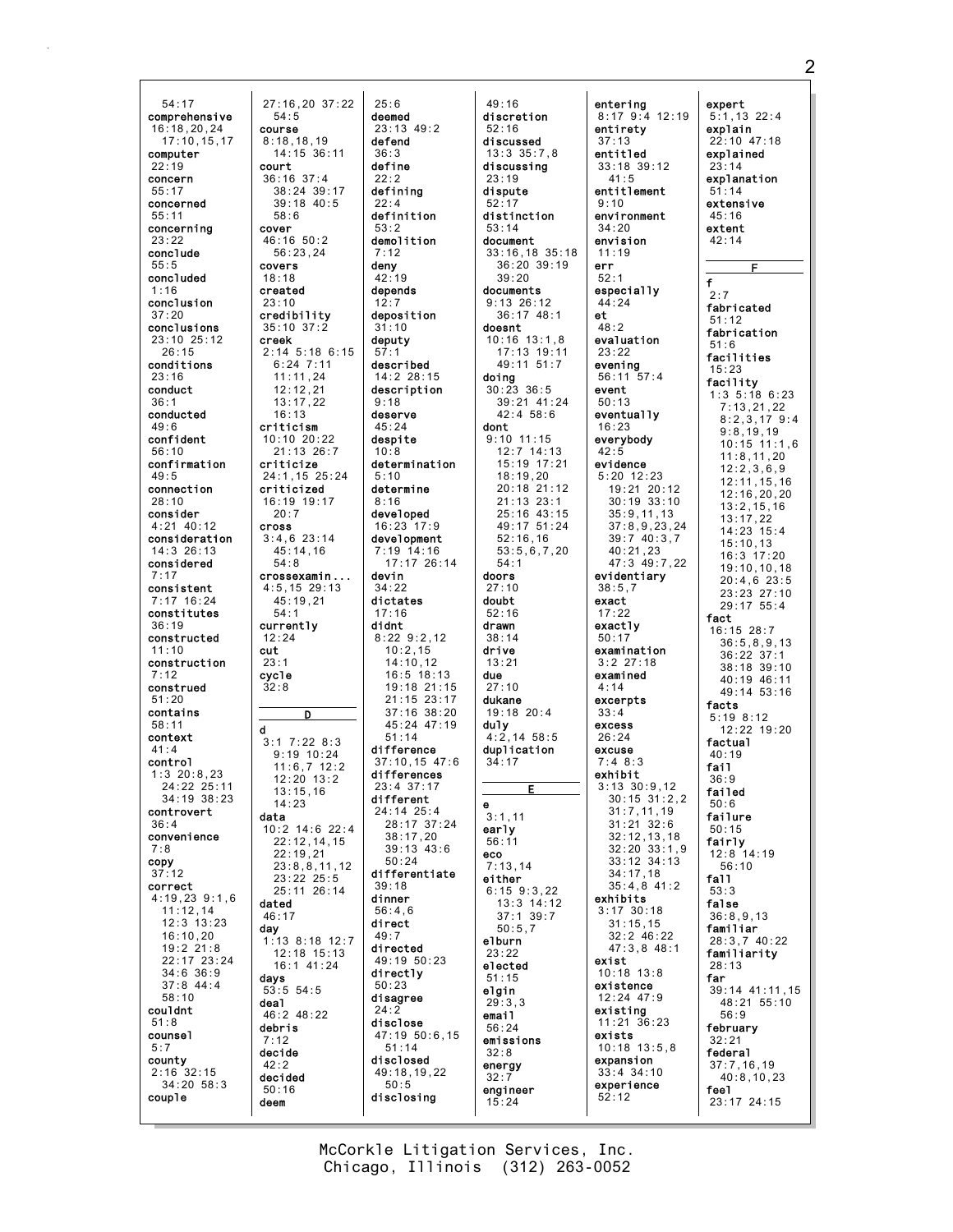25:23 26:6 56:9 feels 20:16 feet 7:10 17:19  $18.24$ figure 44:3 filed 56:18 finally 34:7,7 36:15 find 8:22 14:6 findings 42:13 fine 21:10 finish 24:11 55:12,14 55:15 56:6 56:10 first 32:4,6 35:23 36:2 39:5 40:6,11 46:2 46:13,15 47:7,16 58:5 five 42:16 floodplain 23:15 flow 38:10 follows 4:14 foregoing 58:9 foremost 46:16 47:16 form 5:3 10:11,20 15:16 17:3,5 24:9,17 35:11 49:23 formed 50:20 formerly 28:4,8 forward  $42:3$ found  $25:5$ foundation 11:3 20:24 four 10:6 35:21 frankly  $12.11$ free 38:15 friday 47:8 frivolous 36:5 front  $40.9$ full 53:12 further 27:14 29:5 35:16 56:13 57:6 future 14:24 G g2 53:19 garner 2:3 gas  $28:10$ general 8:24 generated  $14.7$  17 generically 18:12 george 2:5 give 18:5,5 25:18 41:9 42:12 48:19 given 41:8 45:2 58:11 giving 22:13 glenn 2:10 glenview 21:14,17,19 23:5 go 49:11 51:4 55:11 goes 35:16 38:11 going 21:19 25:18 31:6 40:7 42:19 43:6 49:21 50:2 good 25:17 39:21 govern 36:1 governed  $17:1.2$ grab 46:7 grading  $28.59$ gravel 29:2 great 41:10 groot 1:8 2:6 3:13 7:10 11:10 15:4 17:19 31:2,10,15 32:7,21 grossmark  $2:12 \, 4:4.6$ 29:20,21 42:23,24 43:4 44:11 44:13 grounded 36:22 group 2:9 38:12 guess 56:3

53:16 56:8,8 23:1 38:6 44:3 44:22 45:18 41:1 42:3,13 44:22 45:13 45:23 46:1,3 48:14,19,22 52:7,8 55:4 55:14,15,19 56:1,1,2,3,5 47:18 50:14 52:15,20,21 12:3,6,13,14 31:16,18,21 guide  $17:15.17$ guideline 52:1 H h  $3:11$ half 17:23 19:3  $44.23$   $45.22$ handle 54:13 happens 17:13,15 hard 7:5 hasnt  $16:3$ havent 13:18 16:4 18:1,4 31:8 43:18 52:22 hear 14:19 52:21 heard 18:10 29:1 35:5 49:4,14 50:14 51:3  $52.22$ hearing 1:12 2:4 3:18  $4:3,7,9,11$ 5:5,8,22 6:7 6:19 8:5,9 8:14 9:14 10:13,22 11:3 13:9 14:1,14 15:7 15:18 16:8  $17.5$  19:23 20:14 21:1 24:6,11,19 25:8 26:1,10 26:21 27:2,6 27:15,17 29:6,9,20,22 29:24 30:2,3 30:6,9,13,15 30:22 31:6 31:13,21 32:1,9,11,11 32:16,18,23 33:1,6,14,21 33:24 34:3,6 34:11,13,15 34:23 35:6 35:22 37:1,6 37:10,21 39:2,4 40:6 40:14 41:3,7 41:10,15,18 41:21 42:17 42:23 43:2,5 43:11,13,19 44:7,10,15 44:18 45:12 45:17,21 46:8,9,10 47:21 48:18 49:3,9 50:12 50:18 51:4 51:13,16,18 51:23 52:2,7 52:13,23 54:6,9,20,21 55:1,7,10,13 55:22 56:20 57:5 58:9,12 hearings 8:2 9:7,10,14

heart 55:7 help 11:23 helps 54:15 helsten 35:18 hes  $13:1,4$ homes 2:14 honest 45:17 honestly 44:21 hopefully 25:18 hot 50:11 hour 1:14 8:18 44:23 45:22 56:4 hours 23:20 54:14 hypothetical 6:6 I id 52:4 56:18 idea 7:20 9:16 12:5 53:9 ideal 48:6 identification 3:12 31:12 ill 8:13 37:13 45:17 illinois 2:16 32:15 35:9,24 36:15 37:3,9  $37 \cdot 15$ , 18 39:6 40:2,3 40:5,24 58:1 im 5:13 7:5,15 10:4 11:7 20:19 21:11 21:19 31:24 49:18 immediately 47:9 impact 7:16 11:18 12:11,21 13:16,22 16:13 23:18 24:24 25:9 25:13 impacts 11:19 13:20 15:15,22 23:9 24:21 25:12 26:13 27:9 imply 40:18 important 16:5 improper 6:5 inclusion 52:2 inconsistent 17:10 independent

23:21 24:24 26:18,23 independently 23:18 indicated 46:18 47:7 indicates 50:2 industrial 6:13,22 7:18 17:20 18:15 19:11 industries 1:8 2:6 industrys 32:7 inference 38:10 inferences 38:14,15 infinite 37:16 information 8:21 27:21 36:21 43:24 informational 32:22 informed 55:3 inquire 53:10 inquiry 36:22 intact 35:10 intend 42:7 intended 39:24 46:12,22 52:14 53:8 intends 51:11 intent 47:12 50:19 53:13,13 introduce 47:4 introduced  $40.16$ introducing 16:1 investigating 16:19 investigation 9:2,24 10:9 involved 8:1,4,8 9:13 28:9,15 47:10 irrespective 52:12 isnt 13:23 issue 6:9 36:4 46:2 48:21 50:11 52:24 54:11 issues 20:18 23:10,15 item  $40.15$ ive 14:11 23:19 27:3 51:20 51:23 J jeep 2:13

K k 58:3 karlovics 2:7 41:17,20 43:18 49:21 50:8 54:15 54:20 55:1,2 55:9 keep  $4.1756.25$ kept 47:14 kettle 47:1 kind 7:20 42:17 kinds 18:6 kla 12:16 kleszynski 42:3 44:17 45:6,9,13 46:3,12 47:12,13 50:19 51:11 54:9 kleszynskis 46:13 48:5 know 4:24 9:11  $10:18$  12:8 13:2 17:21 18:9,19,21 21:12 25:16 25:19 27:11 29:15 30:23  $31 \cdot 8$  23 37:11 39:16 46:5,10 49:17 50:10 51:24,24 53:20 56:4 knowingly 36:7,12 knowledge 11:17 23:9 27:11 36:21 47:12 knows 13:5,5,8 L l 2:13,13 labeled 31:15 lack 52:12 lake  $1:2,9$  2:8,10 2:12,16 32:7 32:14 50:3 landfill 27:24 28:4,8 28:14 29:16 29:16 34:10 language 53:4 lannert 9:22 10:10,14 16:19 18:11 19:16 lannerts  $18:7$ **large** 12:17 16:1 larry 2:15

3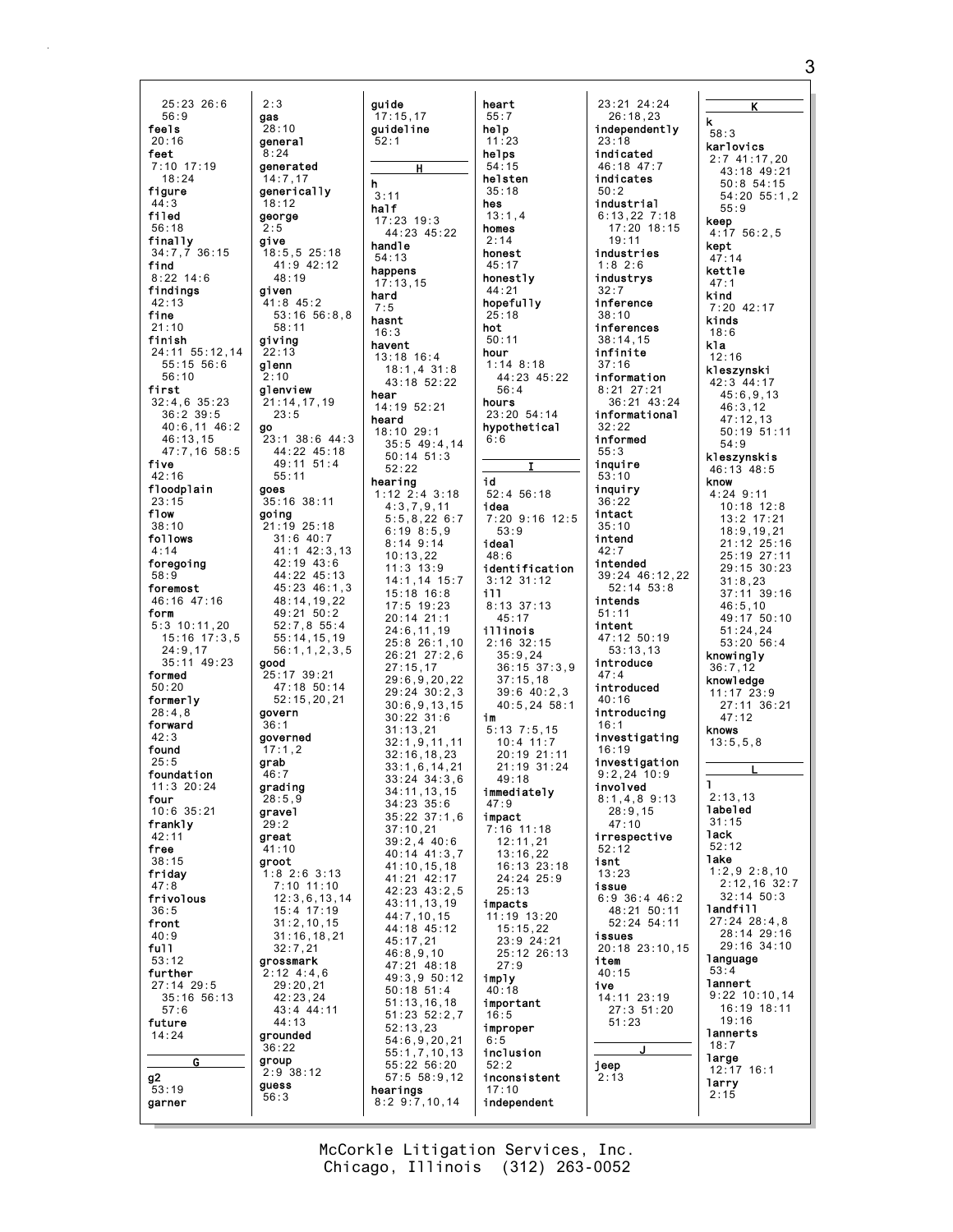lasalle 34:21 late 47:5 latest 47:14 56:11 law 2:7,9 36:5,8 36:13,23 lawyer 36:2,7,10,12 39:20 learn 6:21 18:17 learned 47:7,9 leave 45:7 leaving 8:17 9:4 12:20 letter 46:16 50:2 56:23 liar 37:2 39:11 52:5 liberally 51:19 license 1:24 life 32:8 likewise 23:21 limitations 35:12 line 51:13 56:22 list 46:21 litigation 28:10  $11c$ 2:3 llp 2:11 local 1:7 locations 29:3 logistics 55:16 long 44:20 45:15 56:5 longer  $45.23$   $49.15$ look 14:6,12 16:6 20:15 31:3 37:13 looked 24:20,21 25:10 25:11,11 38:13 46:15 51:20 looking 26:14 31:13 looks 45:1 56:6 lost 38:24 **luetkehans** 2:3,3 lyons 28:18 29:16 M m 1:14,16 2:15 57:8 magna making marked market marous marouss materials matter matters mccann mccook mean means members membership memorized mention mentioned mere merely michael middle mile milepost mind minimal minutes

2:7

5:10 22:7

 $-55:3$ manner

23:12

31:11

23:16

material 36:9,13

57:2

21:16 mccanns 20:3

mcginley

49:23

53:12

18:1

4:17

29:8

35:19

20:17

46:20

9:16

45:14

51:7,8

4:18 11:9

29:2

38:7

management 32:14 47:3 16:23 17:10 3:3 4:12,17 5:9 7:3,9 27:20 29:15 45:22 48:10 50:20 51:7,7 48:8,8,15,15 50:22 51:8 14:15 34:18,19 20:5,10 21:3 27:24 28:1,3,8 28:14,16 5:2,16 6:11,17 11:21 43:2 52:14 54:1 20:20 55:13 meeting 32:22 55:16,24  $16.18 23.4$ 26:5,6 34:16 mentioning 2:14 3:3 4:12 17:23 18:3 19:3,5,13 30:21 41:21,23 42:16,22 43:10,12 mischaracte ... 5:4 mischaracte ...  $26.9$ missed  $48.12$ misses 38:5 misstates  $20.12$ moose 30:24 32:5 34:22 37:1 38:13 39:11 morning 31:14 motion 36:20 49:12 motions 36:17 mouth 44:8 move 19:9 21:14 25:21 30:4  $30 \cdot 11$ , 19 moved 30:16 31:8 msw 47:3 mueller 2:5,5 3:6 28:20 29:6,7 29:8,12,14 29:19 30:8 30:24 31:5 32:10,17,24 33:12,23 34:12 35:1,2 35:18,19 37:2,6,21,22 39:5 40:13 40:19 42:9 42:11 45:11 45:20 51:3,5 51:16,17 52:11 muellers 27:21 34:18 35:15 multiple 23:7 municipal  $29.16$ N n  $3 \cdot 1$ name 5:1 nature 50:21 near 11:10,10 nearest 6:14,24 7:11 need 35:21 42:8 needs 53:24 54:4 negatively 12:12 16:12 neither 8:7 nervous 55:20 neutral 7:18

never 45:18 new  $\frac{1}{31}:1.18$ nice 57:4 night 55:14 noise 11:23 14:7,17 15:3 noon 45:1,6 54:15 56:2 north 11:10 12:3,6 12:13,14  $15:4$ note 40:11 notes 31:14 46:7 58:10 notice 53:5,18 54:11 number 3:12 36:6 37:22 54:6,7 54:17 numbers 34:17 O o 58:3,3 oath 40:20 58:6 object 5:3 10:11,20 15:16 24:9 24:17 35:4 49:21 objection 5:19,23 6:5,7 6:16,19 8:6 8:11 10:13  $10.22$   $11.2$ 12:22 13:9 13:24 14:1 15:1,5,7,18 16:7 17:3,6 19:20 20:12 20:14,24 21:1 24:4,19 25:7,21 26:1 26:8,10,20 27:1 30:6,7 30:8,10,13 30:14,16 31:18,20,22 32:9,11,12 32:16,19,23 33:2,6,22 34:11,14 41:2 44:19 45:8,10 46:5 objections 35:3 51:19 54:10 obligations 39:15 obtain 10:2 obtained 24:14 obvious 5:12 obviously 52:14 54:2 occur 38:21 48:23

occurred 40:14 occurring 40:13 oclock 41:12,16,18,20  $44 \cdot 1$ , 21 54:23 55:13 56:4 57:8 october 1:14 odor 4:22 5:1,14,18 6:8,13 odors  $6.22$ offer  $A1:4$ officer 2:4 3:18 4:3,7 4:9,11 5:5,8 5:22 6:7,19 8:5,9,14  $10.13,22$ 11:3 13:9 14:1,14 15:7 15:18 16:8 17:5 19:23 20:14 21:1 24:6,11,19 25:8 26:1,10 26:21 27:2,6 27:15,17 29:6,9,20,22 29:24 30:2,3 30:6,9,13,15 30:22 31:6 31:13,21 32:1,9,11,16 32:18,23 33:1,6,14,21 33:24 34:3,6 34:11,13,16 34:23 35:6 35:22 37:1,6 37:10,21 39:3,4 40:6 41:4,7,10,15  $41 \cdot 18$ , 21 42:17,23 43:2,5,11,13 43:19 44:7 44:10,15,18  $45 \cdot 17$ , 21 46:8,9,10 47:21 48:18  $49.3950.12$ 50:18 51:4 51:16,18,23 52:3,7,13,23 54:6,9,20,21 55:7,10 56:20 offices 2:7 officially 44:6 okay 8:5,14 17:18 43:23 44:9  $44.18$   $46.9$ 49:3 old 40:13 open 27:10 operated 28:4,8 operation 12:23 29:2 operations

28:21 opinion 7:1 10:16 23:9 35:11 39:7 39:10 opinions 13:19 21:5 24:23 opportunity 48:12,20 52:9 opposed 38:18 opposing 38:12 option 53:20 oral 42:12,18 43:4 ordinance 17:16,16 47:23 51:17,19 52:17 53:9 53:11,14 organized  $25:6$ ought 51:19 52:3 overruled 5:23 6:7 10:13 11:4 13:9 14:1 20:15 21:1 24:19 25:8 26:10 27:2 owned 28:4,8 owner 14:16  $\overline{P}$ p 1:14,16 2:9 57:8 p12urpose 17:20 page  $20 \cdot 17$ , 17 pages 34:9 park 1:2 2:8,10 7:14 50:3 part 16:5 participant 49:17 53:2,3,4 53:15 particularly 33:15 parties  $42.15$ party 36:18 46:21 49:2 53:1,15 54:1,3 people 45:3 peoples 21:10 percent 17:18,24 18:3  $19:3.5$ percentage 17:22,23 percentages 18:4,15 19:6 perceptible 5:18 6:13,22 performed 19:17 persist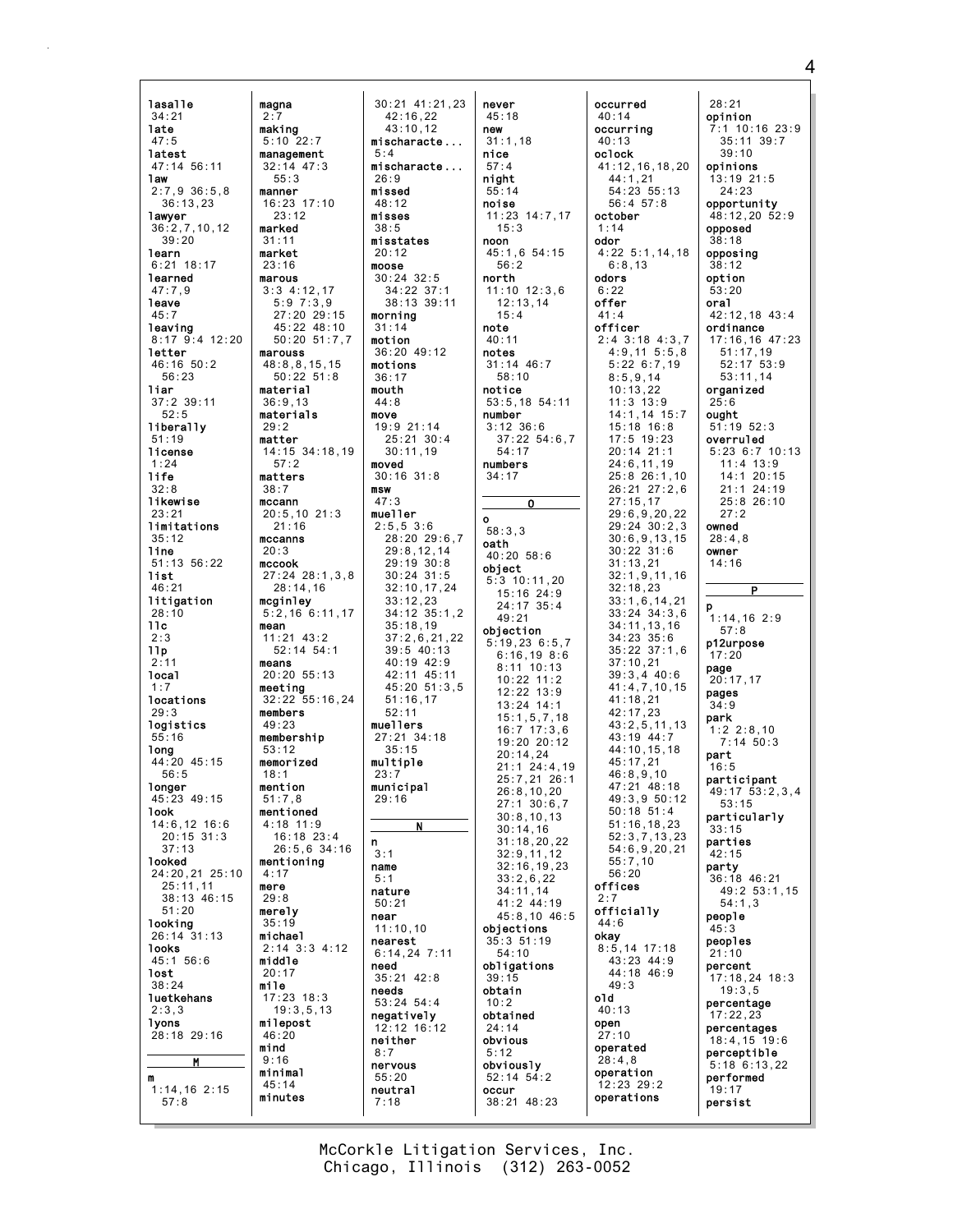26:6 person 36:14 peter 2:7 50:11 phillip 2:3 place 16:15 57:2 placed 56:18,21 plan  $9:5$  12:17 16:24 17:11 17:15,17 32:14 planned 7:15 plans 16:18,20 17:1 pleading 36:20 39:13,15 pleadings 36:17 please 4:11 13:13 17:7 27:5,17 29:12 32:1  $35:5 50:12$ 54:16 55:1 plus 16:1 pocket 47:15 point 6:14,24 7:11 38:5 40:15 41:1 43:20 43:21 44:5 49:10 53:7 54:12 points 23:7 poletti 9:23 10:14 19:16 20:11 21:4,8,15 22:7,18 23:3 24:1,14 25:5 25:10,24 26:7,15 45:20 50:23 50:24 polettis 10:10 19:17 23:6 24:16 polluted  $34.20$ pollution 1:3 34:19 38:23 porter 13:21 positive 7:2 possibilities 36:24 possible 17:22 18:2 19:4 28:19 possibly 56:17 pot 47:1 potential 6:8 26:13 powerpoint 18:18 predisposition 49:7,10 prefer preference preferred prenotice prepare prepared present previous previously principally prior probably problem proceed proceeding proceedings process produce produced production profer professional professor project proof proper properties property proposed proposing provide

presentation 27:17 29:12 32:1 43:23 50:12 53:21 1:12,16 57:6 4:24 48:3,3,4 39:17 40:4 6:13,22 14:16 16:22 17:1,2 17:9,11,19 10:15 11:7 11:24 12:16 13:19 15:12 16:3 19:10 provided 24:20,23 25:12 26:14 provides 35:9 province  $40.2$ provision 37:18 39:22 provisions 35:23 37:3 39:16 public 32:21 41:16,18 43:16,19,24 44:2 53:1,3 53:4,15 54:16,23 55:21 57:2 pure 9:21 18:20 purposes 41:5 put 22:21 33:9 44:7 48:12 48:16 56:16 Q quality 22:13 quarry 28:21 question 5:3 8:13 10:5  $10:12.21$ 11:4 13:11 14:14 15:17 15:19 17:4,7 19:24 20:1 20:19 23:3 24:10,11,18 25:17 26:2,2  $27 \cdot 13$  43:15 56:15 questions 7:6 27:14,20 29:5,12 35:3 48:15 quick 27:20 29:9 43:15 quite  $46:1$ R rank 21:20,23,24  $22:6.10$ ranks 22:3 rationally 38:9 read 28:12 36:19 37:18 ready 31:23,24 42:5 54:7 real 29:9 really 9:23 10:16  $21:2,4,12$ 23:2 44:24 54:13 55:20 reask  $17:7$ reason 55:12

42:11 45:11

45:5

 $22:6$ 

53:17

53:24

46:19

23:14

32:4

7:7

 $44.12,16$ 

18:18 32:22

4:13 28:15 36:10

46:19 53:5

40:14 43:20 48:3 49:7

4:11 5:6,8

44:3 45:9

54:8

58:8,11

9:10 45:9 55:18

 $46.21$ 

48:1

47:2

25:24

41:4

53:10

23:5

35:24 37:4

9:20 38:12

7:19 8:21

26:13

37:12 53:18 54:23

33:9

 $36.3$ 

reasonable 36:22 reasons 35:4 rebuttal 50:21 recall 9:22 11:15 29:18 43:16 53:6 received 56:23,24 recess 54:14 57:5 reconvene 4:3 record 21:16 29:10 31:16 33:7 33:11 34:1  $37 \cdot 7$  41:6 47:5,7 55:19 56:14 recycling 7:13 redirect 3:5 27:15,18 redundant 33:13,20 42:12 refer 7:22 10:15 21:10 35:13 reference 15:12 21:3 referenced 20:10 referred 7:13 9:22 11:13 15:10 referring 19:13 reflect 8:21 56:15 reflected 24:22 regard 5:14 13:19 21:5 23:7 38:2,22 regarding 20:4 28:21 35:3 regression 21:21,23 22:5  $22:6.11$ regular 14:19 rejected 38:23 related 38:19 reliance 21:11 remain 26:15 remember 27:22 28:23 53:6 remind 54:16 rendered 13:18 renumbered 34:16 41:12,13 report 10:10 14:4 20:3,5,8,9 20:10,11,15 20:23 21:3,9 21:11,16 23:19 24:16

24:24 25:10 25:10,13 26:7,15 27:4 30:12 46:13 46:15,18 47:11 48:7,8  $48 \cdot 13$ , 15 49:15 50:21 51:7,7,11,20 56:15,21 reported 1:23 58:8 reporter 1:24 58:6,15 reports 9:23 10:1,14 13:3 representat ... 28:21,23 represented  $27:23$ representing 36:12 48:14 reputation 35:12 37:23 38:2,19 39:8 39:8 request 41:3 47:17 requested 42:18 required 46:21 52:15 55:6 requirement 53:17 requires 53:4 54:18 research 8:24 researched 8:24 residential 18:22,23 residents 34:20 resolved 54:12 respect 12:19 14:7 18:22 19:15 respond 20:16 39:2  $48.19,20,24$ 52:10 response 33:14 47:22,23 52:11 responsibility 35:24 37:4 39:17 40:4 rest 41:24 44:6 48:23 restate 13:12,13 19:23 20:1 26:2 rested 44:4 resting  $44.5$ result 24:14 results 25:4 resume 30:5 retained 3:17 review 14:9,20 18:7

50:22 reviewed 13:4 25:10 reviewing 14:3 26:11 right 10:19 17:21 21:18 34:3 35:7 round 1:2 2:8,10,12 50:3 route 16:10,14,16 rubas 1:23 58:5 rudolph  $2.7$ rule 35:8 36:2,6,11 36:15 37:5,7 37:9,12,19 37:19 39:6 39:18 40:2,4 40:9,9,10 52:10 rules 35:9 36:1,16 37:16 39:6 40:3,5,7,8 40:23,24 51:17 ruling 41:8 run 23:11 S s 1:23 2:7,14  $3:3.11 \t4:12$ 58:5 sand  $29.2$ sat 47:19 saying 24:2 38:11 46:1 says 52:17,19 58:6 schedule 48:4,9 54:5 55:18 56:8 scheduled 43:16,18 scheduling  $48.5$ schirott 2:3 scope 9:20,24 13:1 sechen 2:9,10 3:4 4:9 4:10,16 5:10 5:15,21 6:2 6:10,20 8:13 8:15 10:17 10:23 11:5 13:5,10 14:5 14:21 15:2,8 15:20 16:9 17:8 19:22 20:1,2,21 21:7 24:7,12 25:2,15,22 26:3,16,22 27:5,7,13 29:24 30:1,7 30:14 43:11 43:12 44:10

Chicago, Illinois (312) 263-0052 McCorkle Litigation Services, Inc. 5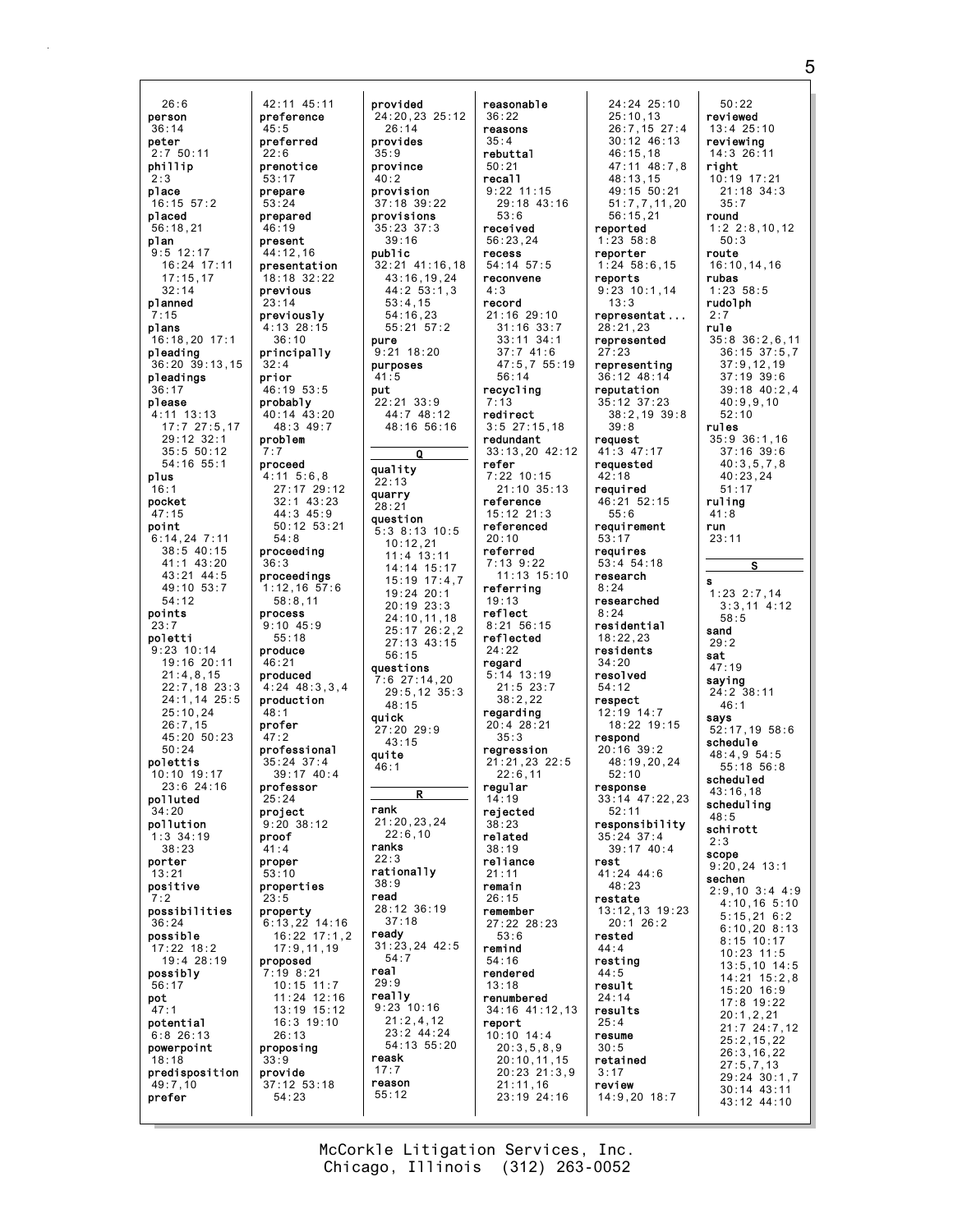44:15,16 46:11,16,17 47:11,18,21 47:23 49:14 50:4,17,18 50:19 51:9 51:24 52:5 53:21 56:14 56:24 sechens 50:15 52:21 second 8:9 27:5 54:21 55:8 secret 27:21 sections 33:9 see 8:20 20:18 27:9 33:18 43:13 53:13 seen  $7:23$  16:4,22 17:9 45:18 49:8 selection 23:8 24:21 semantic 37:14 separate 15:14,21,22 september 46:14,18,20,23 47:14 53:5 septic 23:16 seven 53:4 shape 49:23 shelly 1:23 58:5 short 45:13,18 shorten 26:17 shorter 48:16 shorthand 1:24 58:8,10  $.21.00$ show 24:13 showing 52:15,20 shows  $25.3$ side  $13.21 52.2$ siebert 32:4 33:8 signature  $\bar{3}:18$ signed 35:19 39:19 signer 39:15 significant 47:6 signing 36:16 signs 39:20 similar 9:17 23:12 simple  $46:$ simpler 48:16 simply 24:2 48:16 50:16 sir 11:17,22 12:5  $12:21$  13:14 15:22 22:1 sit 49:14 site 6:14 7:10 26:12 34:5 34:10 56:16 56:19 57:3 sites 56:22 siting 1:4,7 sitting 1:3 7:5 size 20:7,19 skipped 55:7 slight 37:14,17 smell 4:18 smith 29:10 socalled 5:1,6 solid 2:16 29:16 32:14 somewhat 7:18 40:24 46:24 soon 46:7 47:8 sorry 10:4 41:17 44:7 sought 47:4 sound 11:16 14:9 15:24 sounds 17:21 22:3 south  $29.3$ speak 8:9,10 47:24 53:12 speaks 53:11 specific 9:1,5 28:12 33:8 38:1 specifically 12:23 28:1 35:15 52:17 52:19 57:1 specifics 7:23 9:11 11:15 16:4,6 18:6 29:18 speculation 6:5 9:21 18:20 spoke 55:2 ss 58:2 stand 7:4 9:17 10:9 11:18 standing 43:14 start 42:9 45:1,5 46:4 54:14

56:2 starting 55:21 state 16:15 36:2 40:8,9 45:24 58:1 stated 34:21,24 statement 36:8,9,13 38:1 40:12 statements 33:10 35:14,17 38:10 39:9 39:10,10 station 1:9 6:14,23 7:10 11:20 19:10 27:10 28:22 32:7 stay 49:9 step 27:8 stephen 2:12 stepping  $44:2$ strike 5:5 18:9 19:16 25:21 27:12 studies 7:23 8:20 19:15 26:18 study 13:18 14:9,20 19:17 21:14 21:16 subject 35:12 submit 41:5 42:14 submitted 40:20 submitting 31:1 suggest  $50:1$ suggested 27:22 suggesting  $45:4$ suggestion 27:23 summarizes  $48.7$ sunday 46:14 47:15,20 48:3,4 51:9 51:10 56:24 supported 35:11 supreme 36:16 37:4 39:17,18  $40:5$ sure 20:19 21:11 27:6 39:4 40:8 41:14 43:6,22 45:7 surprise 18:17,19 surprises 51:21 suspected 49:5 sustain 17:5 41:1 sustained

6:19 10:22 15:7,18 16:8 24:6 26:1,21 35:2 swalcos 34:5 56:22 sworn 4:2,14 35:20 58:5 system 28:11 T t 2:12 3:11 take 23:11 27:8 30:20 54:4 54:10 56:6 taken 58:10 talk 40:20,21 45:6 55:18 talked 31:1 talking 14:22 15:3,9 16:3 37:7 target 24:22 targeted 20:8,23 tch 30:4,9,11,15 32:6,11,18 32:20 33:1,3 33:21 34:13 34:17 41:2 tell 18:13 21:20 telling 13:14 15:21  $55:21$ ten 42:16 43:12 terms 18:14 35:16 47:24,24 testified 4:14 5:16 6:17 6:18 18:11 26:24 27:3 33:8 38:13 38:13,17 testifies 54:8 testify 19:8 46:4 54:10 testifying 48:11 50:20 testimony 6:1 26:9 32:3 33:19 34:21 38:15 39:11 40:16 48:5,8 48:16,22 50:22 51:8,8 53:22 54:11 thank 16:17 30:3 41:10 56:11 57:4 thats 7:15 11:21 16:15 17:22 18:1 22:17 29:19 44:9 50:17 thereof

52:13 theres 18:17 thing 4:22 27:24  $42:4$ things 30:24 35:21 37:22 38:6 39:24 51:12 53:10 think 12:7 14:13 22:2 30:17 31:14 32:4 33:16,17 35:16 40:21  $44.21$   $45.2$  3 45:12 46:24 51:24 52:2 53:7,9 54:13 55:17 56:5 third 36:11,14 thought 10:5 three 15:23 23:19 34:9 35:23 37:3 39:12 39:16 43:10 47:14,19 49:15 50:15 51:14 52:5 throwing 19:6 timber 2:14 5:18 6:15 6:24 7:11 11:11,24 12:12,21 13:17,22 16:13 time 7:5 8:19 17:13 17:14 42:7 43:1 46:13 53:24 54:4 56:9 57:8 timeliness 51:18 53:19 times 4:18 10:6 25:14 39:13 52:5 54:17 today  $9:17$  11:18 26:24 41:11 41:15 42:1,5  $45.754.14$ 54:24 55:20 55:23 56:1 told 18:11,13,14 56:9 tomorrow 31:4 42:1 43:2 43:7,17,20 45:1 54:15 54:17 55:5,9 55:10,11,13 55:15 56:2 56:10 tonight 44:24 45:12 55:17 56:13 tops 43:12 town 28:17 traffic

8:20 transcript 1:12 18:7 33:16 58:10 transcripts 9:13 transfer 1:9 6:14,23 7:10 9:18 11:20 12:11 13:21 19:10 27:9 28:22 32:7 tressler 2:11 trial 51:21 tribunal 36:7,8,10 tribunals 39:1 truck 16:10,14 trucks 7:21 9:3 12:1 12:2,5,10,12 12:14,17,19 12:21 13:14  $13.19, 22$ 14:7,8,18,18 14:22 15:9 15:13 16:12 true 50:17 58:9 trustees 2:8 truthful 38:1 truthfulness 35:14 38:3,3 try 23:11 42:2  $45:11$ trying 39:23 45:23 turning 14:18 two 30:20 36:6,24 41:21,23 47:3,3,8 51:12 54:7 type 22:7 29:17 39:19 types  $9.353 \cdot 10$ U undermine 39:24 understand 9:9 15:19 42:6 49:13 understood 25:1 unfamiliar 39:6 unfortunately 37:15 unit 8:19 unreasonable 19:7 unreliable 23:6 untruthful 38:1 untruthfulness 35:14 update